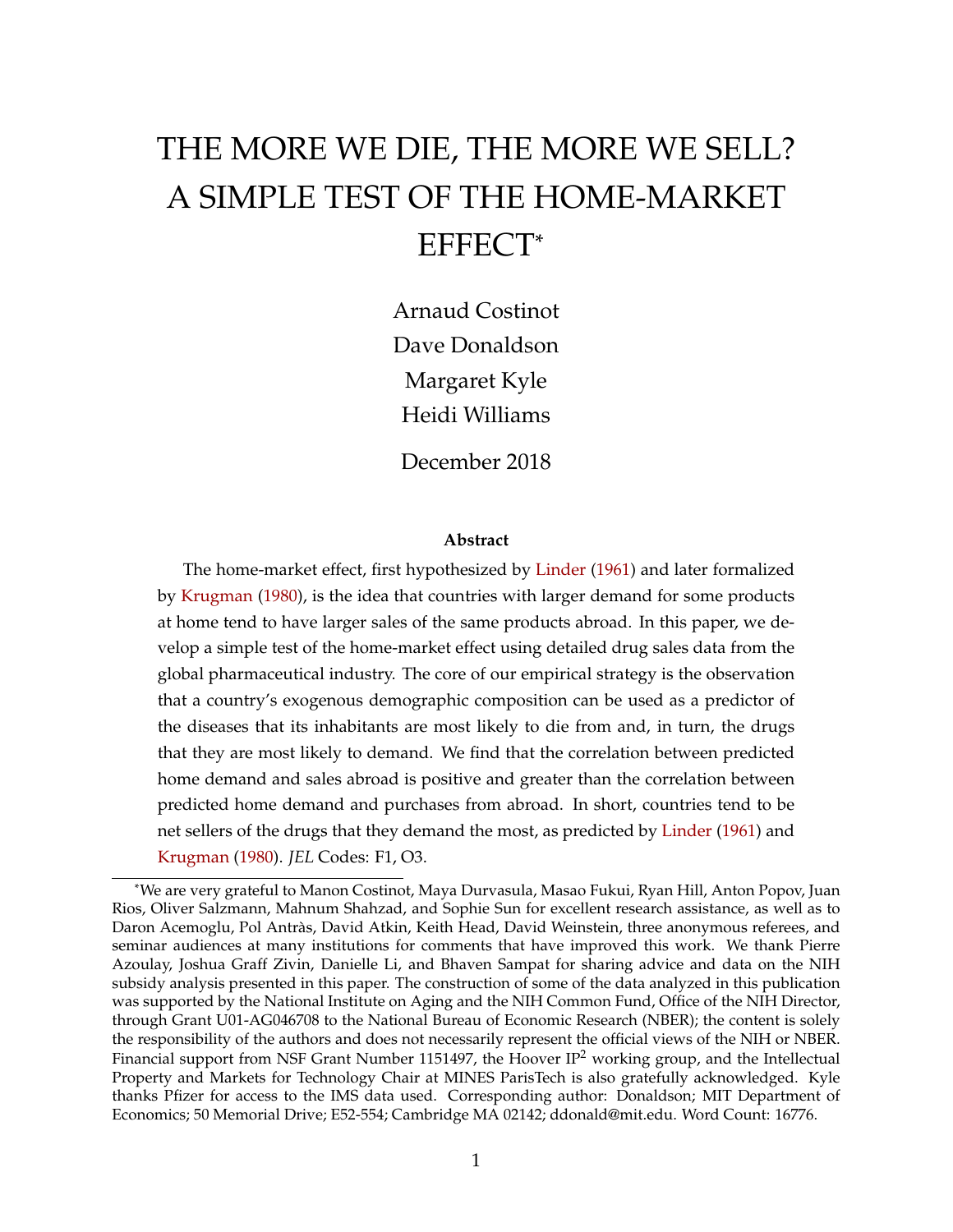## **I INTRODUCTION**

Do countries with larger domestic markets for some products tend to sell more of those same products in foreign markets? The idea that local demand may stimulate exports is an old one. First hypothesized by [Linder](#page-42-0) [\(1961\)](#page-42-0) and later formalized by [Krugman](#page-42-1) [\(1980\)](#page-42-1), the so-called home-market effect has become a central tenet of the new trade theory [\(Helpman and Krugman,](#page-41-0) [1985,](#page-41-0) [1989\)](#page-41-1) and the new economic geography literature [\(Fu](#page-41-2)[jita et al.,](#page-41-2) [2001\)](#page-41-2). In terms of policy, it implies that import protection may be used as export promotion, a view often more popular in business communities than among economists [\(Krugman,](#page-42-2) [1984\)](#page-42-2).

To establish the empirical validity of the home-market effect, one must overcome a key challenge. While theory predicts that the cross-sectional variation in demand causes the pattern of international specialization, observable demand shifters are rarely available in practice. National accounts, for instance, may report how much a country spends on a particular good. But expenditures depend on prices, which themselves depend on supply, not just on demand conditions.

In this paper, we propose a simple test of the home-market effect that uses variation in disease burdens across countries as a way to address this empirical challenge. Our starting point is the observation by [Acemoglu and Linn](#page-39-0) [\(2004\)](#page-39-0) that demographic groups who are more likely to die from particular diseases—because of exogenous characteristics—are also more likely to demand pharmaceutical treatments that target those diseases. In their original paper, [Acemoglu and Linn](#page-39-0) [\(2004\)](#page-39-0) exploit such demographic variation over time within the United States to estimate the impact of market size on innovation. Here, we employ the spatial analog of this strategy, drawing on cross-sectional variation in the demographic composition of different countries in a given year, to explore how exogenous variation in demand may shape the pattern of trade.

Intuitively, our empirical strategy exploits the twin facts that disease burdens vary by demographic groups, and that countries vary in their demographic composition, to construct a "predicted disease burden" measure for each disease in each country in a given year, which measures the average country-level disease burden that would be expected given a country's demographic structure. Using this measure, we can then test for the existence of the home-market effect by estimating (*i*) whether higher (predicted) disease burdens at home tend to increase the sales of domestic drugs treating those diseases abroad (what we term the *weak home-market effect*), and if so, (*ii*) whether they tend to increase them by more than the sales of foreign drugs at home (our *strong home-market effect*).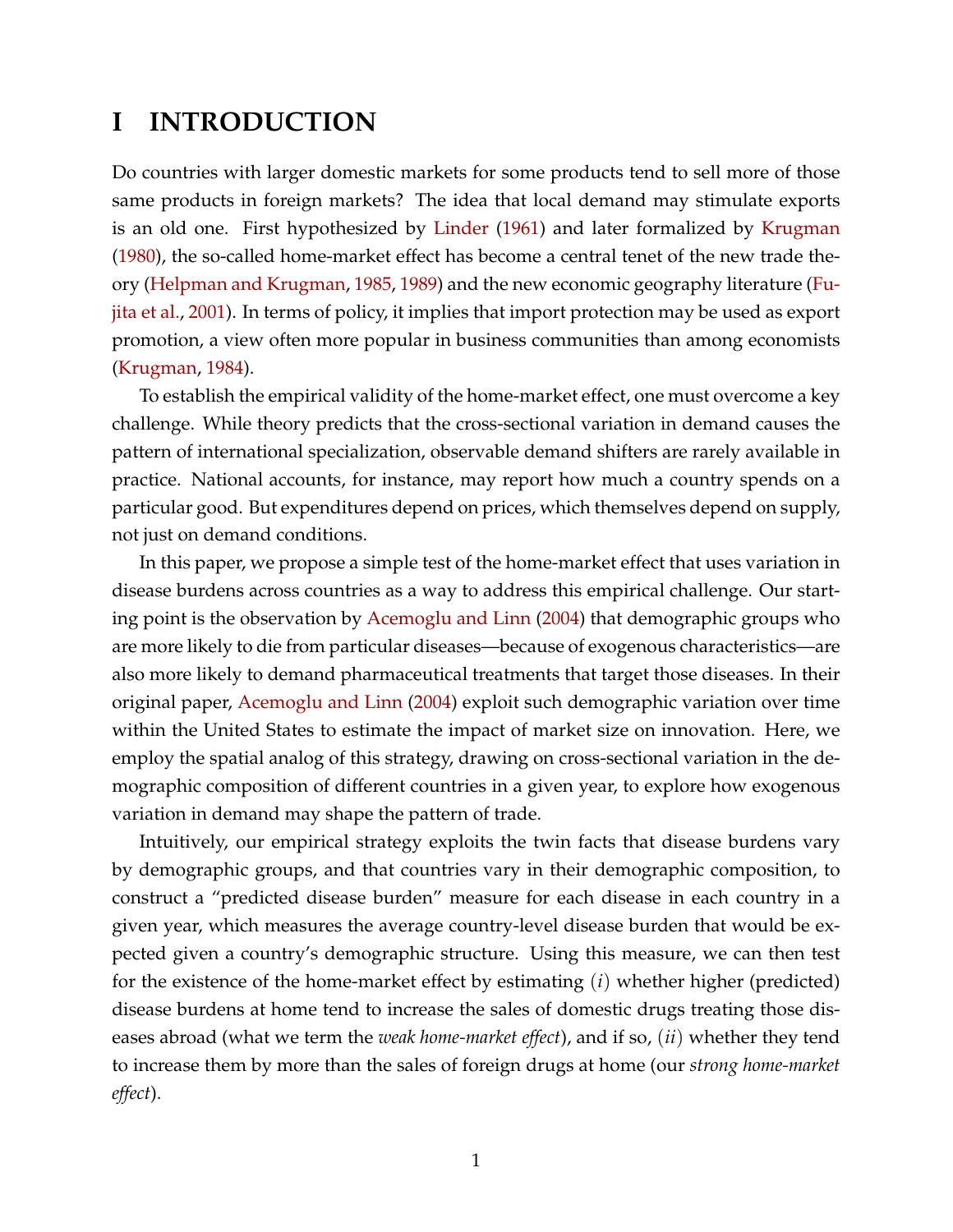To take a concrete example, consider the drug famotidine (known as Pepcid® in the United States). Famotidine is used to treat peptic ulcers and gastro-esophageal reflux, and was discovered in Japan [\(Hara,](#page-41-3) [2003\)](#page-41-3)—a country known for particularly high incidence rates of peptic ulcers. In our data, individuals in Japan are nearly twice as likely to die from digestive disorders than are individuals in the rest of the world (0.266 deaths per 1,000 population annually in Japan, relative to 0.170 on average in other countries). Looking at data on Japan's exports and imports, sales of Japanese drugs targeting peptic ulcers and gastro-esophageal reflux diseases outside Japan account for 10.35% of world sales, compared to an average of 4.54% for all other disease categories. More strikingly, Japan is a net importer in the pharmaceutical sector as a whole, but is a net exporter of drugs targeting peptic ulcers, reflux, and related digestive diseases.

While the previous observation is consistent with the potential existence of the homemarket effect, building an empirical paper around such examples is challenging for many reasons. In this particular case, [Cleave](#page-40-0) [\(1962\)](#page-40-0) conjectures that Japan has higher rates of peptic ulcers due to differences in dietary consumption (namely, higher consumption of salty foods), but cross-country variation in diets could at least in part reflect differences in relative prices, and hence supply considerations. Our empirical strategy, based on the type of demographic variation exploited by [Acemoglu and Linn](#page-39-0) [\(2004\)](#page-39-0), is designed to address such endogeneity issues.<sup>[1](#page-2-0)</sup>

The rest of our paper is organized as follows. After discussing the related literature in Section [II,](#page-3-0) we present a flexible model of the supply and demand for pharmaceutical drugs in Section [III.](#page-5-0) For expositional purposes, we first study a perfectly competitive environment. In this context, we introduce a simple test of the weak and strong homemarket effects based on a log-linear approximation of our model around a symmetric equilibrium and characterize the conditions for such effects to arise. We then show that the same test remains valid in a range of imperfectly competitive environments, including the one considered in [Krugman](#page-42-1) [\(1980\)](#page-42-1). Our theoretical analysis highlights the role of sector-level economies of scale, while clarifying that their particular determinants may be irrelevant for the validity of our test.

Section [IV](#page-17-0) describes our data. Our empirical analysis draws on a linkage between two datasets. The first one documents sales in 56 countries of more than 20,000 molecules by roughly 2,650 firms, which we convert to a dataset of bilateral sales at the disease level, by matching each firm to the country in which it is headquartered and each molecule to the disease that it targets.<sup>[2](#page-2-1)</sup> The second dataset documents the demographic composition of

<span id="page-2-0"></span><sup>&</sup>lt;sup>1</sup>Other applications of this strategy can be found in [DellaVigna and Pollet](#page-40-1) [\(2007\)](#page-40-1) and [Jaravel](#page-42-3) [\(2018\)](#page-42-3).

<span id="page-2-1"></span><sup>&</sup>lt;sup>2</sup>Our dataset does not contain information about location of production. Thus, we cannot shed light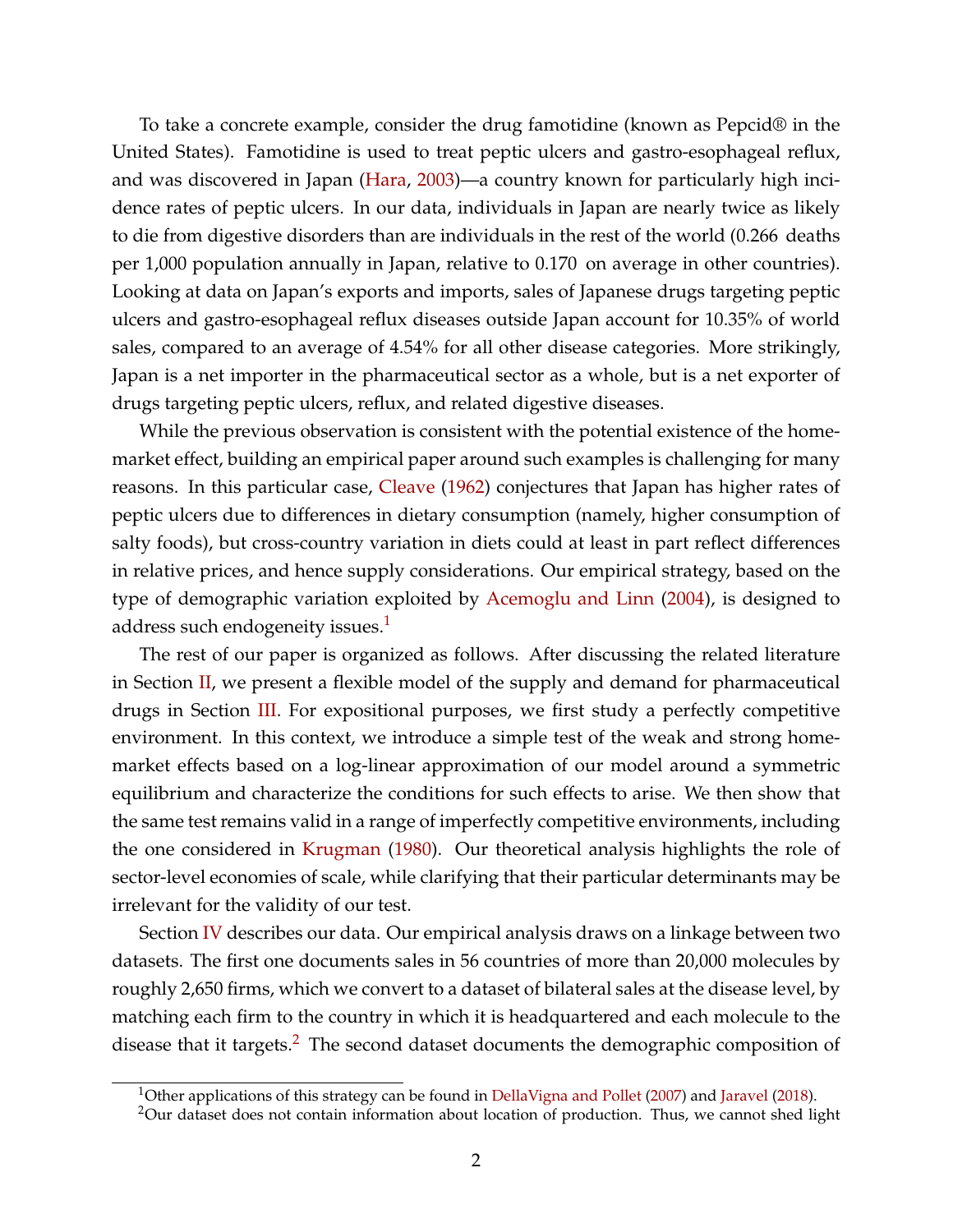and disease burdens in the same 56 countries, which we use to compute predicted disease burdens by country and disease.

Section [V](#page-22-0) presents our main results. Our simple test focuses on a log-linear specification where bilateral sales of drugs targeting different diseases are allowed to depend on (*i*) disease burdens in the destination country, i.e., the country where drugs are sold; (*ii*) disease burdens in the origin country, i.e., the country where firms selling those drugs are headquartered; and (*iii*) a full vector of disease indicator variables and destination-andorigin indicator variables. Everything else equal, we document that countries tend to sell relatively more of the drugs for which they have higher disease burdens, in line with the existence of a weak home-market effect. Furthermore, the elasticity of sales towards foreign countries tends to be higher than the elasticity of purchases from foreign countries, consistent with the existence of a strong home-market effect.

Section [VI](#page-32-0) analyzes further the economic determinants of the home-market effect. While the previous results provide empirical support for the notion of a home-market effect in the global pharmaceutical sector, the existence and magnitude of this phenomenon depend, according to our model, on both demand and supply elasticities. Our last results point towards the home-market effect being driven by substantial economies of scale at the sector-level rather than low elasticities of demand. Quantitatively, the sector-level economies of scale that we estimate in the pharmaceutical industry are about 25% smaller than those that [Krugman'](#page-42-1)s [\(1980\)](#page-42-1) monopolistically competitive model predicts.

## <span id="page-3-0"></span>**II RELATED LITERATURE**

The literature on the home-market effect is large and varied. As we explain below, the variation derives in part from the use of related, but distinct, definitions of "the" homemarket effect by different authors.

Whereas both [Linder'](#page-42-0)s [\(1961\)](#page-42-0) and [Krugman'](#page-42-1)s [\(1980\)](#page-42-1) original work emphasize the consequences of cross-country differences in demand for the pattern of trade, [Helpman and](#page-41-0) [Krugman](#page-41-0) [\(1985\)](#page-41-0) focus instead on whether larger countries tend to specialize in sectors with larger economies of scale. $3$  Subsequent work by [Davis](#page-40-2) [\(1998\)](#page-40-2), [Head et al.](#page-41-4) [\(2002\)](#page-41-4), [Holmes and Stevens](#page-42-4) [\(2005\)](#page-42-4), and [Behrens et al.](#page-39-1) [\(2009\)](#page-39-1) provide additional conditions on the nature of trade costs as well as the number of goods and countries under which the latter pattern may or may not arise. [Amiti](#page-39-2) [\(1998\)](#page-39-2), in turn, studies whether larger countries

on whether the home-market effect ultimately operates through exports, foreign direct investment, or a mixture of both. We come back to this point when discussing the related literature in Section [II.](#page-3-0)

<span id="page-3-1"></span> ${}^{3}$ [Ethier](#page-40-3) [\(1982\)](#page-40-3) discusses similar issues in a perfectly competitive model with external economies of scale.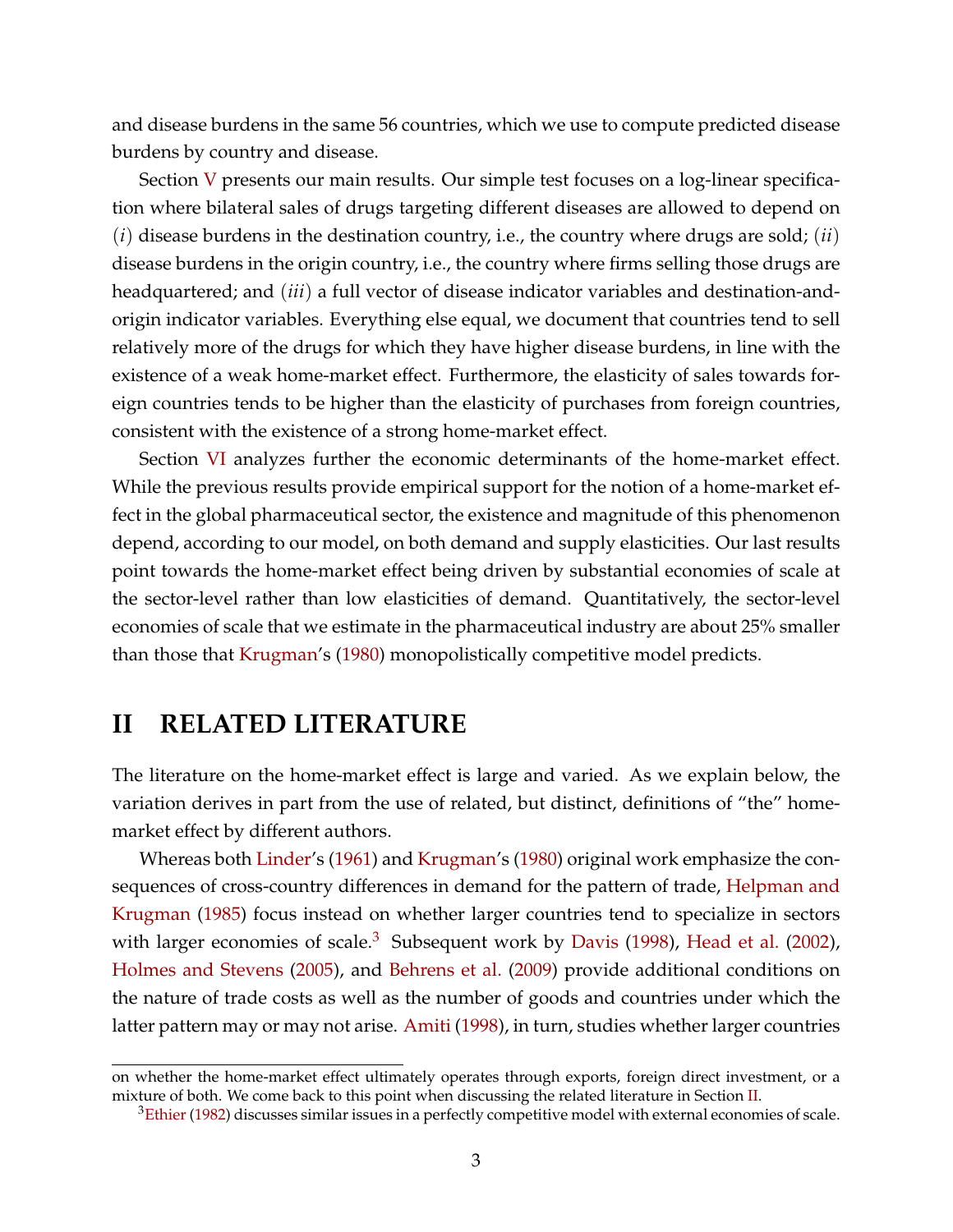should have a comparative advantage in sectors with higher trade costs. Motivated by the theoretical predictions of [Helpman and Krugman](#page-41-0) [\(1985\)](#page-41-0), [Hanson and Xiang](#page-41-5) [\(2004\)](#page-41-5) show that high-GDP countries tend to sell disproportionately more in sectors with larger transportation costs and lower elasticities of substitution, a measure of sector-level economies of scale under monopolistic competition. In related work, [Feenstra et al.](#page-41-6) [\(2001\)](#page-41-6) document that high-GDP countries tend to be net exporters of differentiated goods, which they also interpret as evidence of a home-market effect in such industries.<sup>[4](#page-4-0)</sup>

A number of more recent theoretical papers have extended the work of [Krugman](#page-42-1) [\(1980\)](#page-42-1) to study the implications of non-homothetic preferences for the pattern of trade and foreign direct investment; see [Fajgelbaum et al.](#page-40-4) [\(2011,](#page-40-4) [2015\)](#page-41-7) and [Matsuyama](#page-42-5) [\(2015\)](#page-42-5). A key prediction of these models is that in the presence of economies of scale, rich countries that have larger demand for high-quality goods will tend to specialize in those goods. As a result, they will trade more with, or invest more in, other rich countries, as also emphasized by [Linder](#page-42-0) [\(1961\)](#page-42-0). In these models, exogenous differences in income across countries play the same role as differences in preferences in [Krugman](#page-42-1) [\(1980\)](#page-42-1). In line with the previous models, [Caron et al.](#page-39-3) [\(2015\)](#page-39-3) document that the sectors on which high-GDP countries spend more also tend to be the sectors in which high-GDP countries export more. [Din](#page-40-5)[gel](#page-40-5) [\(2016\)](#page-40-5) also offers empirical evidence consistent with the previous mechanism using information about shipment prices from different U.S. cities and the income composition of neighboring cities.

Our analysis is most closely related to the early empirical work of [Davis and Weinstein](#page-40-6) [\(1996\)](#page-40-6) and later studies by [Davis and Weinstein](#page-40-7) [\(1999,](#page-40-7) [2003\)](#page-40-8), [Lundback and Torstensson](#page-42-6) [\(1998\)](#page-42-6), [Head and Ries](#page-41-8) [\(2001\)](#page-41-8), [Trionfetti](#page-43-0) [\(2001\)](#page-43-0), [Weder](#page-43-1) [\(2003\)](#page-43-1), [Crozet and Trionfetti](#page-40-9) [\(2008\)](#page-40-9), and [Brulhart and Trionfetti](#page-39-4) [\(2009\)](#page-39-4). Like ours, the aforementioned papers focus on the impact of differences in demand on the pattern of international specialization. In their review of the literature, [Head and Mayer](#page-41-9) [\(2004\)](#page-41-9) conclude that this type of empirical evidence on the home-market effect is highly mixed. $5$  While empirical specifications and data sources vary across studies, the previous papers all share one key characteristic:

<span id="page-4-0"></span> $^{4}$ Provided that the economy is subject to increasing returns to scale, one would also expect larger countries to have higher wages. In their survey of the literature, [Head and Mayer](#page-41-9) [\(2004\)](#page-41-9) refer to this prediction as the "price" aspect of the home-market effect. Though our analysis implicitly allows for such effects to be active, it focuses exclusively on the relationship between economies of scale, cross-country demand differences, and international specialization. This is what [Head and Mayer](#page-41-9) [\(2004\)](#page-41-9) refer to as the "quantity" aspect of the home-market effect.

<span id="page-4-1"></span><sup>&</sup>lt;sup>5</sup>Given our focus on the pharmaceutical industry, it is worth nothing that [Trionfetti'](#page-43-0)s [\(2001\)](#page-43-0) sector-level test for the home-market effect is rejected for "Chemical Products." [Fabrizio and Thomas](#page-40-10) [\(2012\)](#page-40-10) provide another estimate that is specific to the pharmaceutical industry. They document that pharmaceutical firms' patenting is more correlated with home sales (and cultural proxies for home sales) than with foreign sales, thus suggesting a systematic relationship between home demand and firm-level innovation.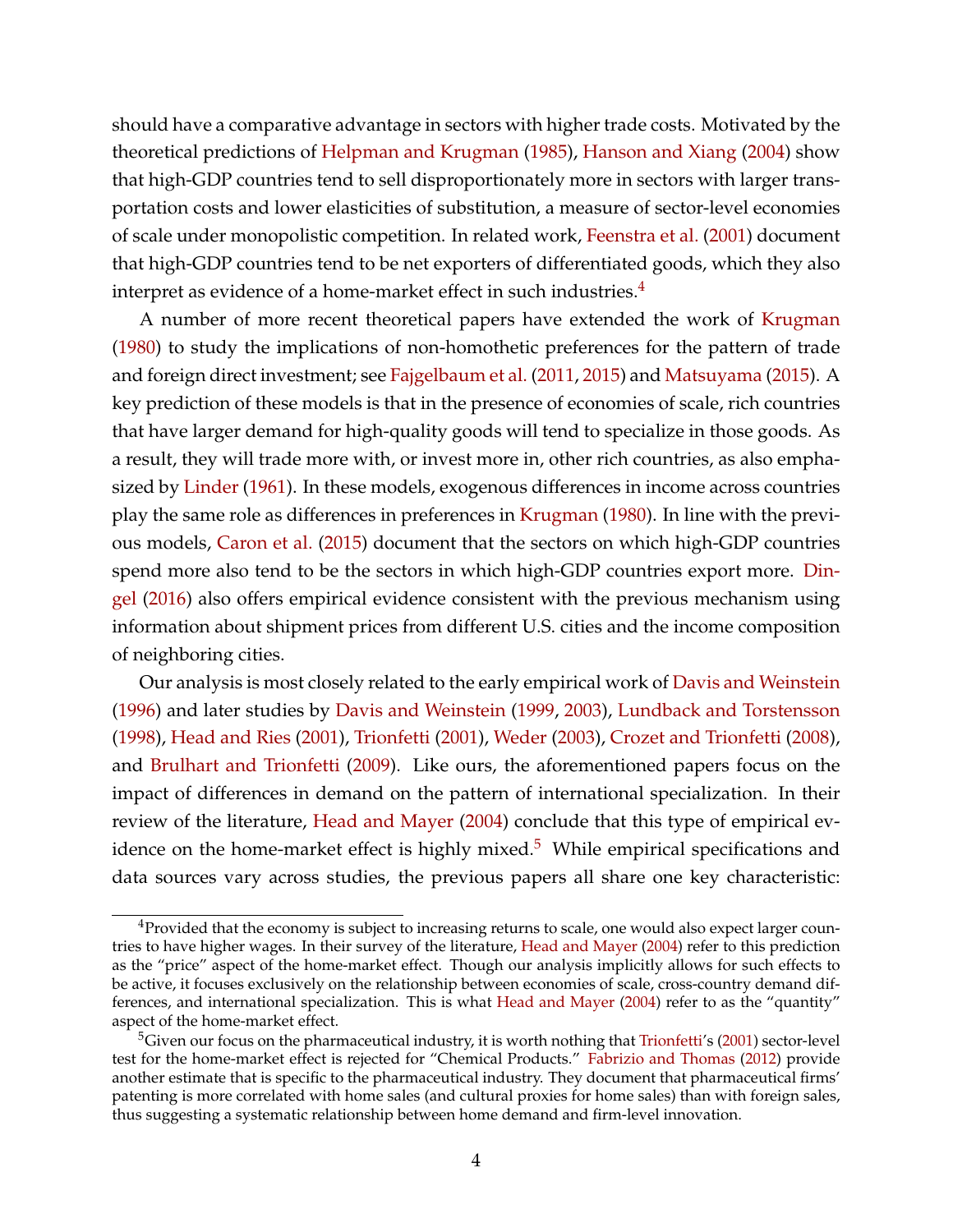data on expenditure shares are used as a proxies for demand differences. As argued earlier, one non-trivial issue with such proxies is that differences in local supply conditions may also affect expenditure shares through their effects on local prices. This makes earlier tests of the home-market effect hard to interpret.

Compared to earlier work on the home-market effect, we view the approach in this paper as having both costs and benefits. Since the home-market effect emphasized by [Linder](#page-42-0) [\(1961\)](#page-42-0) and [Krugman](#page-42-1) [\(1980\)](#page-42-1) is about the causal effect of demand differences across countries, any test of this effect ultimately requires exogenous demand variation. While we have no silver bullet to deal with endogeneity issues, and we discuss the challenges associated with our approach later in the paper, we believe that using (predicted) disease burdens as observable demand shifters rather than expenditure shares is a significant step forward.

A first drawback of our empirical strategy is that its scope is restricted to an important, but single, industry. $6$  Another limitation of our dataset is that it does not allow us to distinguish between exports and foreign direct investment: we only observe total sales by firms headquartered in a particular country. Thus, the home-market effect that we identify may operate through both exports and foreign direct investment, not just exports as has been emphasized in the previous literature. The previous observation notwithstanding, it is not clear that if the only choice were to study either exports or the sum of exports and sales by foreign affiliates, one should prefer the former to the latter since the same economic forces are likely to be at play for both types of sales.

## <span id="page-5-0"></span>**III THE SIMPLE ECONOMICS OF THE HOME MARKET EFFECT**

We begin with a theoretical analysis that is split into two steps. First, we consider a world economy with perfect competition (Section [III.1\)](#page-6-0) and develop a test of the home-market effect in this environment (Section [III.2\)](#page-7-0). This allows us to describe the logic of the homemarket effect in the simplest possible way using supply and demand analysis. Second, we demonstrate how our test of the home-market effect and its economic interpretation may carry over to industries with imperfect competition, endogenous innovation, and

<span id="page-5-1"></span><sup>&</sup>lt;sup>6</sup> According to the World Trade Organization, global exports in the pharmaceutical industry grew faster between 1995 and 2014 than in any other besides fuel, surpassing \$500 billion (or approximately three percent of global merchandise trade) by 2014. The pharmaceutical sector has also received considerable attention in recent trade agreements, particularly the Agreement on Trade-Related Aspects of Intellectual Property Rights (TRIPS) and the Trans-Pacific Partnership (TPP).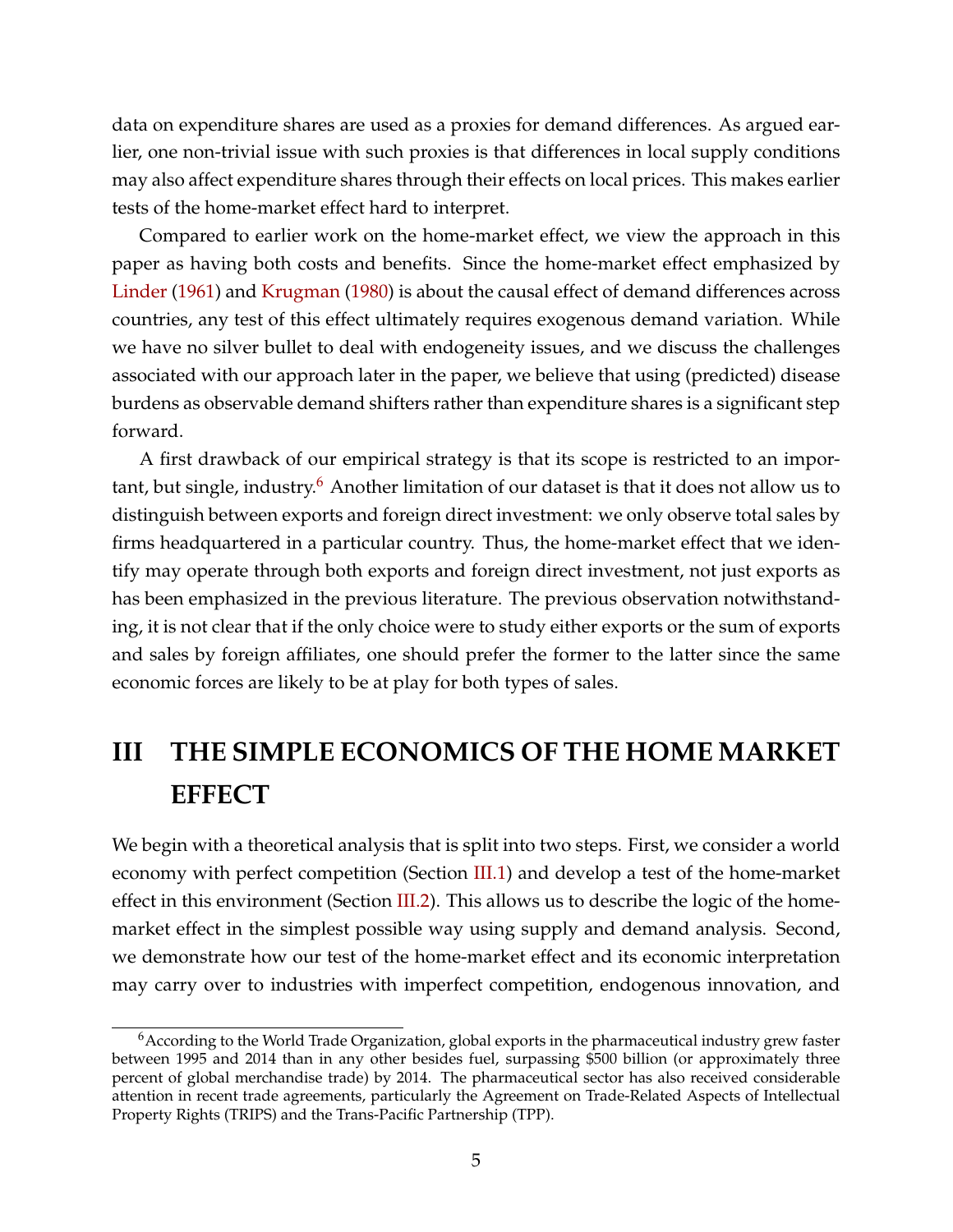price regulations (Section [III.3\)](#page-12-0). This illustrates the broader applicability of our empirical strategy and justifies using data from the pharmaceutical industry to implement our test in subsequent sections.

#### <span id="page-6-0"></span>**III.1 Perfectly Competitive Benchmark**

**Demand.** To facilitate the connection between our theoretical and empirical analysis, we focus on an economy where individuals consume drugs that target multiple diseases, indexed by *n*, as well as other goods, which we leave unspecified. Empirically, each disease *n* will correspond to a broad disease class like "cardiovascular diseases." We assume that the aggregate consumption of drugs targeting disease *n* in country *j* can be expressed as

<span id="page-6-1"></span>
$$
(1) \tD_j^n = \theta_j^n D(P_j^n/P_j) D_j,
$$

where  $D(\cdot)$  is a strictly decreasing function;  $P_i^n$  $j^n_j$  depends on the prices of drugs targeting disease *n* in country *j*, as described below;  $D_j$  and  $P_j$  are endogenous country-specific demand shifters that are common to all drugs in country *j*; and *θ n*  $^n_j$  is an exogenous diseaseand-country-specific demand shifter, which we will later measure using data on disease burdens.

Within each disease category *n*, drugs may be purchased from different countries. Any of these countries may be producing different versions of the same molecule (e.g. generic versus non-generic), different molecules targeting the same narrow disease (e.g. angiotensin II receptor blockers and beta blockers, both treatments for high blood pressure, a risk factor for hypertensive heart disease), or different molecules targeting different diseases within the same broad category (e.g. drugs targeting hypertensive heart disease vs. coronary artery disease, within the broad category of cardiovascular diseases). The previous considerations suggest imperfect substitutability between drugs from different countries, which we capture through the following specification,

<span id="page-6-3"></span>
$$
d_{ij}^n = d(p_{ij}^n/P_j^n)D_j^n,
$$

where  $d(\cdot)$  is a strictly decreasing function;  $d_{ij}^n$  denotes country *j'*s consumption of varieties from country *i* targeting disease *n*,  $p_{ij}^n$  denotes the consumer price for these varieties, and  $P_i^n$  $j^n_j$  is implicitly defined by the solution to

<span id="page-6-2"></span>(3) 
$$
P_j^n = \sum p_{ij}^n d(p_{ij}^n/P_j^n).
$$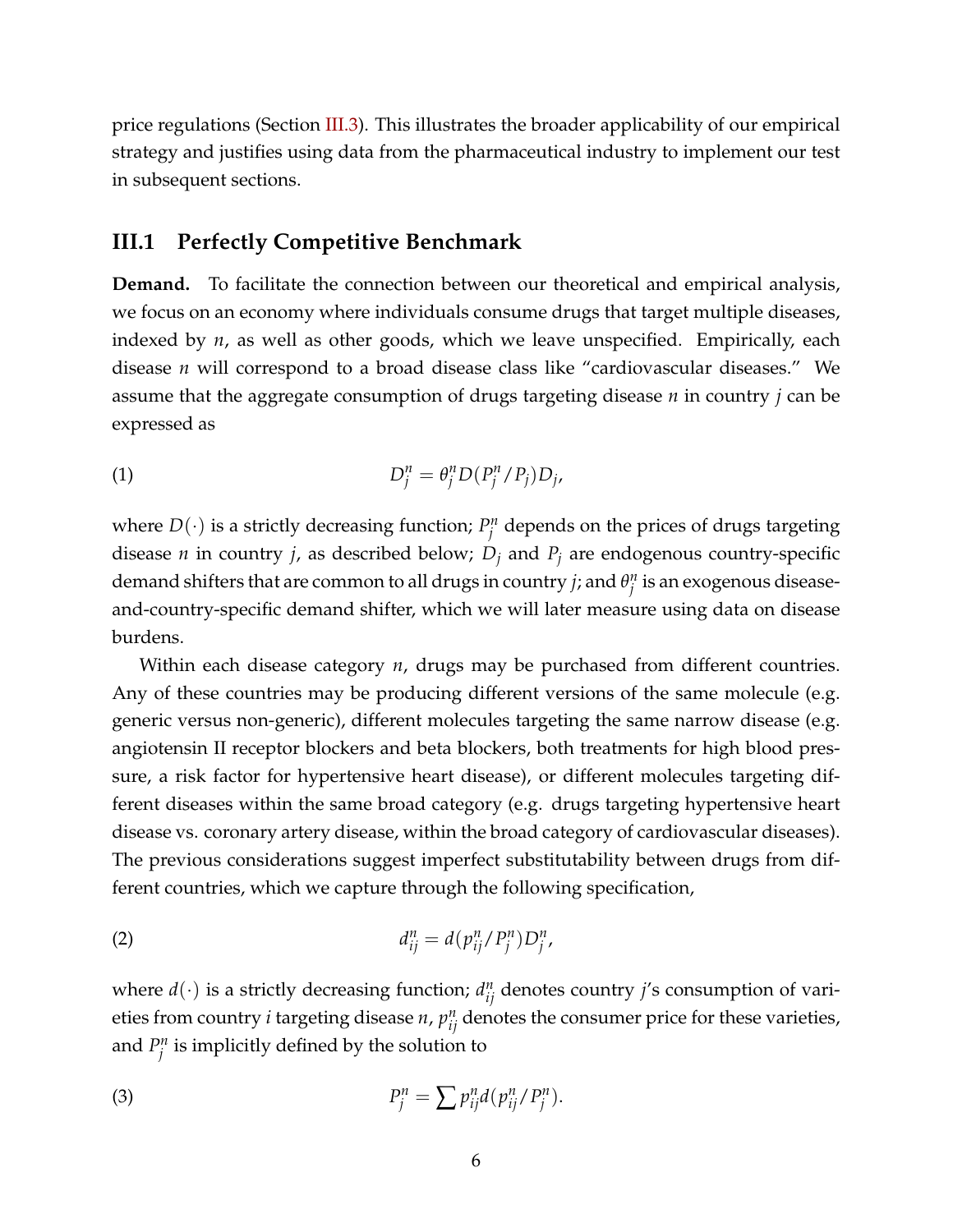Given the level of aggregation in our empirical analysis,  $p_{ij}^n$  should itself be interpreted as a price index, aggregating prices across all firms from country *i* selling drugs targeting disease *n* in country *j*. We will make this aggregation explicit in Sections [III.3](#page-12-0) and [VI.1.](#page-32-1) [7](#page-7-1)

**Supply.** Perfectly competitive firms produce up to the point at which drug prices are equal to marginal costs. For each disease *n* and country *i*, this leads to a supply curve,

<span id="page-7-3"></span>
$$
s_i^n = \eta_i^n s(p_i^n),
$$

where  $p_i^n$  $\sum_{i=1}^{n}$  denotes the producer price of drugs targeting disease *n* in country *i* and  $\eta_i^n$  $\prod_{i=1}^{n}$  is a disease-and-country specific supply shifter, which may capture both technological and policy differences. Depending on whether there are external economies of scale or not, *s*(·) may be upward- or downward-sloping. Trade is subject to iceberg frictions. To sell one unit of a given drug to country  $j \neq i$ , firms from country  $i$  must ship  $\tau_{ij}^n \geq 1$  units. $^8$  $^8$ Without loss of generality, we set  $\tau_{ii}^n = 1$  for all *i* and *n*. Non-arbitrage implies

<span id="page-7-4"></span>
$$
p_{ij}^n = \tau_{ij}^n p_i^n.
$$

**Equilibrium.** Supply equals demand for each drug,

<span id="page-7-5"></span>(6) 
$$
s_i^n = \sum_j \tau_{ij}^n d_{ij}^n.
$$

#### <span id="page-7-0"></span>**III.2 Weak and Strong Home-Market Effects**

The home-market effect is the general idea that, everything else being equal, countries tend to sell more abroad in sectors for which they have larger domestic markets. Here,

<span id="page-7-1"></span> $\gamma$  For the purposes of testing the home-market effect, we do not need the previous demand functions to be consistent with the behavior of a representative agent in country *j*, an assumption that may be particularly strong in a sector where demand involves physicians, pharmacists, insurers, and patients. We note, however, that equations [\(1\)](#page-6-1)-[\(3\)](#page-6-2) are consistent with the common assumption of nested CES utility functions, which corresponds to the special case where  $D(\cdot)$  and  $d(\cdot)$  are power functions.

<span id="page-7-2"></span><sup>8</sup>Though we abstract from multinational production in our baseline model, equations [\(4\)](#page-7-3) and [\(5\)](#page-7-4) would still hold in a world economy with multinational activities à la [Ramondo and Rodríguez-Clare](#page-42-7) [\(2013\)](#page-42-7) and external economies of scale at the level of the headquarter country for each disease. In such an environment, *τ n ij* would simply correspond to the minimum cost of accessing country *j* from country *i*, either through exports or foreign direct investment; see Online Appendix [A.1.](#page-0-0) Note also that while transport costs and tariffs are low in the pharmaceutical industry, drug sales exhibit significant home-bias. This is partly due to local regulations that act as non-tariff barriers; see [Thomas](#page-43-2) [\(1994\)](#page-43-2). For example, governments may favor domestic firms in granting approval or when negotiating prices. Iceberg trade costs in our baseline model aim to capture all the frictions involved when selling pharmaceuticals in foreign markets that appear to persist, notwithstanding the adoption of free trade agreements and international efforts to harmonize regulations.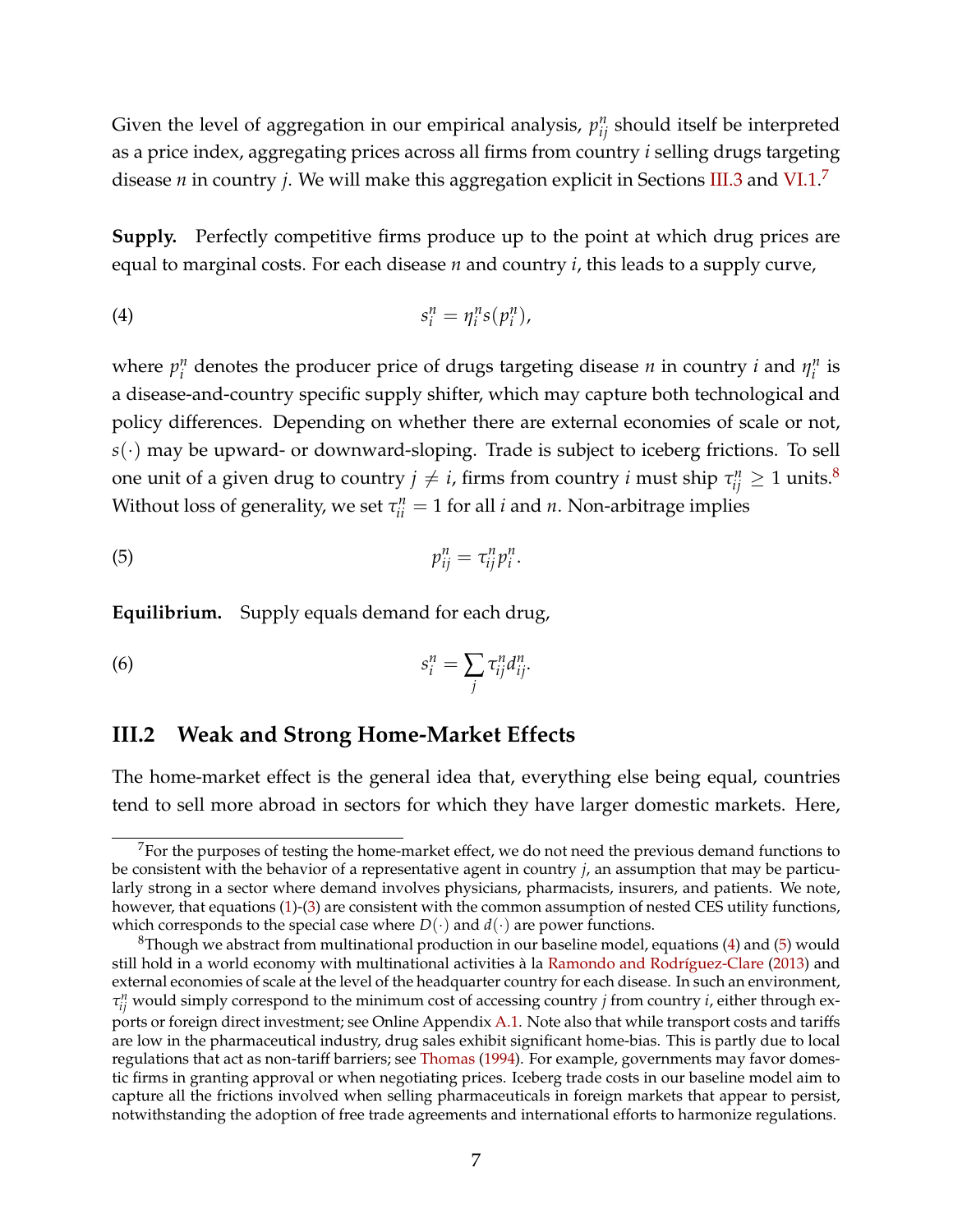we operationalize this idea in the context of a log-linearized version of our model around a symmetric equilibrium.

**Defining Home-Market Effects.** Let us start by considering the bilateral sales,  $x_{ij}^n \equiv$  $p_{ij}^n d_{ij}^n$  , of drugs targeting disease *n* by firms from country *i* in country  $j \neq i$ . Around a symmetric equilibrium with trade costs,  $\tau \geq 1$ , and common demand and supply shocks across countries and diseases, we can express bilateral sales, up to a first-order approximation, as

<span id="page-8-1"></span>(7) 
$$
\ln x_{ij}^n = \delta_{ij} + \delta^n + \beta_M \ln \theta_j^n + \beta_X \ln \theta_i^n + \varepsilon_{ij}^n
$$

where *δij* is an origin-destination-specific term that captures systematic determinants of bilateral trade flows such as physical distance or whether countries *i* and *j* share the same language; *δ<sup>n</sup>* is a disease-specific term that captures worldwide variation in demand and supply conditions across drugs targeting different diseases; *β<sup>M</sup>* is the elasticity of trade flows with respect to demand shocks in the importing country;  $\beta_X$  is the elasticity of trade flows with respect to demand shocks in the exporting country *j*; and  $\varepsilon_{ij}^n$  is a residual that captures idiosyncratic variation in trade costs and supply conditions.

Provided that demand shocks, supply shocks, and trade costs are close enough to their values in a symmetric equilibrium, the previous elasticities can be mapped into the structural parameters of Section [III.1,](#page-6-0) as we do in Online Appendix [A.2.](#page-0-0) The key benefit of log-linearizing our model around a symmetric equilibrium is that we obtain elasticities,  $\beta_M$  and  $\beta_X$ , that have a structural interpretation—discussed in detail below—and are constant across origins, destinations, and diseases—which is appealing from an econometric standpoint.<sup>[9](#page-8-0)</sup> The main drawback of our approach is that it assumes away differential effects of demand in third countries,  $l \neq i$ , *j*, on the bilateral sales of country *i* in country *j*. In equation [\(7\)](#page-8-1), the effects of demand in those countries is subsumed by the disease fixed effect,  $\delta^n$ , which is a function of  $\sum_l \theta_l^n$ *l* . We come back to this point in Sections [V.2](#page-25-0) and [VI.1.](#page-32-1)

To motivate our definition of the home-market effect, and help relate our analysis to earlier work in the literature, let us now go from bilateral to aggregate sales. Starting from equation [\(7\)](#page-8-1), we can express total exports,  $X_i^n\equiv\sum_{j\neq i}x_{ij}^n$ , and total imports,  $M_i^n\equiv\sum_{j\neq i}x_{ji}^n$ ,

<span id="page-8-0"></span> $9$ For instance, if we were to log-linearize around an equilibrium where trade costs are identical across diseases, but allowed to vary across country pairs,  $\tau_{ij}^n \equiv \tau_{ij}$ , then the two elasticities in equation [\(7\)](#page-8-1) would also vary across country pairs, i.e, we would have  $\beta_{M,ij}$  and  $\beta_{X,ij}$ .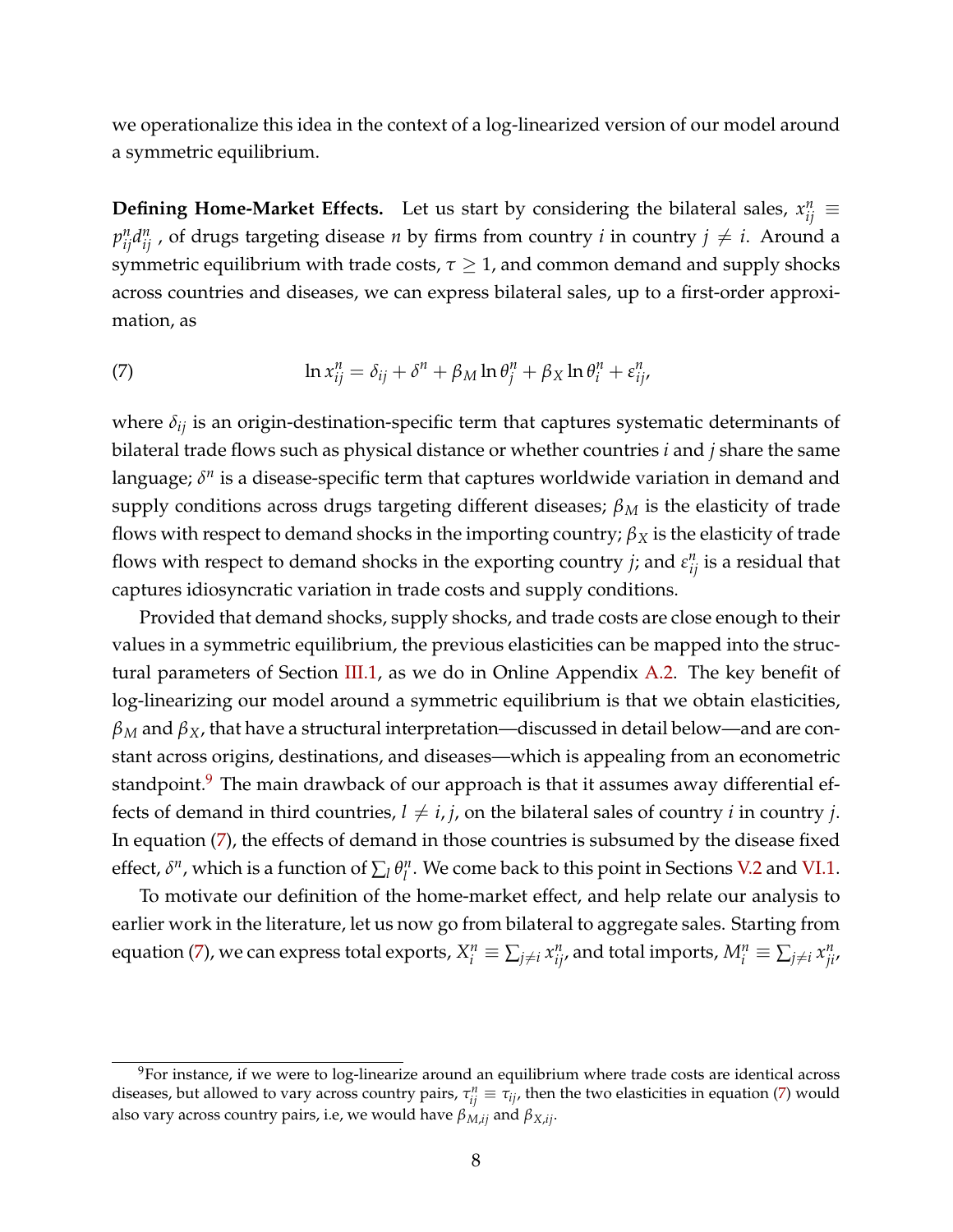as

<span id="page-9-0"></span>(8) 
$$
\ln X_i^n = \delta^n + \beta_X \ln \theta_i^n + \ln (\sum_{j \neq i} (\theta_j^n)^{\beta_M} \exp(\delta_{ij} + \varepsilon_{ij}^n)),
$$

<span id="page-9-1"></span>(9) 
$$
\ln M_i^n = \delta^n + \beta_M \ln \theta_i^n + \ln(\sum_{j \neq i} (\theta_j^n)^{\beta_X} \exp(\delta_{ji} + \varepsilon_{ji}^n)).
$$

According to equation [\(8\)](#page-9-0), a country tends to export more of the goods for which it has larger domestic demand if and only if  $\beta_X > 0$ . And according to equations [\(8\)](#page-9-0) and [\(9\)](#page-9-1), a country tends to be a net exporter of the goods for which it has a larger domestic market if and only if  $\beta_X > \beta_M$ .<sup>[10](#page-9-2)</sup> Based on these two observations, we propose the following definition.

**Definition.** *Trade flows satisfy the weak home-market effect if*  $\beta_X > 0$  *and the strong homemarket effect if*  $\beta_X > \beta_M$ *.* 

This definition will be the basis of our empirical test of the home-market effect. Given data on bilateral sales,  $\{x_{ij}^n\}$ , and observable demand shifters,  $\{\theta_i^n\}$  $\binom{n}{i}$ , we will estimate  $\beta_X$ and  $\beta_M$  in equation [\(7\)](#page-8-1) and test whether or not the two previous inequalities hold. This simple approach differs from earlier tests of the home-market effect in three important respects.

First, our empirical test has a structural interpretation, which is discussed below. Among other things, this allows one to discuss the origin of the error term in equation [\(7\)](#page-8-1) and the extent to which one should expect the orthogonality condition to hold or not, important points that we come back to in Section [V.2.](#page-25-0)

Second, and relatedly, our empirical test focuses on elasticities with respect to demand shocks, not expenditure shares. If preferences across sectors are Cobb-Douglas, the two elasticities are equivalent. Away from this empirically knife-edge case, they are not. Assuming that observable demand shocks are available, a case that we make in Section [IV,](#page-17-0) using these shocks alleviates concerns about "false positives"—that is, positive correlations between exports and expenditure shares driven by unobserved supply shocks that are positively correlated with both exports and expenditure shares, absent any variation in demand.

Third, our definition introduces the distinction between the weak home-market effect, which focuses on gross exports, and the strong home-market effect, which focuses on net exports. As we argue next, the weak test, which is unique to our paper, provides a direct

<span id="page-9-2"></span><sup>10</sup>Recall that if *X*/*M* is increasing in *θ*, then *X* − *M* = *M*(*X*/*M* − 1) must be positive for *θ* high enough and negative otherwise.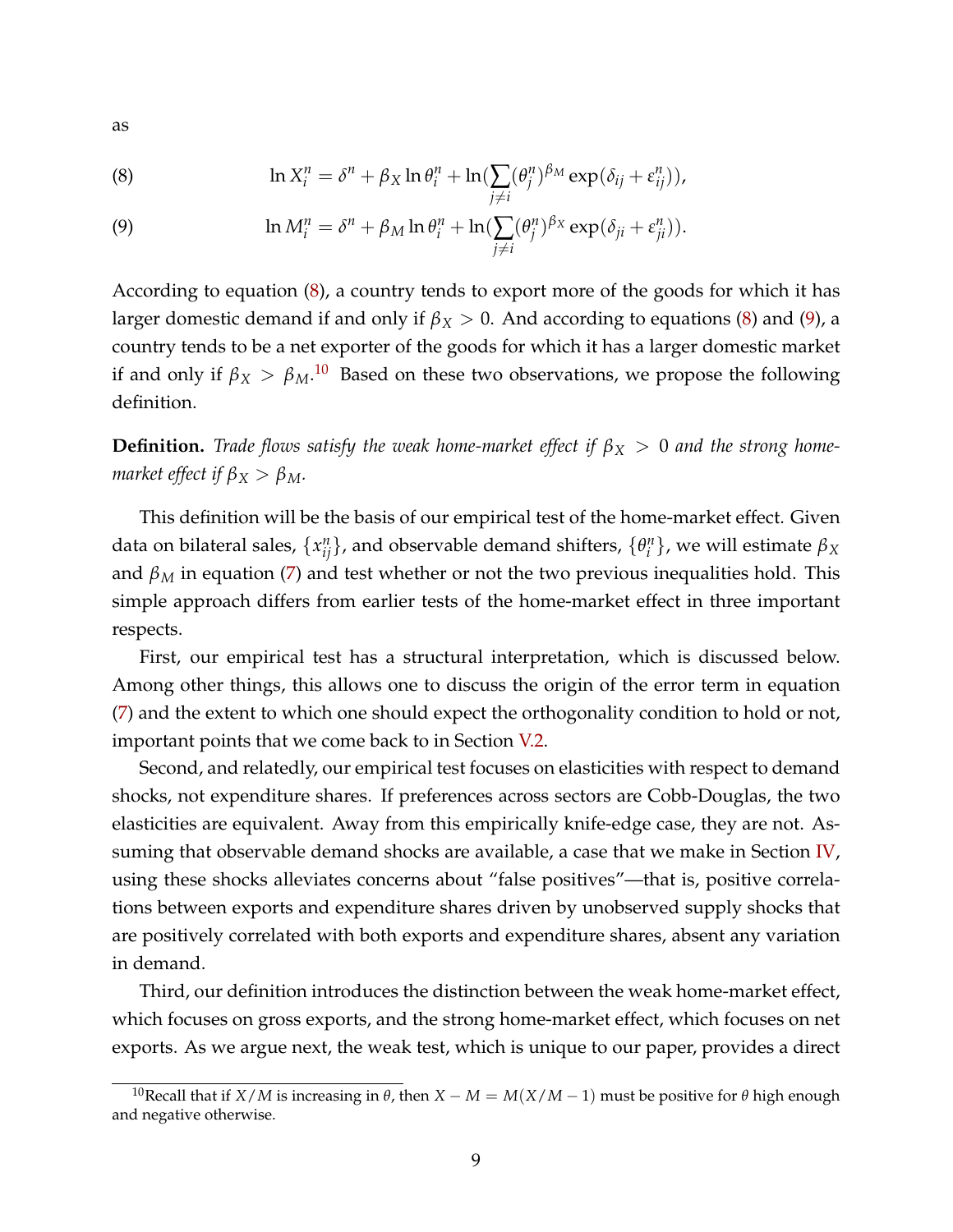<span id="page-10-2"></span>

<span id="page-10-3"></span>**Figure 1:** No Home-Market Effect

way to identify departures from the predictions of neoclassical trade models. The strong test merely puts tighter bounds on the magnitude of these departures, if any.

**Economic Interpretation.** The economic forces that give rise to weak and strong homemarket effects are best illustrated in a world economy comprising a large number of small open economies in the sense that each country is too small to affect the price of foreign varieties, but large enough to affect the price of its own varieties, as in [Gali and Monacelli](#page-41-10) [\(2005\)](#page-41-10).<sup>[11](#page-10-0)</sup> In this case, the two elasticities,  $\beta_X$  and  $\beta_M$ , simplify into

<span id="page-10-1"></span>(10) 
$$
\beta_X = \frac{\lambda(1-\epsilon^x)}{\epsilon^s + \epsilon^w},
$$

<span id="page-10-4"></span>(11) 
$$
\beta_M = 1 + \frac{\lambda^2 (1 - \epsilon^d)(\epsilon^x - \epsilon^D)}{(1 - \lambda \epsilon^d - (1 - \lambda)\epsilon^x)(\epsilon^s + \epsilon^w)}
$$

where  $\lambda > 0$  is the share of expenditure, as well as revenue, on domestic drugs in the symmetric equilibrium;  $\epsilon^d > 0$  and  $\epsilon^x > 0$  are the lower-level elasticities of demand for domestic and foreign varieties, respectively;  $\epsilon^D\,>\,0$  is the upper-level elasticity of demand;  $\epsilon^w\equiv\lambda\epsilon^d+(1-\lambda)\epsilon^x-\lambda^2(1-\epsilon^d)(\epsilon^d-\epsilon^D)/(1-\lambda\epsilon^d-(1-\lambda)\epsilon^x)>0$  is the elasticity of world demand; and  $\epsilon^s$  is the elasticity of supply, which may be positive or negative, depending on whether there are economies of scale.

Suppose that  $\epsilon^x > 1$  so that countries with lower prices tend to have higher market shares abroad, which will be the empirically relevant case. Then, according to equation

<span id="page-10-0"></span> $11$ Formally, we obtain the small open economy limit by taking the number of countries in the world economy to infinity and adjusting trade costs, *τ*, to leave the expenditure share on a country's own good, *λ*, at a constant and strictly positive level.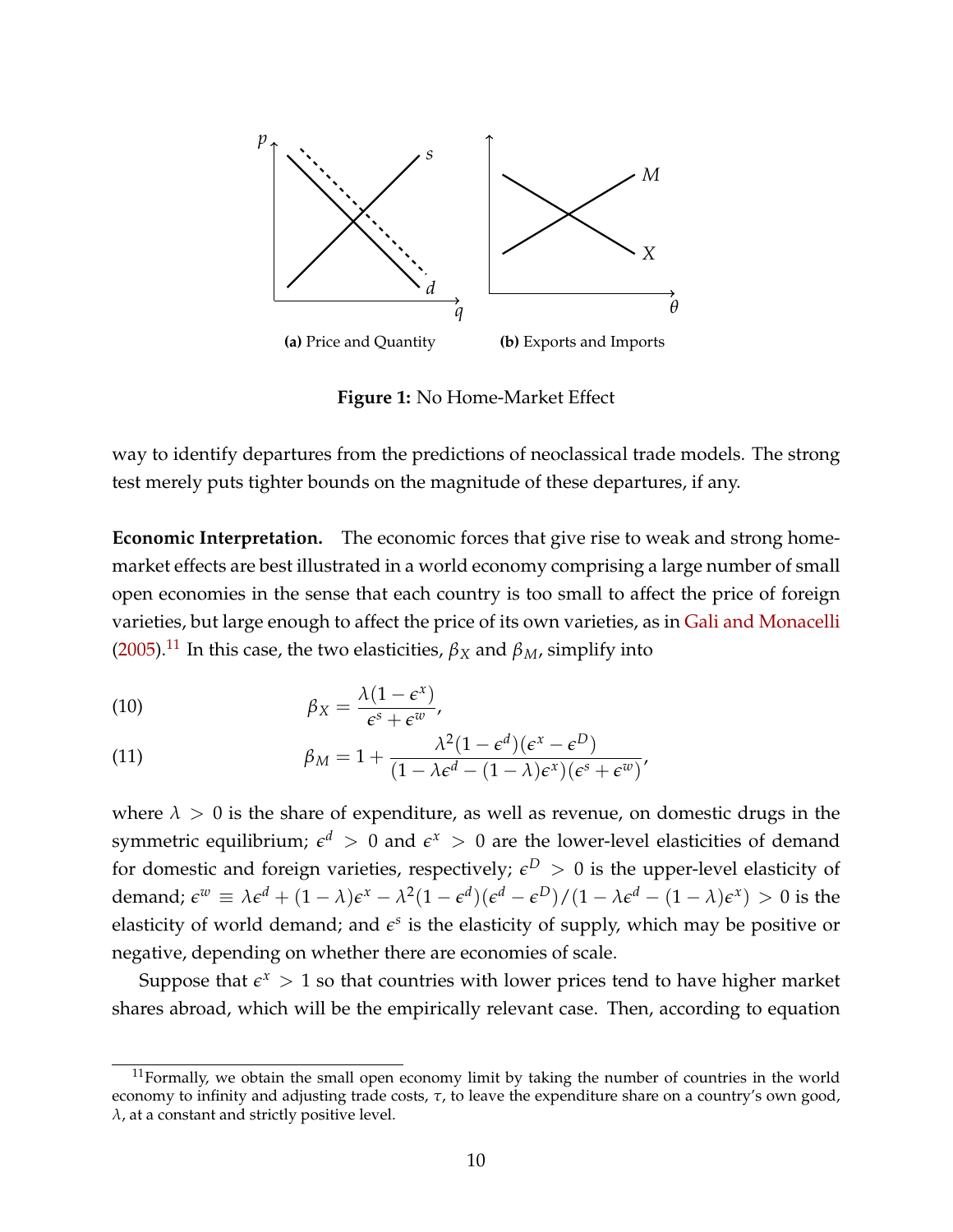<span id="page-11-0"></span>

<span id="page-11-1"></span>**Figure 2:** Weak Home-Market Effect

[\(10\)](#page-10-1), there can only be a weak home-market effect in the presence of economies of scale,

 $\epsilon^s < -\epsilon^w < 0.$ 

In a neoclassical environment, an increase in domestic demand across sectors, i.e. a positive shift in *θ*, raises world demand, *d*, and in turn, producer prices, *p*, as depicted in Figure [1a.](#page-10-2) If the price elasticity of exports,  $\epsilon^x$ , is strictly greater than one, this necessarily lowers the value of exports, *X*, as depicted in Figure [1b.](#page-10-3) By lowering the price of goods with larger domestic markets, economies of scale can instead create a positive relationship between exports and domestic demand, as described in Figures [2a](#page-11-0) and [2b.](#page-11-1) $^{12}$  $^{12}$  $^{12}$ 

Suppose, in addition, that  $\epsilon^d$  > 1 and  $\epsilon^x \geq \epsilon^D$ . The second inequality is another mild restriction that requires, for example, French and American drugs targeting cardiovascular diseases to be closer substitutes than drugs targeting cardiovascular and skin diseases. Under this restriction, equations [\(10\)](#page-10-1) and [\(11\)](#page-10-4) imply that a strong home-market effect arises if economies of scale are strong enough to dominate the direct effect of domestic demand on imports, namely if

<span id="page-11-3"></span>
$$
(12) \qquad -\epsilon^w -\lambda[\epsilon^x -1 + (\lambda(1-\epsilon^d)(\epsilon^x-\epsilon^D))/ (1-\lambda \epsilon^d-(1-\lambda)\epsilon^x)] < \epsilon^s < -\epsilon^w.
$$

This situation is depicted in Figure [3.](#page-12-1)

<span id="page-11-2"></span><sup>&</sup>lt;sup>12</sup>Even under the assumption that  $\epsilon^x > 1$ , economies of scale are necessary, but not sufficient, for a weak home-market effect to arise. Namely, if economies of scale are so strong that the equilibrium is Marshallian unstable, with supply curves steeper than demand curves, −*e <sup>w</sup>* < *e <sup>s</sup>* < 0, then drugs with larger demand have higher prices, which leads to  $\beta_X < 0$ , like in a neoclassical environment.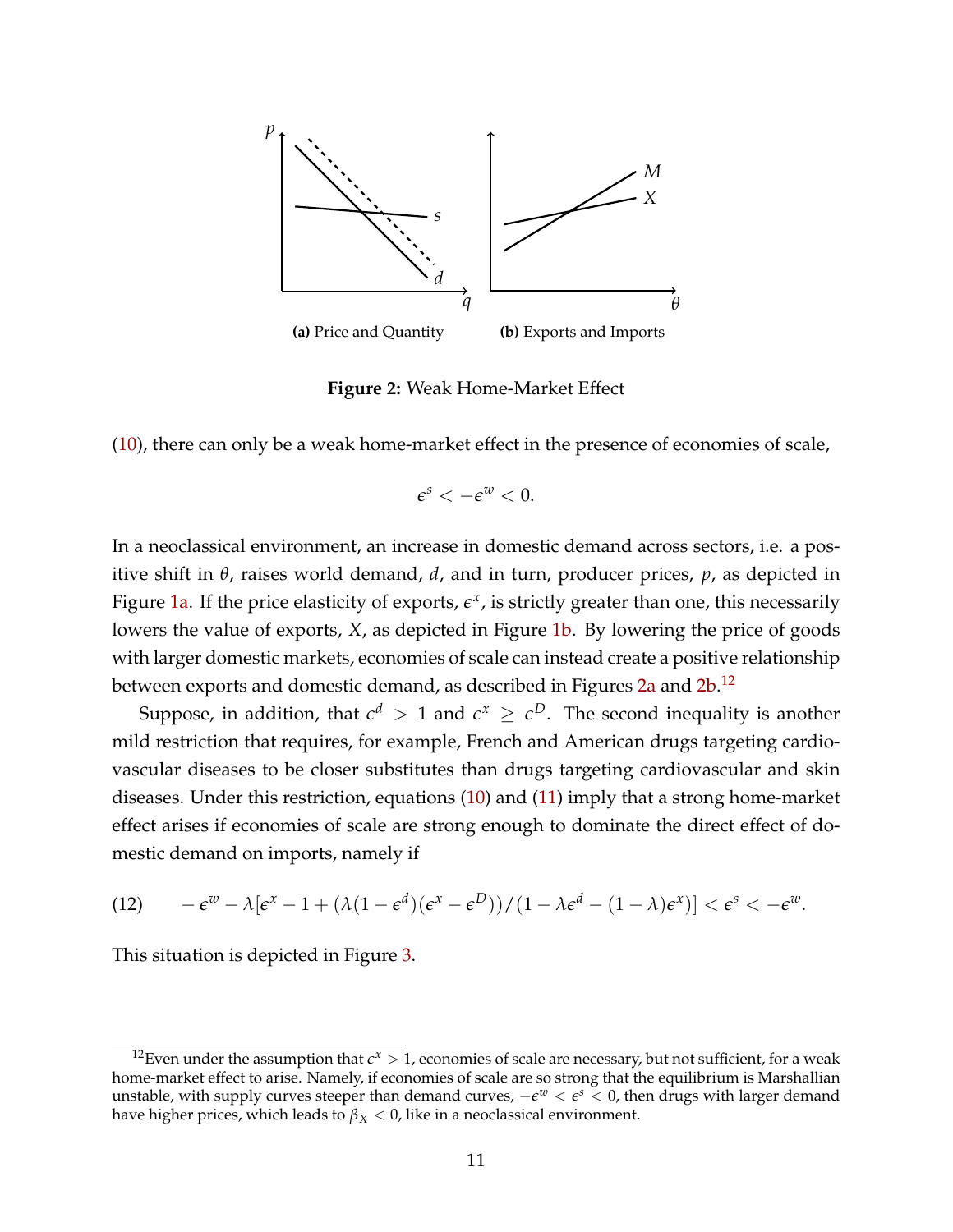<span id="page-12-1"></span>

**Figure 3:** Strong Home-Market Effect

#### <span id="page-12-0"></span>**III.3 Beyond Perfect Competition**

We have conducted our theoretical analysis in a stylized model with perfect competition. The goal of this subsection is to establish the broader applicability of our empirical strategy. To do so, we provide four examples that illustrate how more complex economic environments may nevertheless generate equilibrium conditions similar to those presented in Section [III.1,](#page-6-0) and, in turn, why our simple test and its economic interpretation may carry over to these environments.

Our first example considers a monopolistically competitive model similar to the one studied in [Krugman'](#page-42-1)s [\(1980\)](#page-42-1) original work, in which increasing returns at the sector level reflect consumers' love for variety and the positive relationship between entry and sector size. The other three examples, motivated by some key features of the global pharmaceutical industry, introduce variable markups, endogenous innovation, and price regulations. For expositional purposes, we only sketch alternative models and summarize their main implications. Details can be found in Online Appendix [A.3.](#page-0-0)

**Monopolistic Competition.** Consider an economy where what we have referred to as "country *i*'s variety" in Section [III.1](#page-6-0) is itself a composite of multiple differentiated varieties, each produced by monopolistically competitive firms, as in [Krugman](#page-42-1) [\(1980\)](#page-42-1).

Formally, suppose that country *j*'s consumption of drugs targeting disease *n* produced by a firm *ω* from country *i* is given by

(13) 
$$
d_{ij}^n(\omega) = (p_{ij}^n(\omega)/p_{ij}^n)^{-\sigma} d_{ij}^n
$$

where  $p_{ij}^n = (\int (p_{ij}^n(\omega))^{1-\sigma)} d\omega)^{1/(1-\sigma)}$  is the CES price index and  $\sigma > 1$  is the elasticity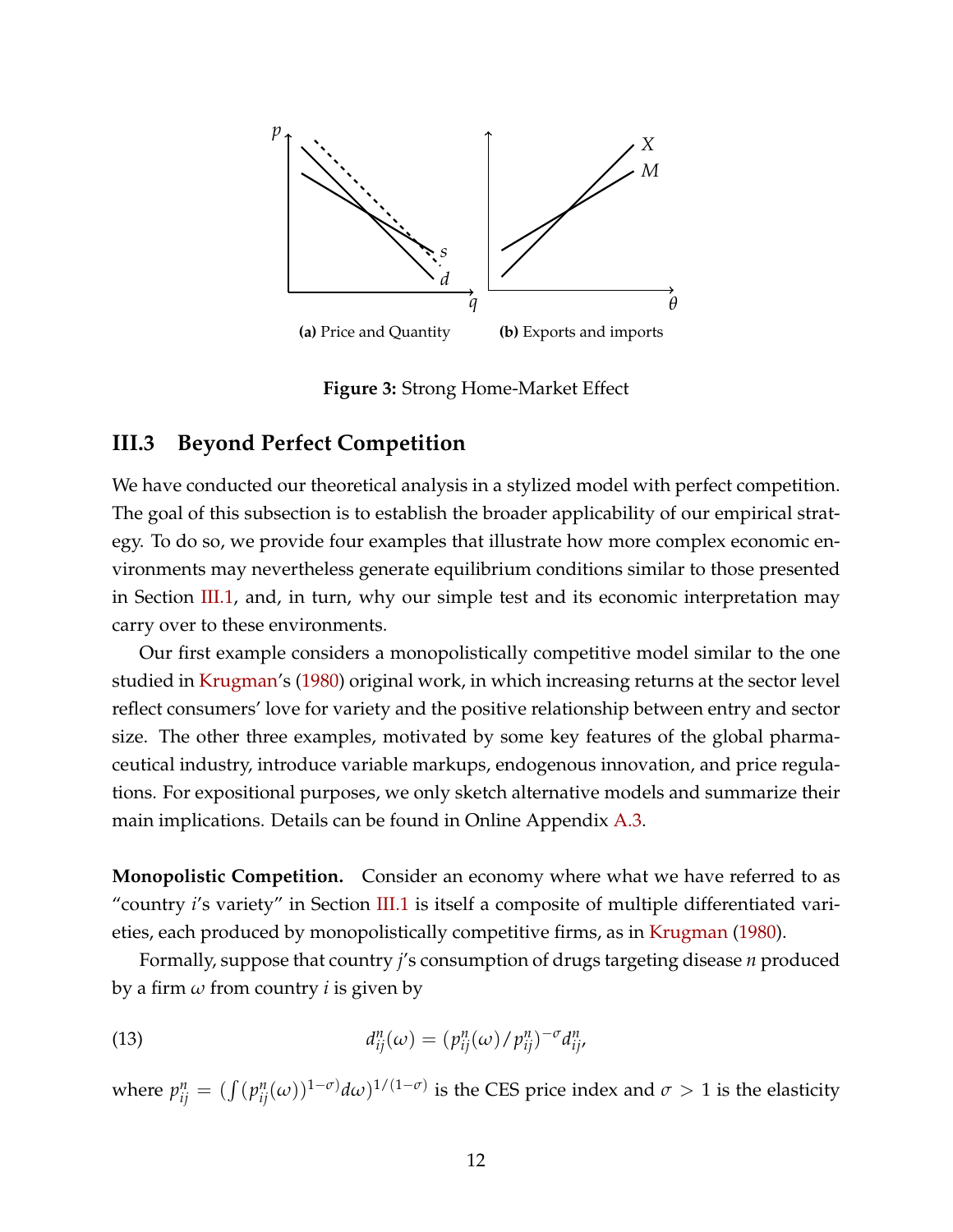of substitution between country *i*'s varieties. All other assumptions on the structure of demand are the same as in Section [III.1.](#page-6-0) On the supply side, each firm must now pay an overhead fixed cost,  $f_i^n > 0$ , in order to produce. Once this fixed cost has been paid, firms have a constant marginal cost,  $c_i^n > 0$ . All firms maximize profits taking their residual demand curves as given and enter up to the point where profits net of the overhead fixed cost are equal to zero.

At the industry-level, the previous assumptions lead to a supply curve similar to [\(4\)](#page-7-3). Let us define Home's aggregate supply of drug *n* as the following quantity index,

$$
s_i^n = (\int (s_i^n(\omega))^{(\sigma-1)/\sigma} d\omega)^{\sigma/(\sigma-1)},
$$

where  $s_i^n$  $a_i^n(\omega)\equiv\sum_j\tau_{ij}^nd_{ij}^n(\omega)$  is the total quantity supplied by firm  $\omega$ , regardless of whether it is ultimately sold domestically or exported. Since demand is iso-elastic, monopolistically competitive firms charge constant markups,  $\mu \equiv \sigma/(\sigma - 1)$ , over marginal costs. Together with free entry, this leads to

$$
s_i^n = (N_i^n)^{\sigma/(\sigma-1)} f_i^n / ((\mu - 1)c_i^n),
$$
  

$$
p_i^n = (N_i^n)^{1/(1-\sigma)} \mu c_i^n.
$$

where we let  $p_i^n \equiv p_{ii}^n$  denote the price index associated with country *i*'s varieties before trade costs have been incurred and we let  $N_i^n$  denote the measure of firms producing drugs targeting disease *n* in country *i*. The two previous expressions provide a parametric representation of the sector-level supply curve, with the number of firms  $N_i^n$  acting as a parameter. In this case, one can eliminate  $N_i^n$  to express the supply curve explicitly as

$$
s_i^n = \eta_i^n (p_i^n)^{-\sigma},
$$

with  $\eta_i^n \equiv f_i^n$  $\int_i^n (c_i^n)$  $\int_{i}^{n}$ )<sup>( $\sigma$ -1) $\sigma$ <sup>*σ*</sup>( $\sigma$  − 1)<sup>(1- $\sigma$ )</sup>. This is the counterpart of the supply equation [\(4\)](#page-7-3).</sup> Finally, since firms charge the same markup  $\mu$  in all markets, equation [\(5\)](#page-7-4) must hold for the price indices,  $p_{ij}^n$ , of country *i*'s varieties of drug *n* in any importing country *j*.

At this point, we have established that equations [\(1\)](#page-6-1)-[\(5\)](#page-7-4) continue to hold. By construction of our quantity index, equation [\(6\)](#page-7-5) must hold as well, as shown in Online Appendix [A.3.](#page-0-0) This implies that our test remains valid under monopolistic competition. The only distinction between the perfectly competitive model of Section [III.1](#page-6-0) and the present one is that monopolistic competition requires sector-level supply curves to be downwardsloping, with an elasticity equal to the opposite of the elasticity of substitution between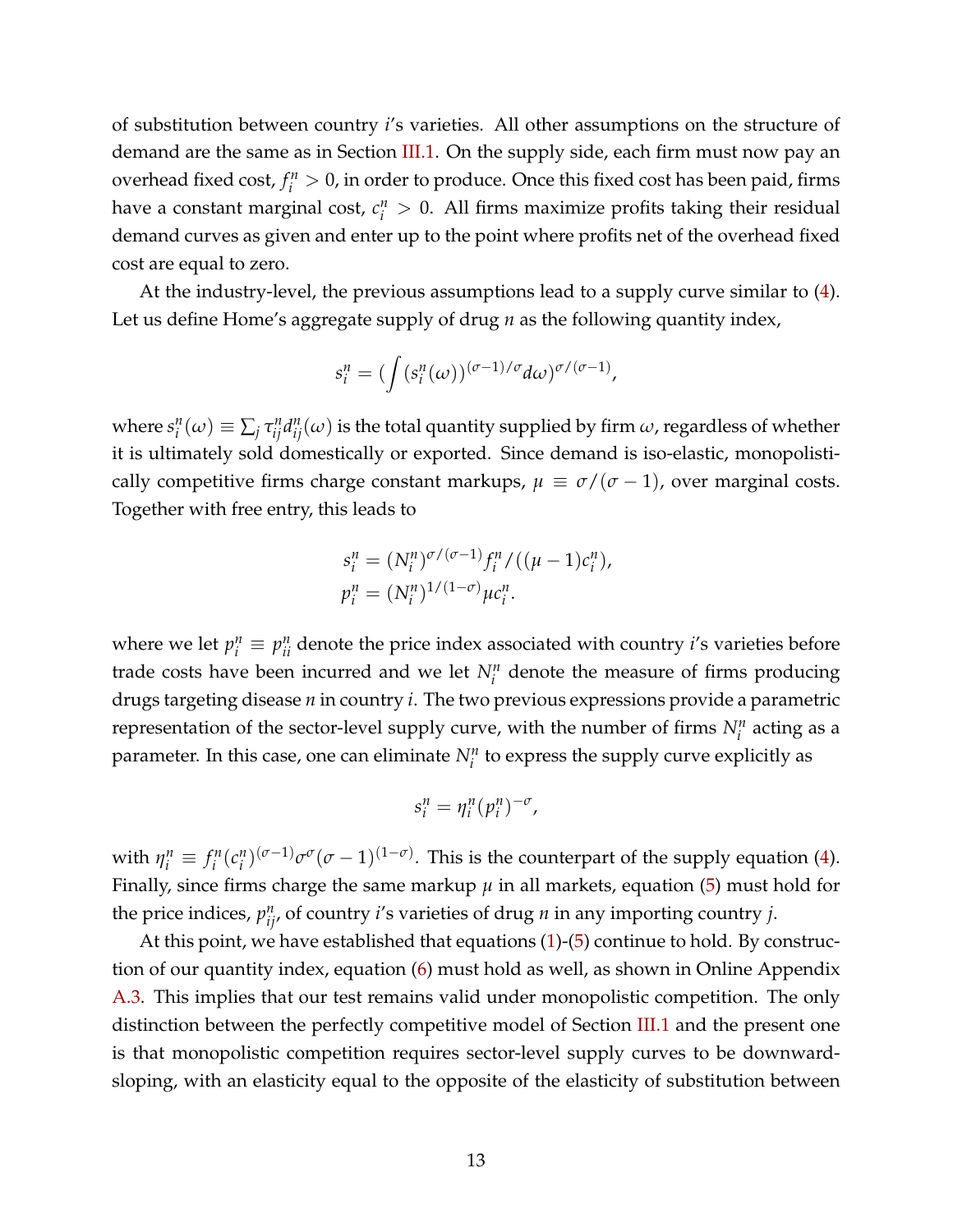domestic varieties,

$$
\epsilon^s=-\sigma.
$$

It is worth pointing out that the magnitude of the overhead fixed cost,  $f_i^n$  $\int_{i}^{\eta}$ , is irrelevant for the shape of *s* and, in turn, irrelevant for the existence of a home-market effect. Though pharmaceutical firms are well-known for having large expenditures on research and development relative to the cost of manufacturing a drug, it does not follow, according to this monopolistically competitive model, that home-market effects should be particularly strong in that industry. The economic variable of interest for home-market effects is the magnitude of industry-level returns to scale—determined by *σ* under monopolistic competition—not firm-level returns to scale.

Note also that in the special case considered by [Krugman](#page-42-1) [\(1980\)](#page-42-1)—with upper-level Cobb-Douglas utility,  $\epsilon^D = 1$ , and lower-level CES utility,  $\epsilon^x = \epsilon^d = \sigma$ —the homemarket effect is always strong for a small open economy. Indeed, under these parametric restrictions, inequality [\(12\)](#page-11-3) reduces to

$$
-\sigma-\lambda(\sigma-1)<-\sigma<-\sigma+\lambda^2(\sigma-1).
$$

which must hold for any  $\lambda > 0$  and  $\sigma > 1$ .

**Variable Markups.** Consider the same basic environment as in the previous example, but with a finite number of firms,  $N_i^n$ , that compete à la Bertrand in each sector. To simplify the analysis, we assume that all demand functions are iso-elastic, with  $D(x)$  =  $d(x) = x^{-\epsilon^d}$ , and that there is an arbitrarily large number of diseases. Together these assumptions imply that while markups may vary across origins and diseases, firms from country *i* producing drugs that target disease *n* will charge the same markup across all destinations. We will relax this restriction in our final example. The rest of the model is unchanged.

In equilibrium, firms still maximize their profits taking their residual demand curves as given, albeit internalizing the effect of their decisions on the domestic price index associated with each disease. This leads to markups that now vary with the number of firms *N<sup>n</sup> i* . Formally, one can show that country *i*'s aggregate supply of drug *n* and its price index now satisfy

$$
s_i^n = (N_i^n)^{\sigma/(\sigma-1)} f_i^n / ((\mu(N_i^n) - 1)c_i^n),
$$
  

$$
p_i^n = (N_i^n)^{1/(1-\sigma)} \mu(N_i^n)c_i^n,
$$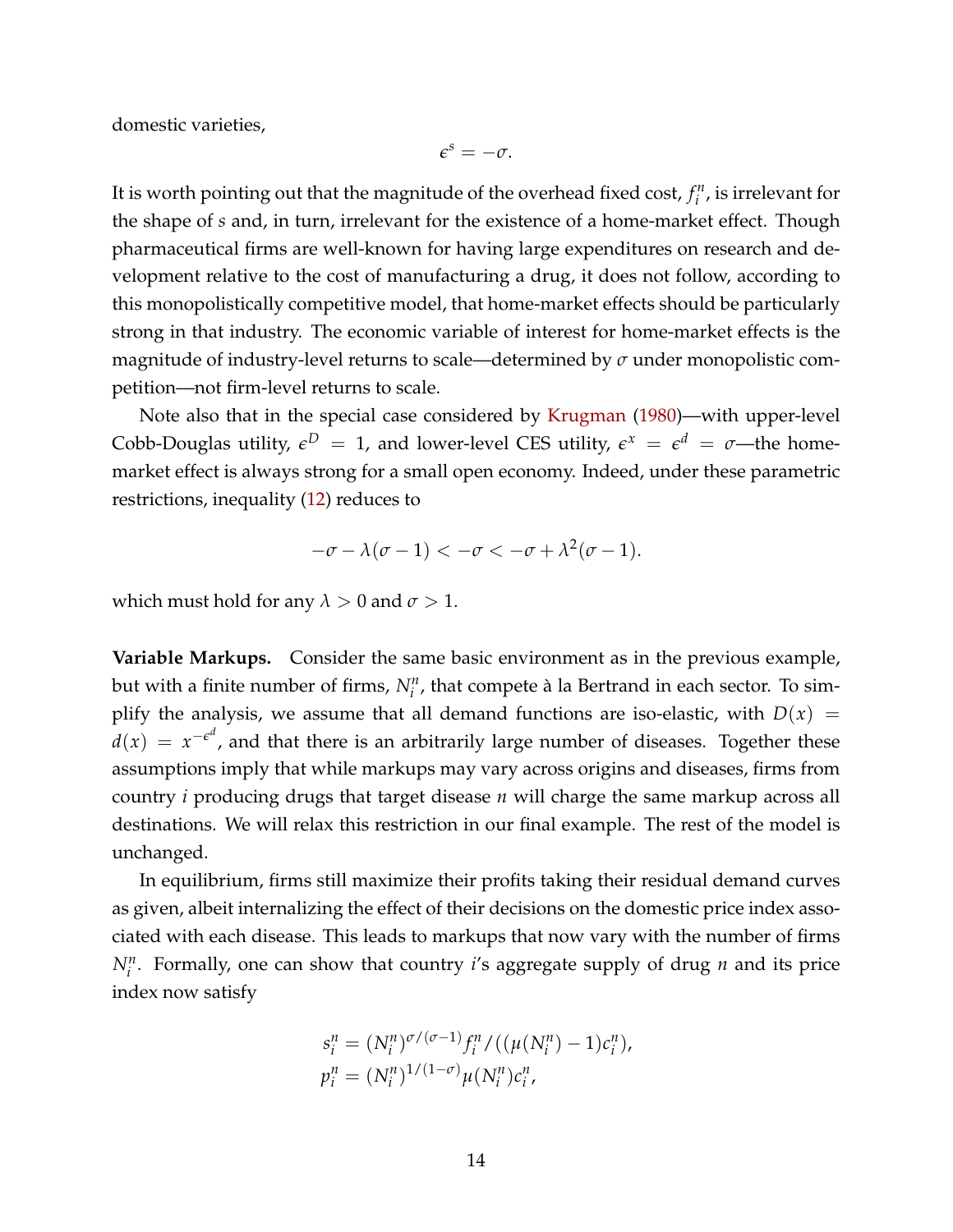with  $\mu(N_i^n) \equiv \frac{((1-1/N_i^n)\sigma + \epsilon^d/N_i^n)}{(1-1/N_i^n)\sigma + \epsilon^d/N_i^n - 1}$  $\frac{((1-1/N_i))\sigma + \epsilon^d/N_i^d}{(1-1/N_i^n)\sigma + \epsilon^d/N_i^n-1}$  denoting the firms' markup under Bertrand competition. Though one can no longer solve explicitly for  $s_i^n$  $\sum_{i=1}^{n}$  as a function of  $p_i^n$  $\binom{n}{i}$ , the two previous expressions still provide a parametric representation of the sector-level supply curve. Since equations [\(1\)](#page-6-1), [\(2\)](#page-6-3), and [\(5\)](#page-7-4) remain unchanged, the existence of such a curve is all we need to apply our test.

Locally, the price elasticity of supply is now given by

$$
\epsilon^{s} = -\sigma \times \frac{(\mu - 1)^{2} + (1 - 1/\sigma)(d \ln \mu / d \ln N)}{(\mu - 1)^{2}(1 - (\sigma - 1)(d \ln \mu / d \ln N))}.
$$

Compared to monopolistic competition with constant markups, where  $d \ln \mu / d \ln N = 0$ , the supply elasticity is lower in absolute value,  $|\epsilon^s| < \sigma$ , whenever markups are decreasing with the number of firms*, d* ln  $\mu/d\ln N < 0$ . This is what happens for  $\sigma > \epsilon^d$ . In this case, the larger aggregate output in an industry is, the more firms there are, the lower the markups that they charge, and hence the lower the price that firms are willing to accept to produce a given aggregate quantity. At the sector-level, pro-competitive effects act as an additional source of increasing returns.

**Endogenous Innovation.** Let us now consider an economy where countries only produce a single variety of each drug, but unlike in our basic environment, this variety is produced by a monopolist that can invest in R&D, as in [Krugman](#page-42-2) [\(1984\)](#page-42-2). We follow the same strategy as in the previous example and assume that demand functions are isoelastic, with  $D(x) = d(x) = x^{-\epsilon^d}$ , and that there is an arbitrarily large number of drugs so that firms charge the same markup in all markets.

For each disease *n*, the monopolist in country *i* takes the residual demand curve in each market as given when simultaneously choosing its prices,  $p_{ij}^n$ , and its unit cost of production, *c n*  $i<sub>i</sub>$ , in order to maximize its profits,

$$
\pi_i^n = \sum_j (p_{ij}^n - \tau_{ij}^n c_i^n) d(p_{ij}^n / P_j^n) D(P_j^n / P_j) \theta_j^n D_j - \eta_i^n f(c_i^n),
$$

where  $\eta_i^n$  $\int\limits_i^n f(c_i^n)$  $\binom{n}{i}$  denotes the amount of R&D required to have unit cost,  $c_i^n$  $\binom{n}{i}$ , which we assume to be strictly decreasing and convex. $13$  The first-order conditions associated with

<span id="page-15-0"></span><sup>&</sup>lt;sup>13</sup>The monopolist could be a multinational firm. That is, fixed R&D costs—equal to  $\eta_i^n f(c_i^n)$ —and variable production costs—proportional to  $\tau^n_{ij}c^n_i$ —could be incurred in different countries, with  $\tau^n_{ij}c^n_i$  the minimum cost of accessing country *j* from country *i* through foreign direct investment, like in Online Appendix [A.1.](#page-0-0) [Bilir and Morales](#page-39-5) [\(2018\)](#page-39-5) provide evidence of productivity gains from R&D benefiting affiliates in different locations in the U.S. pharmaceutical industry.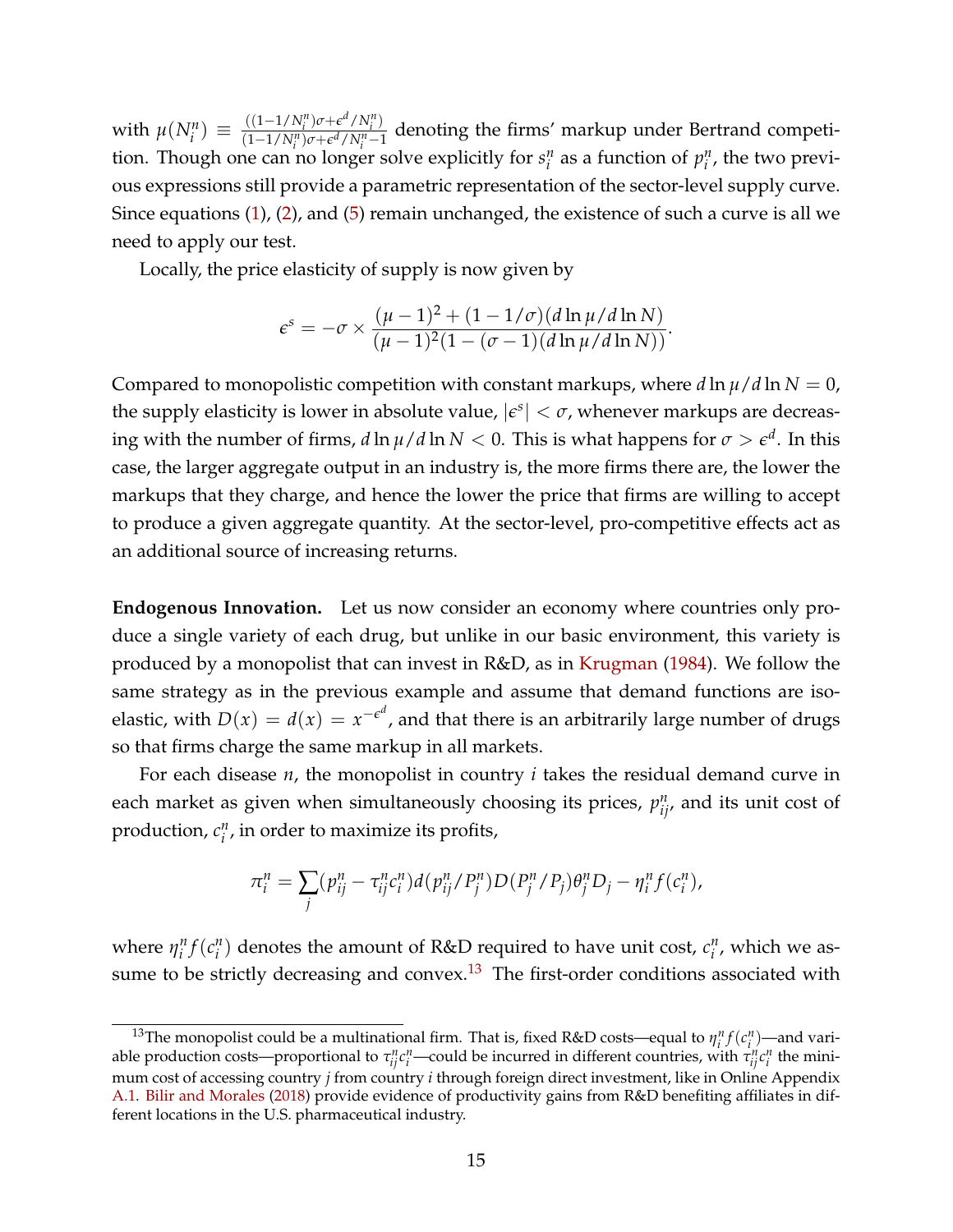this maximization problem imply the following version of the supply equation [\(4\)](#page-7-3),

$$
s_i^n = -\eta_i^n f'((\epsilon^d - 1)p_i^n/\epsilon^d).
$$

Under the assumption that  $f(\cdot)$  is convex, drug-level supply curves are necessarily downwardsloping with local elasticity now given by

$$
\epsilon^s = d \ln(-f') / d \ln c.
$$

The critical feature of the present model is that the marginal benefit of R&D is increasing with total output, which creates a negative relationship between output and prices. Online Appendix [A.3](#page-0-0) demonstrates that the same analysis extends to environments where the monopolist needs to pay a fixed cost in order to sell in each destination as well as in environments where the monopolist can use R&D to increase the quality of its drugs rather than to lower their costs.

**Price Regulations.** To conclude, we focus on an economy similar to the previous one, where monopolists are free to invest in  $R&D$  to lower their production costs,  $c_i^n$  $_i^n$ , but we now let governments, rather than firms, set prices. Formally, we relax the non-arbitrage condition [\(5\)](#page-7-4) and assume instead that

$$
p_{ij}^n = \mu_{ij}^n \tau_{ij}^n c_i^n.
$$

where the markup,  $\mu_{i j^\prime}^n$  is taken as an exogenous characteristic that reflects the bargaining power of the government from country *j* vis-à-vis the firm from country *i* producing drugs that target disease *n*. For the same reason as in the previous example, supply satisfies

$$
s_i^n = -\eta_i^n f'(c_i^n).
$$

Except for equation [\(5\)](#page-7-4), all other equations from Section [III.1](#page-6-0) still hold, with the convention  $p_i^n \equiv c_i^n$  $i<sub>i</sub><sup>n</sup>$ . As demonstrated in Online Appendix [A.3,](#page-0-0) this implies that equation [\(7\)](#page-8-1) must hold as well, with the two elasticities,  $\beta_X$  and  $\beta_M$ , still determined by the elasticities of supply and demand. The key difference is that the exogenous markups,  $\mu_{ij}^n$ , are now part of the error term in equation [\(7\)](#page-8-1), a point to which we return in Section [V.3.](#page-29-0)

**Summary.** The previous examples help clarify a number of points. First, there are many market structures, beyond [Krugman'](#page-42-1)s [\(1980\)](#page-42-1) monopolistically competitive environment, that can give rise to a home-market effect. Second, the existence of a home-market effect,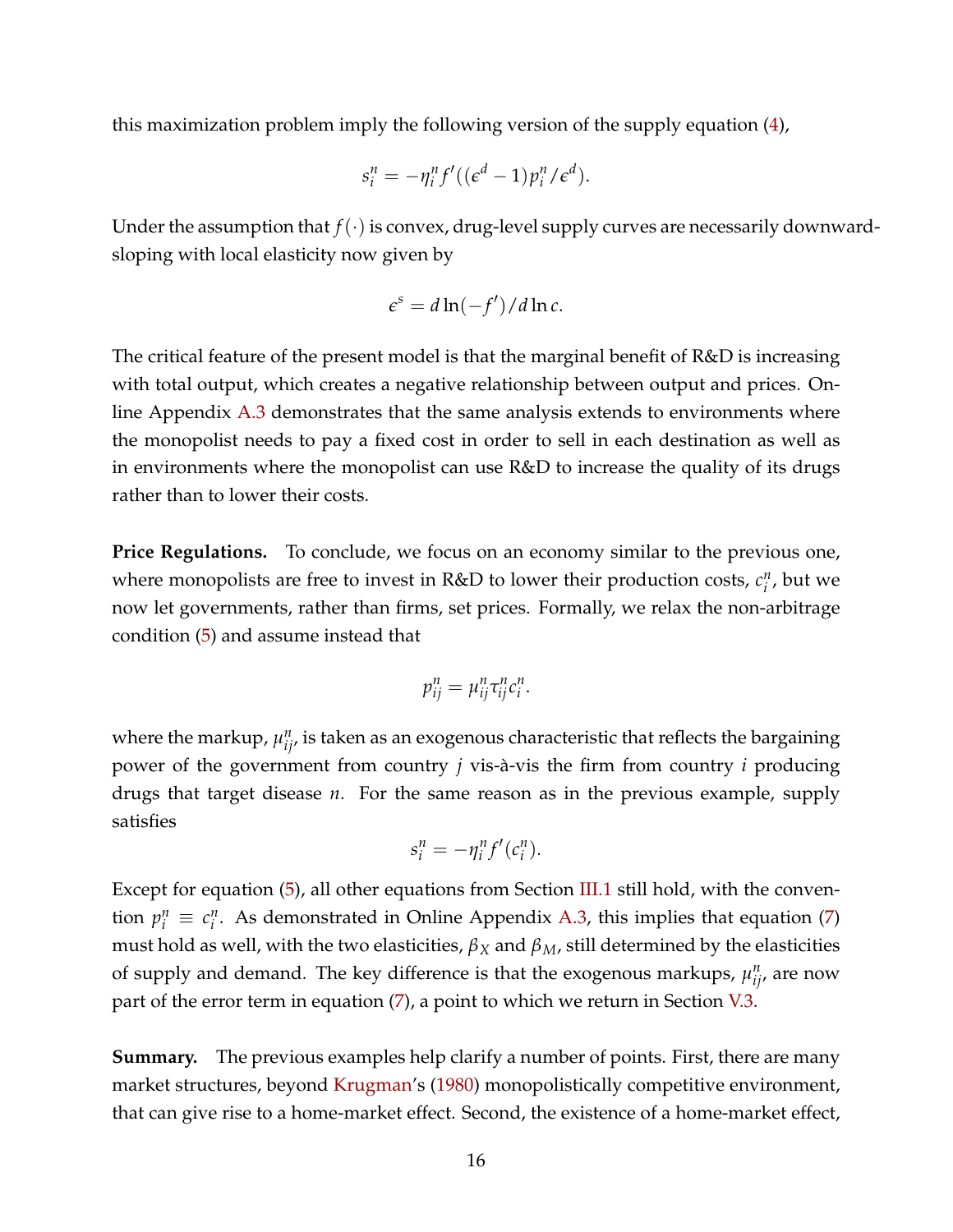in each of these examples, is intimately related to the existence of increasing returns at the sector-level, i.e., whether or not supply slopes down. Third, depending on the particular market structure, the nature of sector-level economies of scale may be very different. In our final example, it depends on the elasticity of the marginal returns to R&D; previously, it derived from Marshallian externalities, love of variety, or pro-competitive effects. Fourth, independently of the nature of economies of scale, our test of the home-market effect remains valid. This suggests that our test of the home-market effect can be applied to many industries, including the global pharmaceutical industry. This is the empirical application that we now turn to.

## <span id="page-17-0"></span>**IV DATA**

Our analysis of the home-market effect rests on the correlation between a country's pattern of sales across drugs in the pharmaceutical sector and its pattern of exogenouslygiven demand across those drugs. We therefore draw on a linkage between two datasets: one that documents sales by country at the drug level, which we convert to a dataset of bilateral sales as detailed below, and one that describes the demographically-driven burden of each disease in each country. In both cases we use data from one cross-section, from 2012, which suffices for testing the home-market effect since its prediction is crosssectional in nature.

#### **IV.1 Pharmaceutical Sales**

In order to construct bilateral data on pharmaceutical sales,  $\{x_{ij}^n\}$ , we draw on the IMS MIDAS dataset produced by the firm IMS Health. IMS is a market research firm that sells MIDAS and other data products to firms in the pharmaceutical and health care industries. By auditing retail pharmacies, hospitals, and other sales channels, the raw IMS MIDAS data record quarterly revenues and quantities by country at the "package" level, e.g. sales of a bottle of thirty 10mg tablets of the cholesterol-lowering drug Lipitor (atorvastatin). The data record unit sales and revenues (in local currency units), for both private and public purchasers.[14](#page-17-1)

Our version of the IMS MIDAS dataset covers sales in 56 destination countries.<sup>[15](#page-17-2)</sup>

<span id="page-17-1"></span><sup>&</sup>lt;sup>14</sup>Online Appendix [B.3](#page-0-0) describes how pharmaceutical sales from the IMS MIDAS dataset compare to those from two publicly available data sources: the OECD HealthStat database and the Medical Expenditure Panel Survey (MEPS).

<span id="page-17-2"></span><sup>&</sup>lt;sup>15</sup>The most recent versions of the IMS MIDAS dataset cover more than 70 countries. Our 56 destination countries are Algeria, Argentina, Australia, Austria, Belgium, Brazil, Bulgaria, Canada, China (mainland),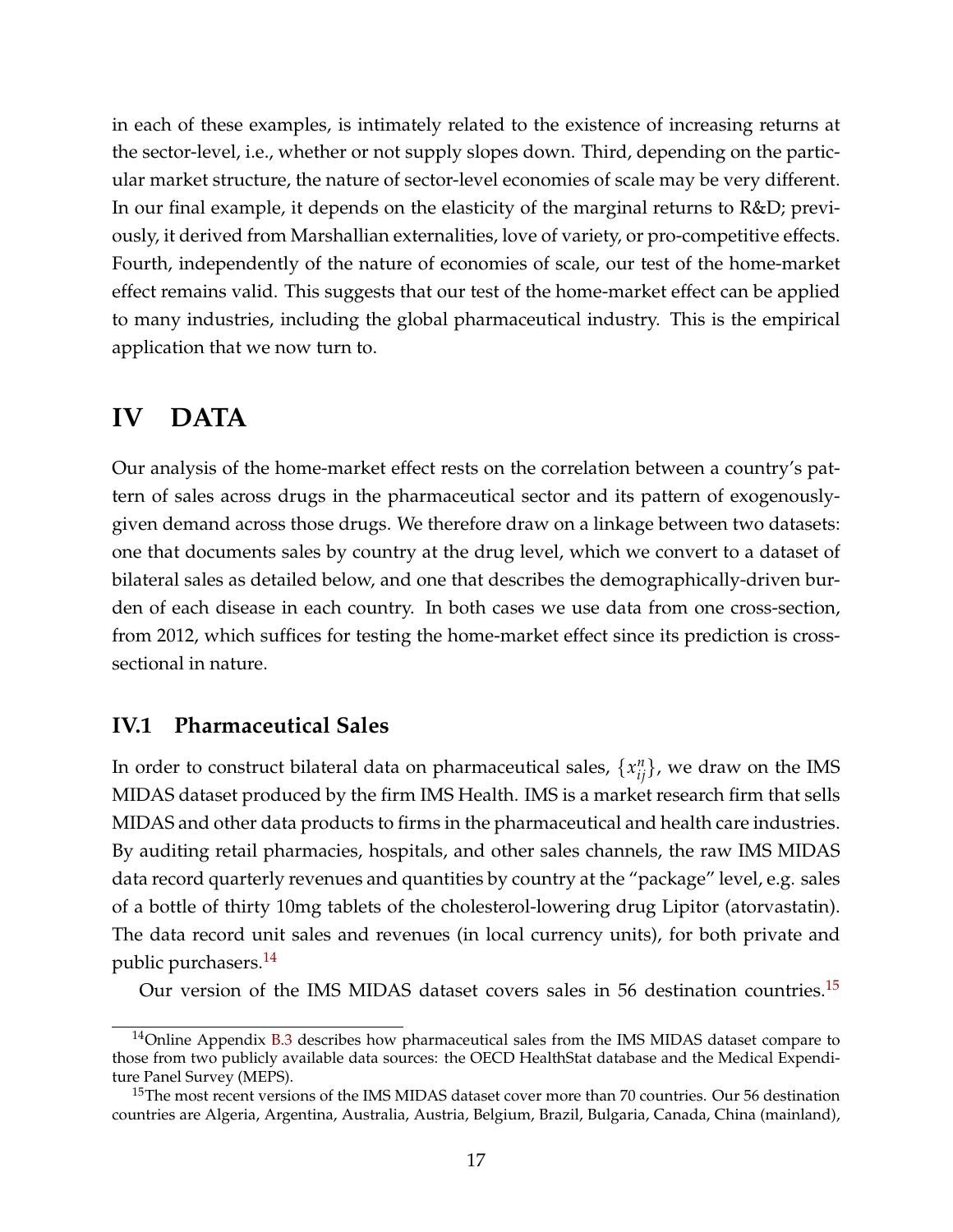Given the comprehensive nature of the dataset, the vast majority of high revenue drugs globally—over 20,000 unique molecules or combinations of molecules, both brand-name and generic—are included. Our sample includes sales by roughly 2,650 firms. We observe the name of the firm selling each drug in our dataset and have used this name to hand-match each firm to the country in which it is headquartered.<sup>[16](#page-18-0)</sup> We refer to this country as the origin country. Given this mapping of firms to origin countries, we then use the IMS MIDAS data on sales (for each drug) by firm in each destination country to measure bilateral sales, from origin country to destination country, for each drug.<sup>[17](#page-18-1)</sup> We reiterate that the resulting bilateral sales data do not differentiate between exports and FDI-driven sales; they comprise the sum of all channels through which a firm in origin country *i* sells its product to consumers in destination country *j*. In addition, our bilateral sales data do not capture licensing. For example, if Gilead licenses a treatment to several Indian pharmaceutical makers who then sell in other markets, those sales are attributed to the licensees rather than to Gilead.

The ten largest firms in our dataset in terms of sales (with origin country in parentheses) are, in descending order, Novartis (Switzerland), Pfizer (US), Merck & Co. (US), Sanofi-Aventis (France), Roche (Switzerland), AstraZeneca (UK), GlaxoSmithKline (UK), Johnson & Johnson (US), Eli Lilly & Co. (US), and Abbvie (US, a spin-off of Abbott Lab-oratories).<sup>[18](#page-18-2)</sup> While these top ten firms are headquartered in just four countries, firms in our dataset are headquartered in a total of 55 (out of a possible 56) different origin countries. Table 1 reports the distribution of global sales for the ten largest countries in terms of share of world sales, along with the number of firms that are headquartered in each of those countries.[19](#page-18-3) There is a clear skewness in both of these variables, so we conduct our

Colombia, Croatia, Czech Republic, Ecuador, Egypt, Finland, France, Germany, Greece, Hungary, India, Indonesia, Ireland, Italy, Japan, Jordan, South Korea, Kuwait, Latvia, Lebanon, Luxembourg, Malaysia, Mexico, Morocco, New Zealand, Norway, Pakistan, Peru, Philippines, Poland, Portugal, Russia, Saudi Arabia, Singapore, Slovenia, South Africa, Spain, Sweden, Switzerland, Thailand, Tunisia, Turkey, United Arab Emirates, United Kingdom, Uruguay, United States, and Venezuela.

<span id="page-18-0"></span><sup>&</sup>lt;sup>16</sup>As the firm identifier we use what IMS refers to as the "international corporation," representing the firm selling in any given drug-destination. This is the parent company in the case of firms with local subsidiaries or with multiple divisions with different geographic or therapeutic specialties. We have been able to ascertain the headquarters location for firms that cover 94.49% of total 2012 sales in the IMS MIDAS dataset.

<span id="page-18-1"></span> $17$ The analysis in Section [V](#page-22-0) uses a sample in which origin countries are only included if they also appear as destination countries (that is, they are one of the 56 destination markets in the IMS MIDAS dataset). This covers 89.04% of the total value of sales in the IMS MIDAS dataset. As discussed in [Costinot et al.](#page-40-11) [\(2016\)](#page-40-11), this sample selection decision has little bearing on our results.

<span id="page-18-2"></span><sup>&</sup>lt;sup>18</sup>All comparisons across local currency units in this section use average 2012 exchange rates from the World Bank's World Development Indicators database. Due to the inclusion of destination fixed-effects, the home-market effect tests in Section [V](#page-22-0) and the parameter estimates in Section [VI](#page-32-0) do not require a conversion across local currency units.

<span id="page-18-3"></span><sup>&</sup>lt;sup>19</sup>"World sales" in column (1) refers to total sales in MIDAS to the 56 countries in our sample, and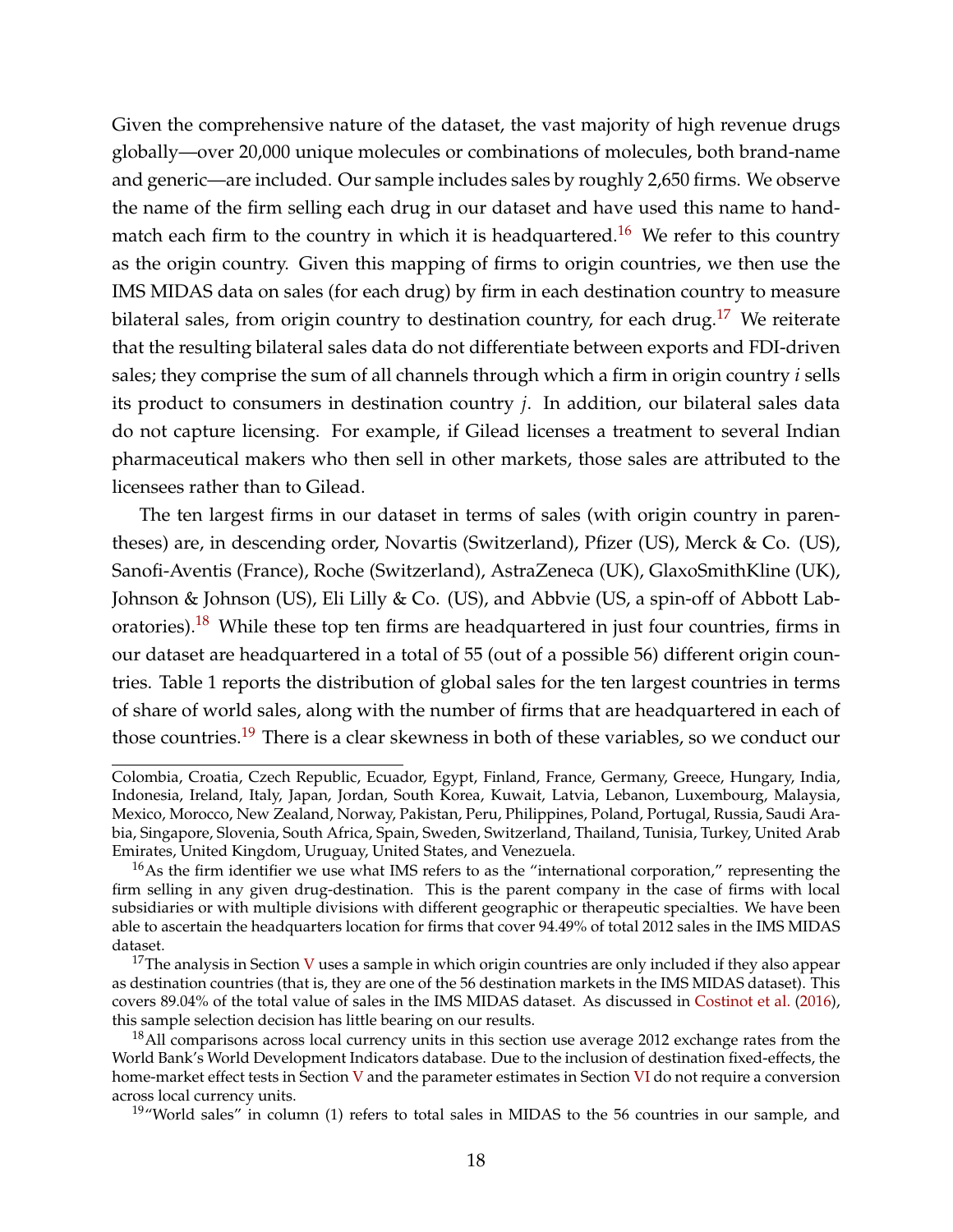tests of the home-market effect in a wide range of subsamples designed to explore potential heterogeneity across large and small countries, as well as countries (such as India and China) where the large number of headquartered firms reflects a relatively large share of generic drug producers.

IMS uses a standard industry classification known as ATC codes, from the Anatomical Therapeutic Classification System, to classify molecules into approximately 600 different therapeutic classes based on the main disease the drug is designed to treat.<sup>[20](#page-19-0)</sup> To link back to the example in our introduction, the ATC code "A2B2" corresponds to "acid pump inhibitors."

The resulting dataset can be reshaped to describe, within each therapeutic class, the bilateral sales between any origin country and any of 56 destination countries in 2012.

#### **IV.2 Disease Burden**

We isolate a plausibly exogenous source of demand-side variation for each drug, in each country, by isolating the apparent extent to which drugs have a demographic bias in their relevance, as well as the extent to which countries differ in the demographic composition of their populations. This is the spatial analog of the identification strategy in [Acemoglu](#page-39-0) [and Linn](#page-39-0) [\(2004\)](#page-39-0), who use changes in the age distribution of the United States over time to estimate the relationship between market size and innovation in the pharmaceutical industry.

To construct this demand shifter, we draw on two datasets. The first, the World Health Organization (WHO)'s Global Burden of Disease (GBD) dataset, measures the burden of each disease, based on WHO-assigned disease codes, $21$  in each country and year (where, again, we focus on 2012). Although there may be local variation in the collection of vital statistics that underpin these measures, the WHO ensures that these data are valid for cross-country and cross-disease comparisons. Importantly, these countryyear-disease measures of burden are further broken down into six different demographic

analogously for "world expenditures" in column (2). The number of firms in column (3) refers to firms making strictly positive sales in 2012 to at least one of the 56 countries in our sample.

<span id="page-19-0"></span> $^{20}$ IMS's ATC classification is maintained by the European Pharmaceutical Market Research Association, and should not be confused with the World Health Organization's Anatomical Therapeutic Chemical classification.

<span id="page-19-1"></span><sup>&</sup>lt;sup>21</sup>The underlying WHO data is provided in a tree structure that includes both "aggregate" codes and "root" codes. For example, that file records disease burden data for "Infectious and parasitic diseases," "Childhood cluster diseases" and "Pertussis." In the tree structure of the file, "pertussis" is contained within "childhood cluster diseases" which in turn are contained in "infectious and parasitic diseases." "Pertussis" has no further subcategories (which we refer to as an example of a "root" code), whereas the other two are aggregates of other subcategories. We focus our analysis on the "root" codes, so as to avoid double-counting.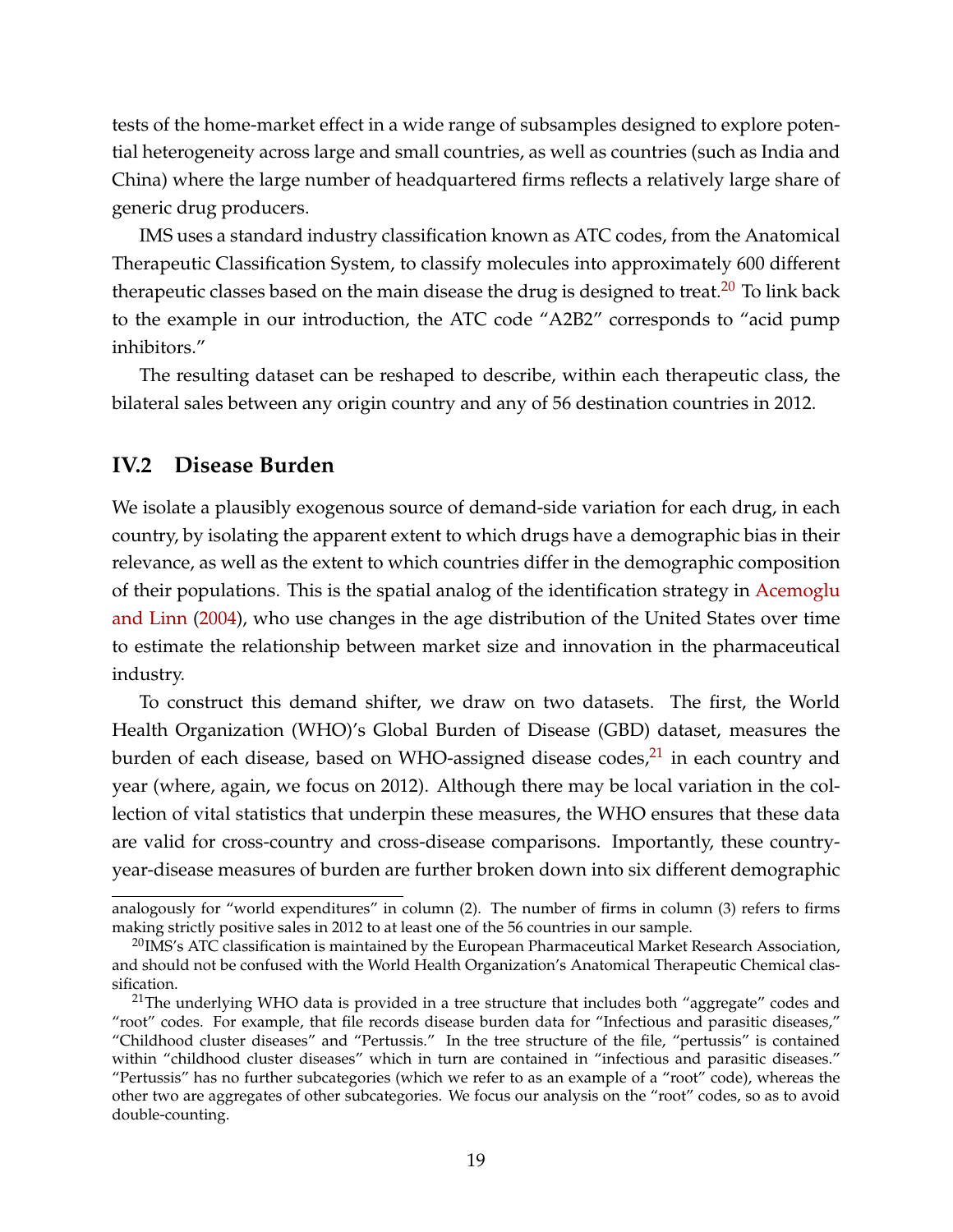groups: three age groups (0-14, 15-59 and 60+) for each gender. The provided disease burden measure on which we draw is the number of lost disability adjusted life-years (DALYs)—combining data on both the mortality and morbidity caused by each disease.

We have hand-coded a many-to-one linkage from each of the 600 therapeutic classes (ATC codes) in IMS MIDAS to its corresponding WHO disease code. For example, the ATC code "A2B2" for "acid pump inhibitors" is linked to the WHO code for "peptic ulcer disease." Using the most disaggregated WHO disease codes for the year 2012 for which we have disease burden data and a corresponding ATC code in the IMS sales data, we match 60 of the GBD 2012 codes to the ATC codes in the IMS. $^{22}$  $^{22}$  $^{22}$  The full crosswalk can be found in Online Appendix [B.4.](#page-0-0) In practice, two of the 60 WHO disease codes have no recorded global sales in our sample in 2012, implying that our actual analysis sample includes 58 diseases. $^{23}$  $^{23}$  $^{23}$  Each of the WHO disease codes is the empirical counterpart of a disease *n* in the model of Section [III.](#page-5-0)

Table 2 describes the top 10 diseases (broken down by WHO codes) in terms of global sales of their corresponding drugs in the IMS MIDAS dataset. For each disease, there are many origin countries participating in the sale of drugs treating that disease. As illustrated in the last column, the typical destination country in our data is served by an extremely unconcentrated set of firms, even within each disease class.

The second input into the construction of our demand shifter is the population of each country in each of the six demographic groups in 2012. We obtain this data from the US Census Bureau's International Database.

Using the data described above, we exploit the twin facts that disease burdens vary by demographic groups, and that countries vary in their demographic composition, to construct a "predicted disease burden", for disease *n* in country *i* in year 2012 as:

<span id="page-20-3"></span>(14) 
$$
(PDB)_i^n = \sum_{a,g} \left[ \text{population}_{iag} \times \left( \frac{\sum_{k \neq i} \text{disease burden}_{kag}^n}{\sum_{k \neq i} \text{population}_{kag}} \right) \right].
$$

The ratio  $\frac{\sum_{k\neq i} \text{disease burden}_{\text{kag}}^n}{\sum_{i} \text{population}}$ <del>≠i allo case o all aest<sub>kag</sub></del> measures the average disease burden per capita from dis-<br>∑<sub>k≠i</sub> population<sub>kag</sub> ease *n* for gender *g* and age group *a* in 2012, calculated excluding the country of interest (that is, summing over all countries  $k$  except for country  $i$ ).<sup>[24](#page-20-2)</sup> This ratio is then weighted

<span id="page-20-0"></span><sup>&</sup>lt;sup>22</sup>One GBD code, U047 for "Abortion," is missing disease burden data; we impute the disease burden to be zero in this case.

<span id="page-20-1"></span> $^{23}$ Around 89% of our ATC4 codes were linked to WHO GBD codes. The main reason for non-matches is that certain ATC4 codes are too broad to be matched to a single GBD disease code.

<span id="page-20-2"></span><sup>&</sup>lt;sup>24</sup>The fact that firms from country  $i$  are better at treating disease  $n$  may cause a lower burden for that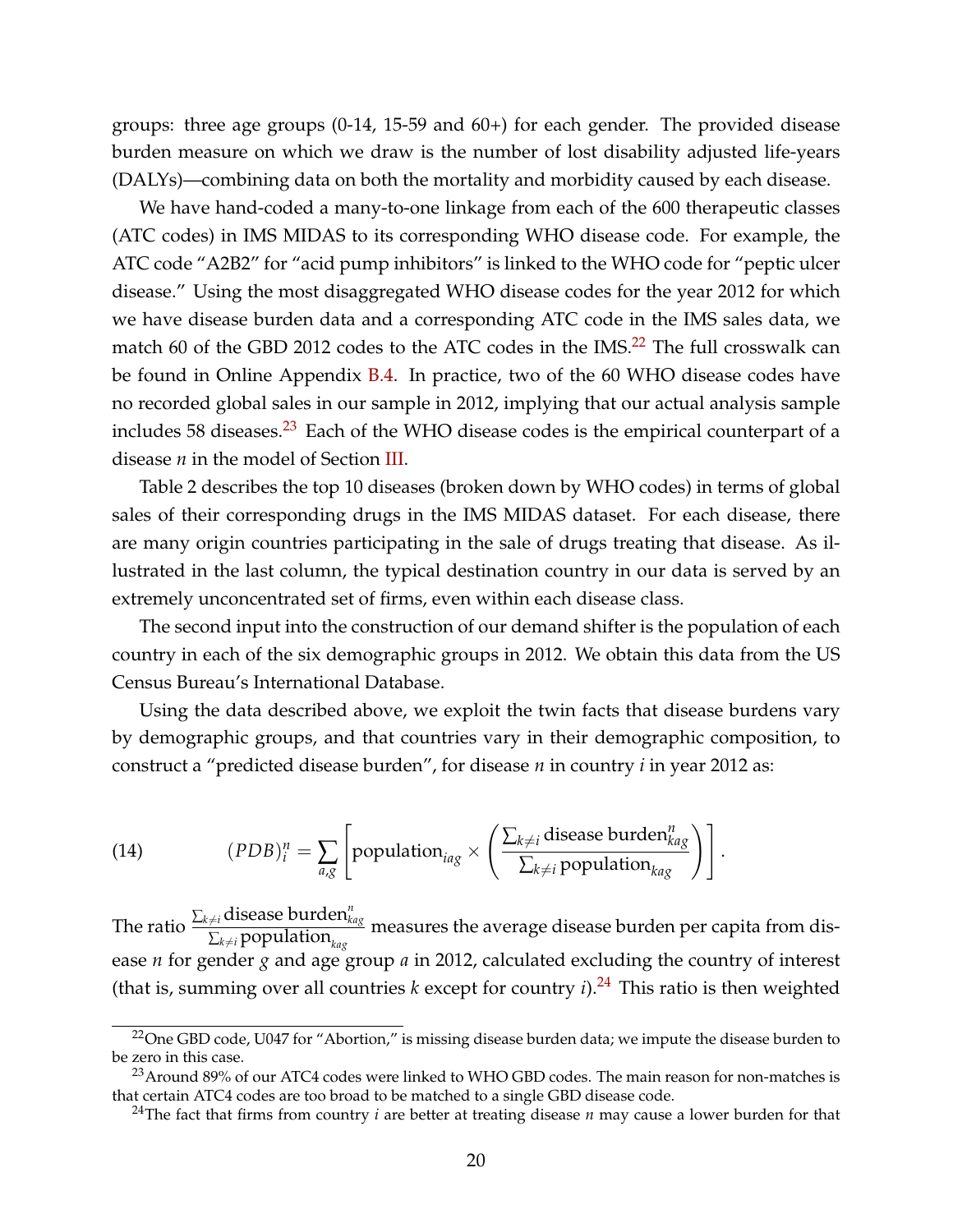<span id="page-21-0"></span>

**Figure 4:** Population Age Profiles Across Countries

by the population for that gender *g* and age group *a,* and summed across age and gender groups, for a given country *i* in 2012.

We can illustrate the basic sources of variation exploited in our empirical analysis in two figures. Figure [4](#page-21-0) provides an illustration of how population age profiles vary across countries. We plot the share of the population that is under the age of 60 by country. This share varies from just under 70 percent in Japan to just below 100 percent in the United Arab Emirates. Both Japan and the United Arab Emirates are relatively rich countries by many measures, yet apparently differ quite dramatically in the demographics of their populations.[25](#page-21-1)

Our empirical strategy exploits the demographic variation illustrated in Figure [4](#page-21-0) together with the fact that diseases vary dramatically in the age profiles of the populations

disease in country *i*. Leaving out country *i* from the average disease burden per capita addresses this endogeneity issue. However, in practice, we obtain very similar results when including country *i*'s disease burden in the construction of  $(\overline{P}DB)_i^n$ . The same is true when using a simple average of country-specific per-capita disease burdens, rather than the population-weighted average that appears in equation [\(14\)](#page-20-3).

<span id="page-21-1"></span> $25$ Consistent with that example, Online Appendix Figure [B.1](#page-0-0) splits our sample of countries by those with above-median levels of GDP per capita ("rich") and below-median levels of GDP per capita ("poor"). The variation within this sample of rich countries spans the same range as did the full sample of countries in Figure [4.](#page-21-0) The variation within this sample of poor countries is also quite wide-—ranging from around 75 percent below age 60 in Bulgaria to around 95 percent in Pakistan-—although somewhat more compressed than in the rich country sample. This implies that even conditional on a country's level of development, there exists variation in our demographic shifters; this is also consistent with the results in Tables 4 and 8 below that document insensitivity to including flexible controls for per-capita GDP.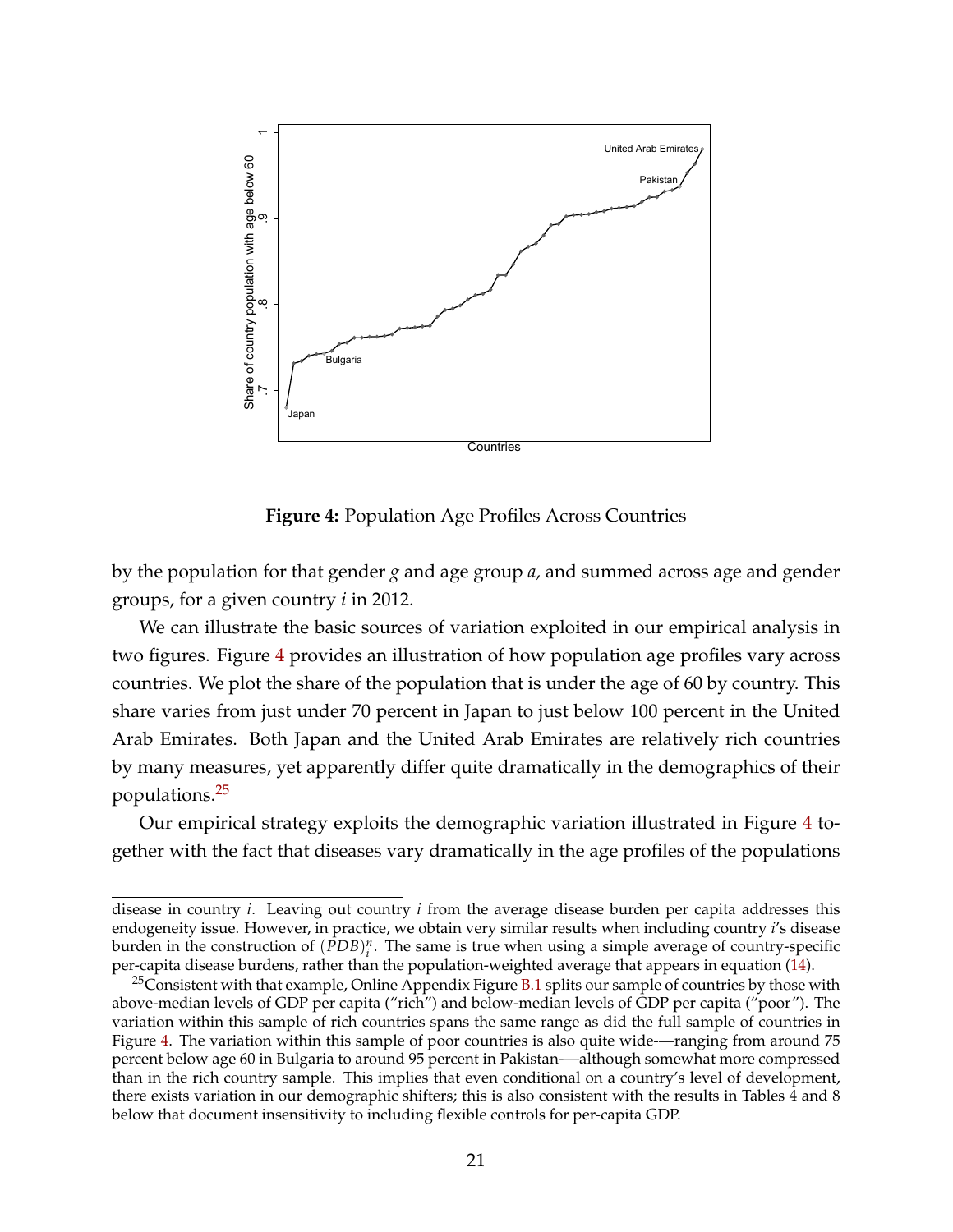<span id="page-22-1"></span>

*Notes*: The labeled Global Burden of Disease (GBD) codes correspond to the following diseases: U087: Alzheimer's disease and other dementia; U078: Other neoplasms; U089: Multiple sclerosis; U086: Alcohol use disorders; and U012: Whooping cough.

**Figure 5:** Global Disease Burden Age Profiles Across Diseases

they affect. Figure [5](#page-22-1) provides an illustration of how disease burden age profiles differ across diseases. We plot the share of the global disease burden, within each disease, that is borne by those under the age of 60. This share varies from around 10 percent for Alzheimer's disease (code U087) to nearly 100 percent for whooping cough (code U012), with other diseases such as "other neoplasms" (U078), multiple sclerosis (U089), and alcohol use disorders (U086) lying in between as shown.

## <span id="page-22-0"></span>**V TESTING FOR THE HOME-MARKET EFFECT**

#### <span id="page-22-3"></span>**V.1 Baseline Results**

To test whether bilateral sales in the pharmaceutical industry satisfy the weak and strong home-market effects, we use (*PDB*) *n*  $\sum_{i}^{n}$  as an empirical proxy for the demand-shifter  $\theta_i^n$  $\prod_{i=1}^{n}$  in equation [\(1\)](#page-6-1). That is, we assume that, up to a first-order approximation,

<span id="page-22-2"></span>(15) 
$$
\ln \theta_i^n = \gamma \ln (PDB)_i^n + \gamma_i^n,
$$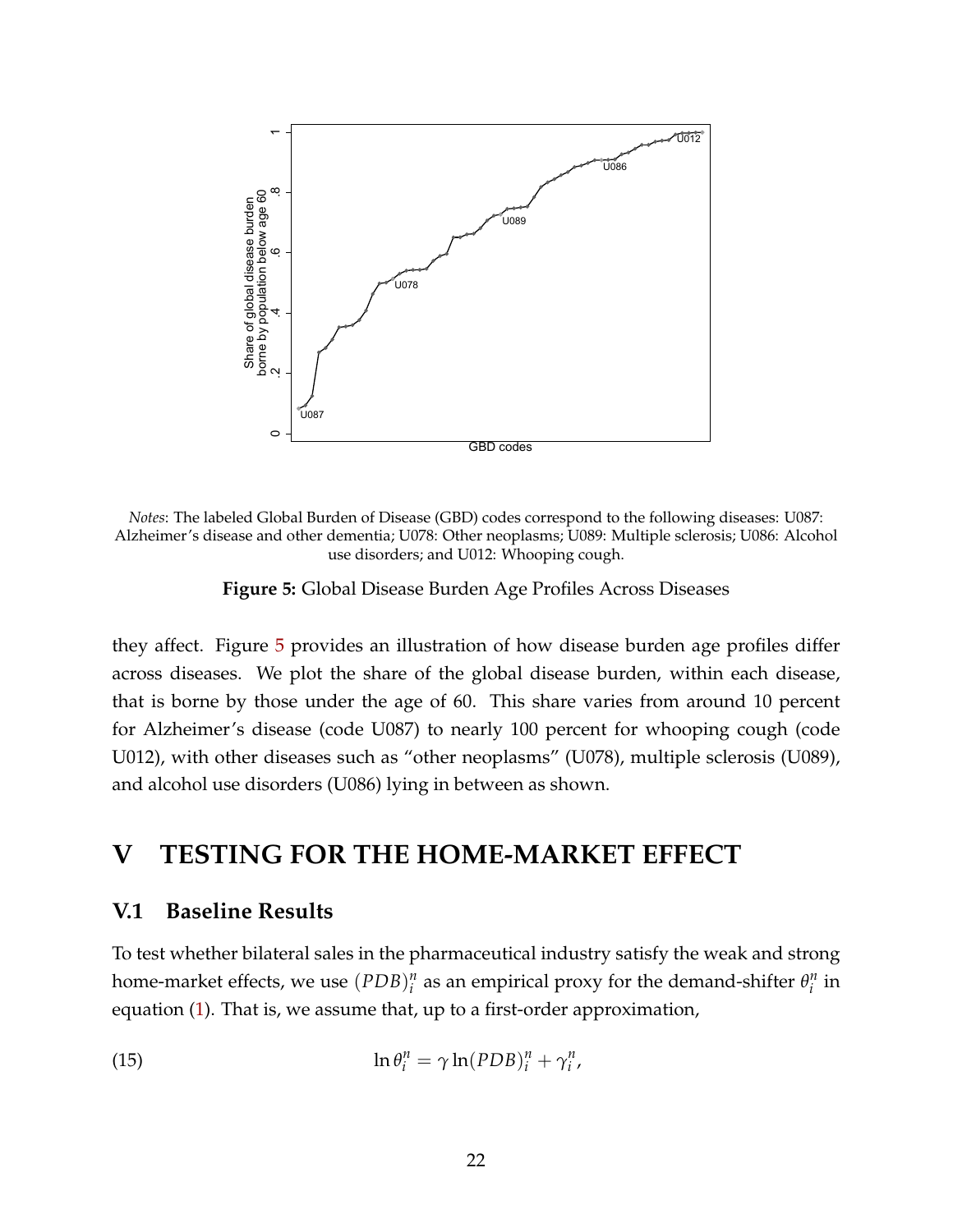where  $\gamma$  is strictly positive and  $\gamma_i^n$  $\int_{i}^{n}$  captures other determinants of the demand-shifter  $\theta_{i}^{n}$ *i* for drugs targeting disease *n* in country *i* that are uncorrelated with  $(PDB)_i^n$  $i^n$ . Table B.1 in Online Appendix [B](#page-0-0) establishes that the variable (*PDB*) *n*  $\binom{n}{i}$  is a strong predictor of the actual burden that any country *i* is likely to suffer from for disease *n*. That is, the simple demographic predictor of disease burden in equation [\(14\)](#page-20-3) is a useful empirical proxy for *θ n*  $\sum_{i}^{n}$  , despite the myriad other reasons for countries to differ in their demand for drugs targeting any particular disease.<sup>[26](#page-23-0)</sup> Our results in Table 3 below demonstrate that this proxy is also a strong predictor of expenditure.

In order to estimate  $\beta_X$  and  $\beta_M$ , one could use either the cross-sectional variation in bilateral sales, i.e. equation [\(7\)](#page-8-1), or the cross-sectional variation in total exports and imports, i.e. equations [\(8\)](#page-9-0) and [\(9\)](#page-9-1). Like in recent empirical tests of other sources of comparative advantage (e.g. [Chor,](#page-39-6) [2010](#page-39-6) and [Costinot et al.,](#page-40-12) [2012\)](#page-40-12), we prefer to use the former. The advantage of this strategy is that it lets us control for variation in trading frictions and demand across destination countries when estimating the impact of a given source of comparative advantage across origin countries, here their own demand. In contrast, even around a symmetric equilibrium, total exports, *X n*  $i<sub>i</sub><sup>n</sup>$ , do not only depend on a country's own demand, but also on its access to foreign buyers,  $\ln(\sum_{j\neq i}(\theta_j^n))$  $j^{\{n\}}$ <sup> $\beta$ *M*</sup> exp( $\delta_{ij}$  +  $\varepsilon_{ij}^n$ )). If demand shocks are spatially correlated across countries, estimates of *β<sup>X</sup>* obtained from equation [\(8\)](#page-9-0) would therefore be biased. Under the same assumptions, estimates of  $β<sub>X</sub>$ obtained from equation [\(7\)](#page-8-1) are not.

<span id="page-23-2"></span>Combining equations [\(7\)](#page-8-1) and [\(15\)](#page-22-2), we have the following baseline estimating equation,

(16) 
$$
\ln x_{ij}^{n} = \delta_{ij} + \delta^{n} + \tilde{\beta}_{M} \ln(PDB)_{j}^{n} + \tilde{\beta}_{X} \ln(PDB)_{i}^{n} + \tilde{\epsilon}_{ij}^{n},
$$

with  $\tilde{\beta}_M \equiv \gamma \beta_M$ ,  $\tilde{\beta}_X \equiv \gamma \beta_X$ , with  $\delta_{ij}$  and  $\delta^n$  represented by origin-destination and disease fixed-effects respectively, and with the error term given by  $\tilde{\epsilon}^n_{ij} \equiv \epsilon^n_{ij} + \beta_X \gamma^n_i + \epsilon^1_i$ *βMγ n f*<sub>*i*</sub>. Under the assumption that  $\gamma > 0$ , a positive test of the weak home-market effect therefore corresponds to  $\tilde{\beta}_X > 0$ , whereas a positive test of the strong home-market effect corresponds to  $\tilde{\beta}_X > \tilde{\beta}_M$ . And under the assumption that  $\ln(PDB)_i^n$  $\frac{n}{i}$  is a pure demand-shifter—such that it is uncorrelated with the supply shifter *η n*  $\binom{n}{i}$  and hence the error  $\tilde{\epsilon}^n_{ij}$ —both  $\tilde{\beta}_X$  and  $\tilde{\beta}_M$  can be estimated using OLS, as we do below.<sup>[27](#page-23-1)</sup>

<span id="page-23-0"></span><sup>&</sup>lt;sup>26</sup>The two-stage least squares specification that we would ideally estimate would instrument for our demand-shifter  $\theta_i^n$  with our predicted disease burden measure. However, in practice  $\theta_i^n$  is unobserved. In Online Appendix Table B.1, we show that our predicted disease burden measure is correlated with the actual disease burden at the country-disease level. However, actual disease burden is not equivalent to  $\theta_i^n$ , so the first stage "scaling" provided by the estimates in Online Appendix Table B.1 is not the conceptually correct scaling from the perspective of estimating a two-stage least squares regression.

<span id="page-23-1"></span><sup>&</sup>lt;sup>27</sup>We stress at this point that the coefficient estimates of  $\tilde{\beta}_M$  and  $\tilde{\beta}_X$  are valid for testing the weak and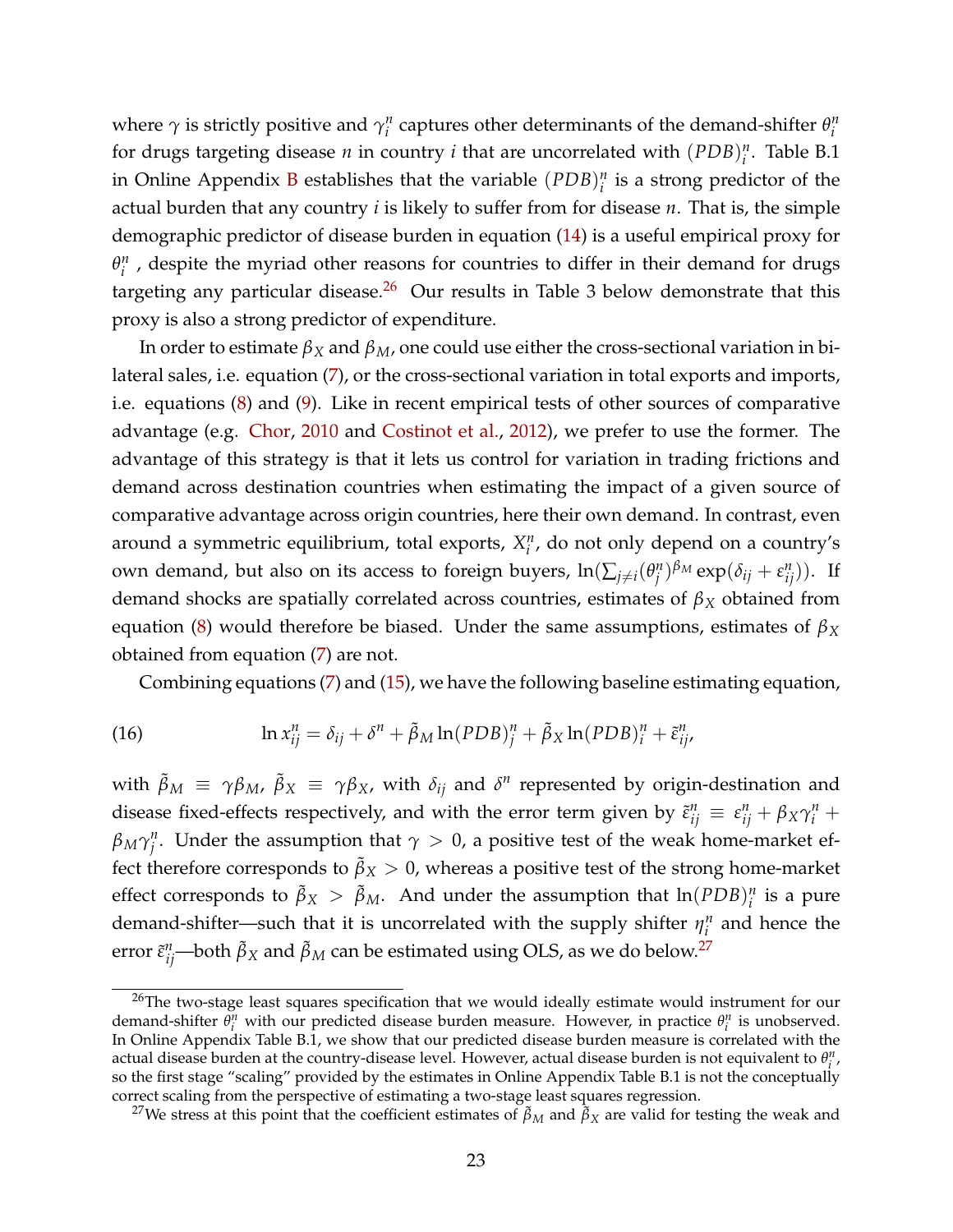Several details of the estimation procedure used in this section are worth mentioning. First, we estimate equation [\(16\)](#page-23-2) on a sample of *ij* observations for which  $i \neq j$ , in line with the derivation of equation [\(7\)](#page-8-1). This ensures that the trivial correlation between home's demand shifter and sales from home to itself does not enter the analysis (however, as we show in Table 7, incorporating this variation does little to change our findings). Second, in our baseline estimates we drop observations for which  $x_{ij}^n=0$ , but we return this aspect of the variation in Table 8. And finally, because the predicted disease burden regressors vary at the origin and destination levels (but not at the bilateral level) we provide standard errors that are two-way clustered at both the origin and destination levels throughout.

Table 3 presents OLS estimates of equation [\(16\)](#page-23-2). We begin in column (1) with a specification designed to estimate  $\tilde{\beta}_M$  as accurately as possible. To do so we control for an origin-disease fixed-effect (rather than including the origin country's predicted disease burden). While the estimate of  $\tilde{\beta}_M > 0$  seen there should not be surprising—a demand shifter in the destination country is positively correlated with greater purchases by that destination—this can be thought of as a check on the validity and power of demographic variation for predicting drug expenditure. Column (2) proceeds with an analogous specification designed to estimate  $\tilde{\beta}_X$  alone, as accurately as possible, while controlling for a destination-disease fixed-effect. The estimated value of  $\tilde{\beta}_X$  is clearly positive and statistically significant. This result (and the accompanying p-value for the one-sided t-test of  $\tilde{\beta}_X \leq 0$ ) provides a resounding rejection of the absence of a weak home-market effect.

Finally, column (3) estimates  $\tilde{\beta}_M$  and  $\tilde{\beta}_X$  simultaneously in the true spirit of equation [\(7\)](#page-8-1). This is our preferred specification. We first note that the estimates of  $\tilde{\beta}_M$  and  $\tilde{\beta}_X$  in column (3) are very similar to those in columns (1) and (2), so evidence for the weak homemarket effect remains firm. And the p-value on the F-test for  $\tilde{\beta}_X \leq \tilde{\beta}_M$  is 0.018, implying that the absence of a strong home-market effect can be rejected at the five percent level.<sup>[28](#page-24-0)</sup> That is, it seems likely that the strong home-market effect is at work in the pharmaceutical sector.<sup>[29](#page-24-1)</sup>

strong home-market effects, and have a structural interpretation as discussed in Section [III.2.](#page-7-0) But they are not sufficient for conducting comparative statics analyses of the effects of *PDB* on bilateral sales because of the fact that the disease fixed-effect *δ n* is also a function of each country's *PDB*, as established in Online Appendix [A.2.](#page-0-0) The same observation applies to other comparative static exercises, like the introduction of import tariffs in the pharmaceutical sector.

<span id="page-24-0"></span> $28$ With standard errors that are clustered three-way at the origin country, destination country and dis-ease levels (following [Cameron et al.,](#page-39-7) [2011\)](#page-39-7) the standard errors on  $\tilde{\beta}_M$  and  $\tilde{\beta}_X$  are (0.218) and (0.232), respectively. The p-values for the tests of  $\tilde{\beta}_X\leq 0$  and  $\tilde{\beta}_X\leq \tilde{\beta}_M$  are 0.000 and 0.115, respectively.

<span id="page-24-1"></span> $^{29}$ This is equally true when we estimate equation [\(16\)](#page-23-2) on IMS MIDAS data from 2004, the earliest year for which comparable data is available. In that case the estimates (and standard errors) of  $\tilde{\beta}_M$  and  $\tilde{\beta}_X$  are 0.582 (0.076) and 0.910 (0.166), respectively.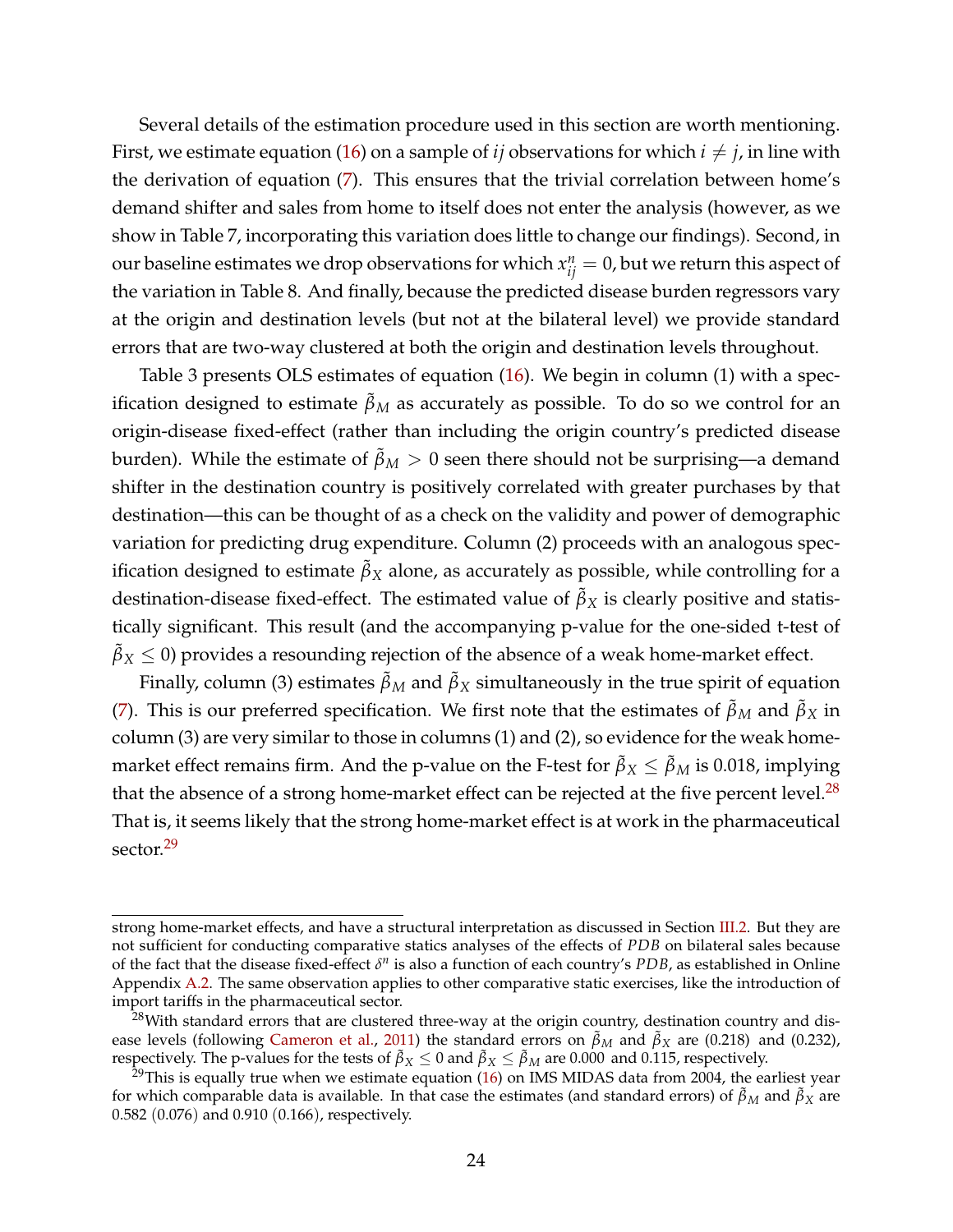#### <span id="page-25-0"></span>**V.2 Why Does Home Demand Matter?**

The results above demonstrate a reduced-form relationship between a country's home demand for a drug category and foreign sales. But why does home demand matter in this way? Section [III](#page-5-0) described a range of theoretical settings in which the industry-level supply curve is downward-sloping and it is this feature, and only this feature, that explains why home demand matters for export success. We now discuss two alternative explanations that could, in principle, provide equally plausible answers to the question of why home demand matters.

**Alternative I: Home demand is positively correlated with supply-side considerations driving the pattern of international specialization.** As discussed above, equation [\(16\)](#page-23-2) describes the pattern of equilibrium drug expenditure around the world due to fundamental demand-side  $(PDB_i^n$  and  $PDB_j^n$ ) and supply-side  $(\eta_i^n)$  $\sum_{i}^{n}$ , a component of  $\tilde{\epsilon}^n_{ij}$ ) considerations. If  $PDB_i^n$  and  $\tilde{\varepsilon}^n_{ij}$  were positively correlated, our OLS estimates of  $\tilde{\beta}_X$  would be biased upwards, potentially generating the appearance of a home-market effect, when other forces are at play.

One possible reason for such a positive correlation is that a common factor explains both variables. For example, in [Vernon'](#page-43-3)s [\(1966\)](#page-43-3) theory of the product cycle, drugs would initially be produced in high-income countries and eventually be produced in poorer countries. Since one might expect the demographic ingredients of *PDB* to be equally distinct across high- and low-income countries, it is possible that per-capita GDP is a common factor that affects both demand and supply in a manner that would confound estimation of  $\tilde{\beta}_X$ .

To assess this possibility, column (2) of Table 4 tests for the two home-market effects in a specification that also simultaneously controls for per-capita GDP as a source of comparative advantage, that is, for the interaction between the origin country's per-capita GDP and disease fixed-effects, as well as for the analogous variable on the destination country side. Compared to our baseline estimates in Table 3, reported in column (1) for the sake of comparison, the null of no weak home-market effect can still be rejected at standard confidence levels, while this is no longer true for the null of strong home-market effect. Reassuringly, however, the point estimates of  $\tilde{\beta}_M$  and  $\tilde{\beta}_X$  have not changed much in comparison with the estimates in column (1). This suggests that although there may be some systematic tendency for poor countries to produce certain drugs—in line, for instance, with [Vernon](#page-43-3) [\(1966\)](#page-43-3)—these drugs do not happen to treat the diseases associated with poor country demographics.

Symmetrically, column (3) reports a specification that controls for interactions be-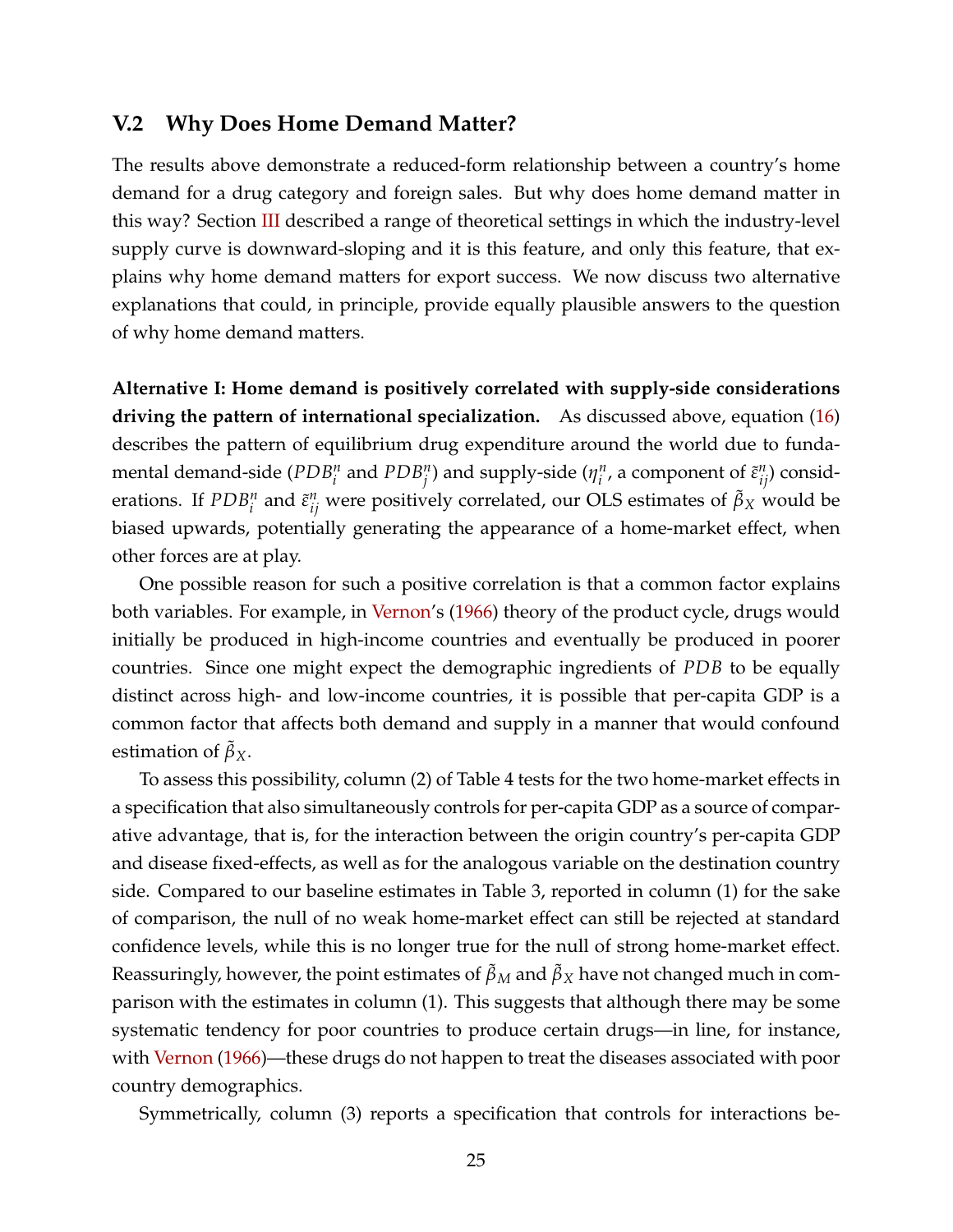tween country (origin and destination) fixed-effects and a measure of disease intensity (the decile in which a disease falls in the worldwide distribution, based on its disease burden). This allows some countries to have a comparative advantage in the most severe diseases, due to some unobserved country-specific characteristic that may be different from per-capita GDP. Again, the stability of the key coefficients,  $\tilde{\beta}_M$  and  $\tilde{\beta}_X$ , implies that they are being identified from the intended demographic-related component of disease burden, rather than some other pattern related to disease burden more generally. In contrast to column (2), the p-value on the F-test for  $\tilde{\beta}_X \leq \tilde{\beta}_M$  also implies that the absence of a strong home-market effect can be rejected at the one percent level. In short, Table 4 implies that potential common contributors to both demand-side and supply-side determinants of international specialization based on countries' income levels or diseases' overall severity may exist, but not in a way that appreciably affects our estimates.

A second possible source of correlation between demand  $(PDB_i^n)$  and supply  $(\tilde{\varepsilon}_{ij}^n)$ could be more direct. For example, government funding of medical research may re-flect, at least in part, the needs of the local population; see [Lichtenberg](#page-42-8) [\(2001\)](#page-42-8). Similarly, clinical trials may be cheaper to conduct in countries with a large pool of potential subjects. If so, one would expect the supply shifter *η n*  $\sum_{i}^{n}$ , and hence the residual,  $\tilde{\epsilon}^n_{ij'}$  to be an increasing function of ln(*PDB*) *n i* ,

(17) 
$$
\tilde{\varepsilon}_{ij}^n = \psi \ln(PDB)_i^n + v_{ij}^n,
$$

with  $\psi > 0$  and  $\nu_{ij}^n$  uncorrelated with  $\ln(PDB)_{i}^n$  $i<sub>i</sub><sup>n</sup>$ . In such cases, it is important to note that our empirical test of the home-market would remain valid in the sense that we could still estimate [\(16\)](#page-23-2) using OLS to test whether an increase in domestic demand, as proxied by  $ln(PDB)_i^n$  $i<sub>i</sub>$ , tends to raise exports. The structural interpretation of the estimated elasticities, however, would change. For instance, in the case of a small open economy discussed in Section [III.2,](#page-7-0) the OLS estimate of the elasticity of  $\ln x_{ij}^n$  with respect to  $\ln(PDB)_{i}^n$  would now be equal to the sum of  $\gamma \lambda (1 - \epsilon^x) / (\epsilon^s + \epsilon^w)$  and  $\psi$ .

To separate out the economic mechanism described in Section [III](#page-5-0) from the potential confounders discussed here, the most direct empirical strategy would be to control for these supply-side determinants, the same way we have controlled for per-capita GDP and disease severity in Table 4. Unfortunately, we lack systematic information about subsidies and the cost of clinical trials at the disease-country level. What is available is data on subsidies from the US National Institutes of Health (NIH). Using data from [Azoulay et](#page-39-8) [al.](#page-39-8) [\(2018\)](#page-39-8) on subsidies paid from each NIH sub-institute, we derive a measure of how ex-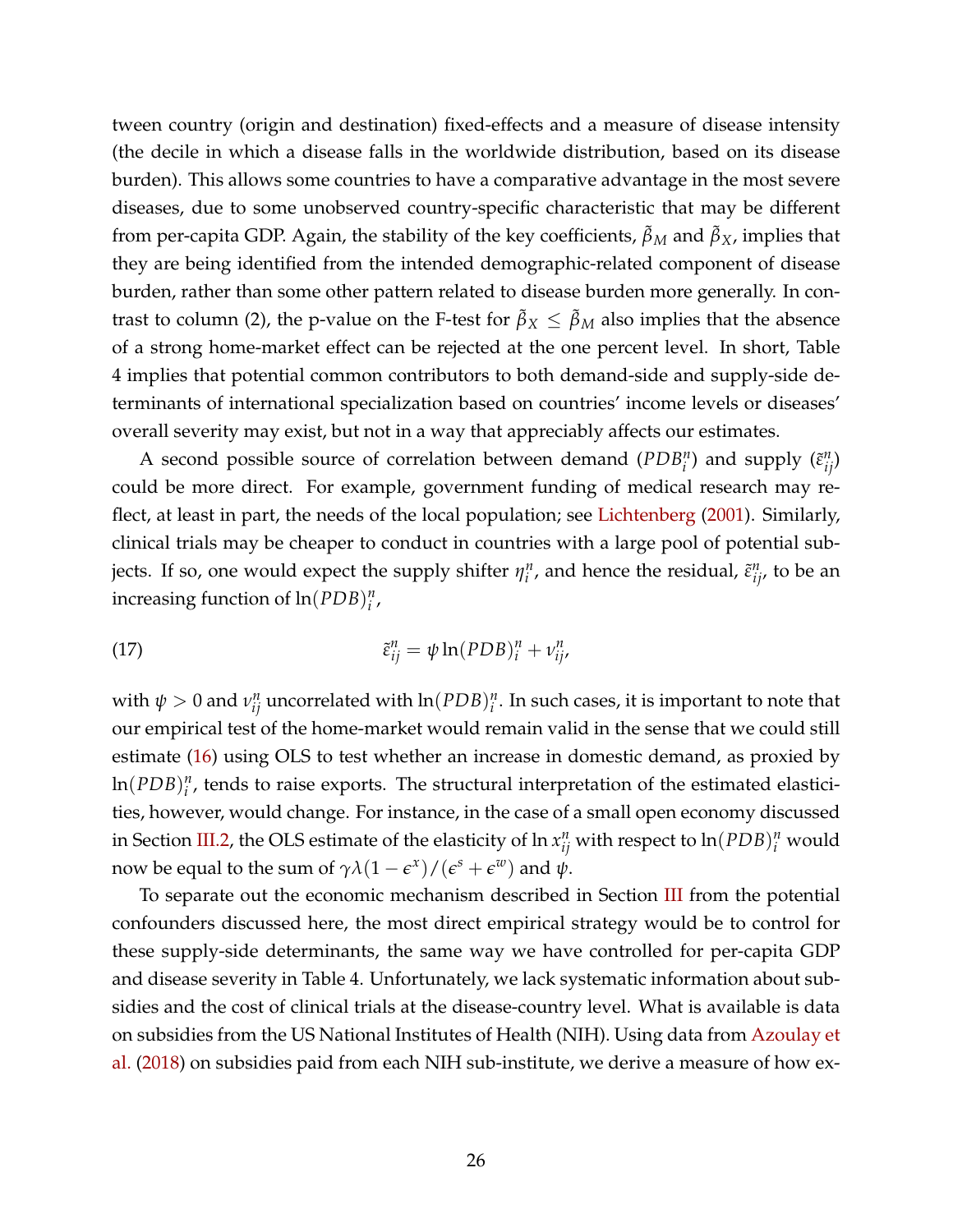posed each disease group in our data is to NIH subsidies.<sup>[30](#page-27-0)</sup> Column (2) of Table 5 reports the counterpart of our baseline results for diseases aggregated up to this NIH institute level, with the United States as the only origin country. Since this new specification lacks the analog of a disease fixed-effect that can only be included in a sample which includes multiple origin countries, the estimates cannot be compared directly with those from our baseline specification (again, included in column (1) for reference). It is nevertheless noteworthy that the results resoundingly reject the absence of a strong home-market effect on this US sample. More importantly, column (3) demonstrates that controlling for (log) NIH spending has little impact on our point estimates.<sup>[31](#page-27-1)</sup>

As an alternative, we now return to our baseline specification, but restrict the sample of drugs and countries to those for which we expect government subsidies and the costs of clinical trials to be minimal. Column (4) in Table 5 looks only at drug sales for generic drugs (where the original molecule is no longer subject to intellectual property protection and hence is free to be produced by any firm), dropping sales of branded drugs (on which intellectual property rights still apply). The fact that we continue to reject the lack of a weak home-market effect in column (4) suggests that our baseline estimates are not caused entirely by a correlation between demographic-driven demand and demographicdriven supply (i.e.  $\psi > 0$ ). It is notable, however, that within this generics sub-sector of the pharmaceutical industry, it appears that economies of scale are not strong enough to generate the strong home-market effect. As an alternative approach, we can focus on countries which we expect are more likely to solely produce generics (namely, poorer countries): as column (5) demonstrates, we continue to reject the lack of a weak homemarket effect when using a sample that excludes the richest third of origin countries (in terms of GDP per capita).

**Alternative II: Home demand is positively correlated with demand in neighboring countries.** A different explanation for the importance of home demand documented in Table 3 comes from the potential for a country's own home demand to be correlated with demand conditions abroad in ways that are not accounted for in equation [\(16\)](#page-23-2). Around a symmetric equilibrium, we have shown that our test of the home-market effect does

<span id="page-27-0"></span> $30$ The [Azoulay et al.](#page-39-8) [\(2018\)](#page-39-8) data on NIH subsidies is available from 1980-2005. To remain consistent with the cross-sectional nature of our empirical exercise, we only work with the latest year, 2005. We merge the 17 NIH sub-institutes into our 58 disease codes by hand. For three disease codes (abortion, maternal conditions, and poisoning) we deemed the merge indeterminate and drop those disease codes from our subsequent analysis. Six NIH sub-institutes (e.g. National Human Genome Research Institute) were also unmatched, leaving us with 11 aggregated disease categories that cover 55 of our original disease codes.

<span id="page-27-1"></span> $31$ The coefficient (and standard error) on the NIH log spending variable in this specification is 0.124 (0.103).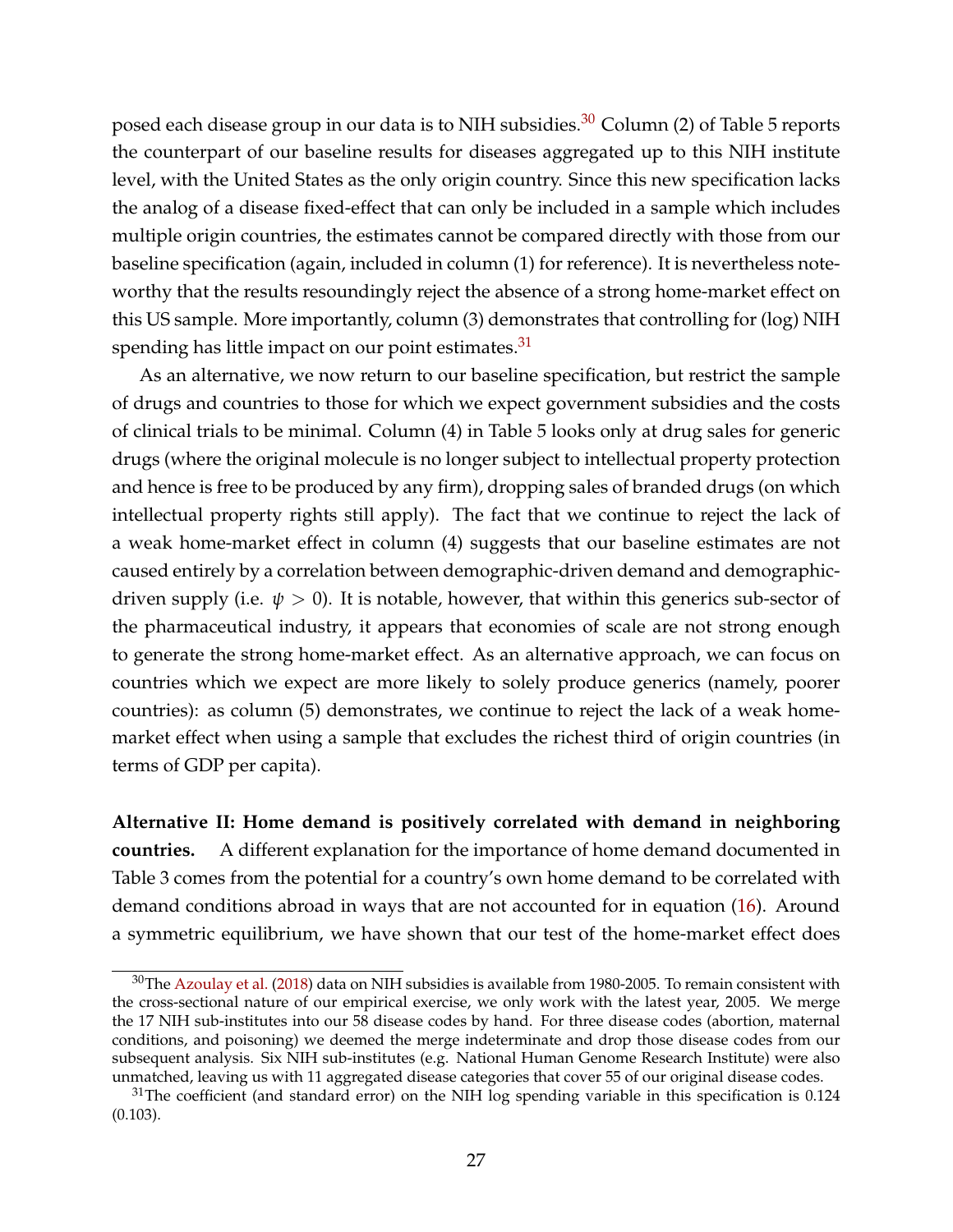not require any restriction on the spatial correlation of demand shocks across countries. As already mentioned in Section [III.2,](#page-7-0) demand in countries different from the origin and the destination should simply be absorbed by a disease fixed-effect. In general, however, even if all the assumptions of Section [III.1](#page-6-0) are satisfied, a country's pattern of specialization may not only reflect the variation in its own demand, but also the variation in its neighbors' demand, through the direct effect on the quantities that they consume and the indirect effect on the price of the drugs that they produce, the variation in the neighbors of its neighbors' demand, etc.

Theoretically, it is unclear under which conditions, if any, the previous considerations should lead to a generalization of equation [\(7\)](#page-8-1) in which the two elasticities,  $β<sub>M</sub>$  and  $β<sub>X</sub>$ , remain constant and a country's "home-market" becomes the distance-weighted sum of its neighbors' demand or some more general function of demand around the world. For this reason, we prefer to stick to the issue of whether a country's own demand, i.e., literally its home market, provides a source of comparative advantage and treat the variation in demand from neighboring countries as another potential source of omitted variable bias. Empirically, the question of interest is whether there is evidence in the data for strong multilateral effects, beyond those already absorbed by our disease fixed-effect.

Table 6 explores this issue. Again, column (1) repeats our baseline estimate for the purpose of comparison. Columns (2) and (3) show that restricting sales to a "donut" of destination countries, either located at more than 1,000 km or 2,000 km from the home market, has little effect on the economic magnitude of our estimates, although the statistical significance of the strong home market effect weakens in the  $2,000$  km specification.<sup>[32](#page-28-0)</sup> The same is true in column (4) when we control for the average disease burdens in all other countries, weighted by their distance to the origin and destination country; formally, we estimate a version of equation [\(16\)](#page-23-2) that also includes the regressors  $\sum_{k\neq i}\ln{PDB_k^n\cdot dist^{-1}_{ik}}$ and  $\sum_{k\neq j}\ln{PDB_k^n\cdot dist_{kj}^{-1}}.$  Put together, these results imply that multilateral considerations, at least according to the proxies used here, do not appear to be a source of quantitatively meaningful departures from our log-linearization around a symmetric equilibrium.

In this final regression, we note that the coefficients (and standard errors) on  $\sum_{k\neq j}\ln{PDB_k^n}$  .  $dist_{kj}^{-1}$  and  $\sum_{k\neq i}\ln{PDB_k^n}\cdot dist_{ik}^{-1}$  are 0.591 (1.576) and  $-0.772$  (3.623), respectively. The fact that the latter coefficient (while imprecisely estimated) is negative is consistent with the possibility that neighboring countries may benefit disproportionately more from an increase in their own demand, thereby reducing the price of their drugs relative to coun-

<span id="page-28-0"></span> $32$ Data on bilateral country pair distance (calculated from population-weighted averages of bilateral major city pair distances) are from the CEPII Gravity dataset; see [Head and Mayer](#page-41-11) [\(2010\)](#page-41-11).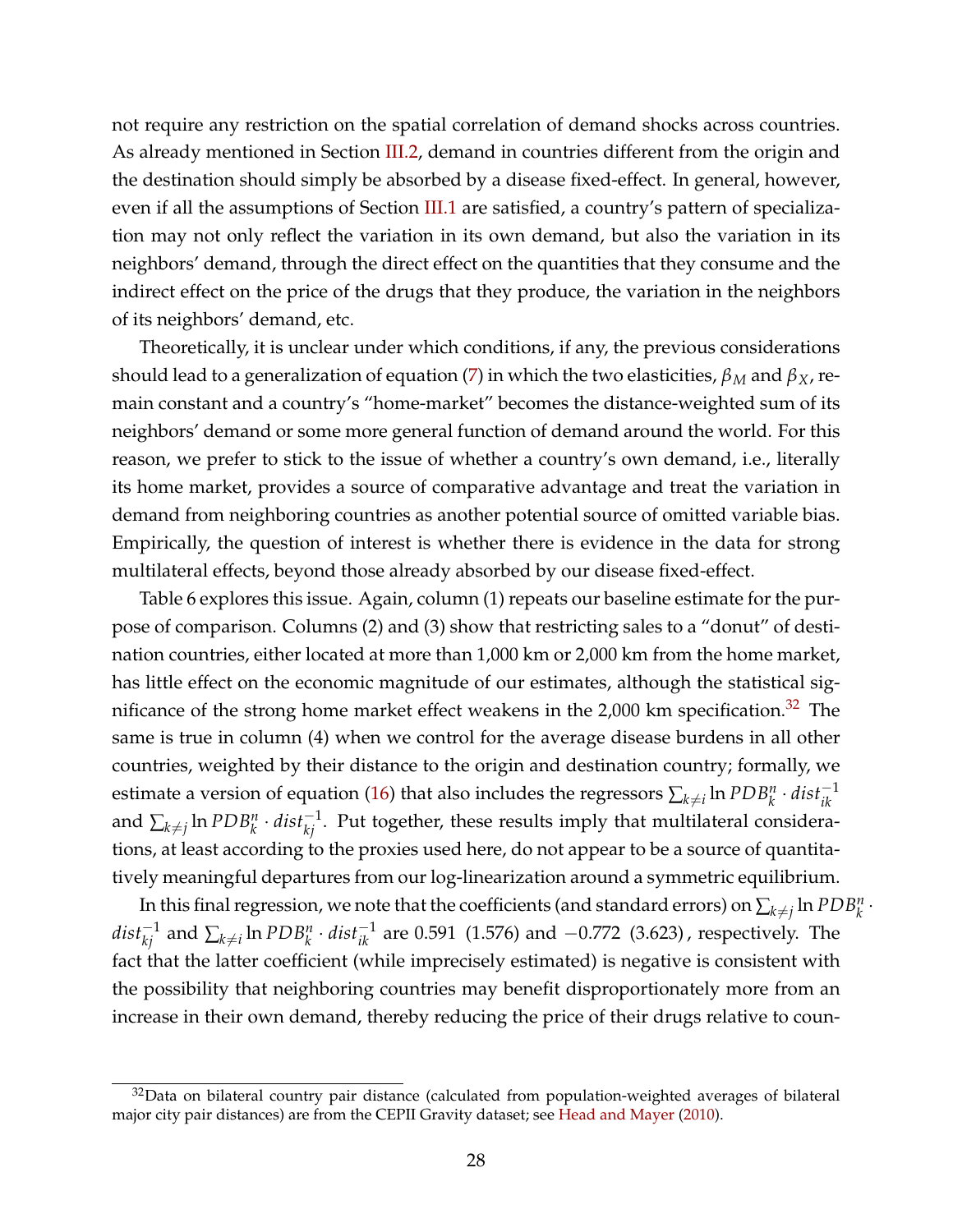try *i*'s and, in turn, lowering the residual demand faced by country *i*. [33](#page-29-1)

#### <span id="page-29-0"></span>**V.3 Further Sensitivity Checks**

We now assess the robustness of our results to a miscellany of alternative specifications and modeling assumptions.

**Pricing-to-Market.** One potential concern is that firms in our setting can engage in substantial pricing-to-market, due to prohibitions on international resale, and hence that the non-arbitrage equation [\(5\)](#page-7-4) may not apply. Although we have already demonstrated in Section [III.3](#page-12-0) that our empirical test may remain theoretically valid in the absence of this equation, we now revisit this issue empirically. Specifically, in Table 7 column (2) we limit the sample of destination markets to those within the EU, a free trade area where parallel trade makes pricing-to-market difficult to sustain; see [Scott Morton and Kyle](#page-42-9) [\(2012\)](#page-42-9) for further discussion.<sup>[34](#page-29-2)</sup> If one thought that pricing-to-market had a significant effect on the relationship between drug sales and home demand, then one would expect different elasticities, *β*˜ *<sup>X</sup>* and *β*˜ *<sup>M</sup>*, in the EU sample. For instance, if governments were able to negotiate lower drug prices for diseases with greater burdens in their populations, there would be a negative correlation between  $\tilde{\epsilon}^n_{ij}$  and  $\ln(PDB)^n_j$  $j^n_j$  in equation [\(16\)](#page-23-2), driven by the lower markup  $\mu_{ij}^j$  in destinations with high  $PDB^n_j$ . This would lead to larger estimates of  $\tilde{\beta}_M$  in those countries compared to those within the EU, for which markups are more likely to be constant across destinations. While the effect of destination *PDB* for the EU sample is imprecisely estimated (so it remains within the 95 percent confidence interval of our baseline estimate, repeated again in column (1) for comparison), the lower point estimate of *β*˜ *<sup>M</sup>* gives some support to that view.[35](#page-29-3) For our purposes, the main take-away from this

<span id="page-29-1"></span> $33$ This finding is reminiscent of "agglomeration shadows" (e.g. [Arthur,](#page-39-9) [1990;](#page-39-9) [Matsuyama,](#page-42-10) [2017\)](#page-42-10). The idea is that countries surrounded by larger neighbors may face lower demand for their products, in spite of the fact that having larger neighbors tends to mechanically raise demand. We note, however, that a negative coefficient on  $\sum_{k\neq i}$  ln  $PDB_k^n \cdot dist_{ik}^{-1}$  does not imply that the *total* effect of larger neighbors is to reduce demand. In our regression, we already control for the size of demand *PDB<sup>n</sup> j* at any given destination *j*. Hence, the mechanical effect of demand in larger neighbors is not being picked up by  $\sum_{k\neq i} \ln PDB_k^n$ . *dist*<sub>i</sub><sup>1</sup>. A negative coefficient merely suggests that countries surrounded by larger neighbors face tougher competition in otherwise bigger markets.

<span id="page-29-2"></span><sup>&</sup>lt;sup>34</sup>More precisely, we focus here on the set of countries in our sample that were members of the European Single Market as of 2012, which includes Norway and Switzerland as well as EU members.

<span id="page-29-3"></span> $35$ In addition, this result implies that predicted disease burdens are not a strong predictor of conditional demand among these destinations. However, in an analogous specification that instead restricts attention to EU *origin* countries only we estimate (with standard errors in parentheses)  $\tilde{\beta}_M = 0.366$  (0.123) and  $\tilde{\beta}_X =$ 0.875 (0.715). One possible reason for the importance of *PDB* in predicting exporting success, relative to demand, among this set of countries is the fact that exporting success is likely to reflect lagged demand and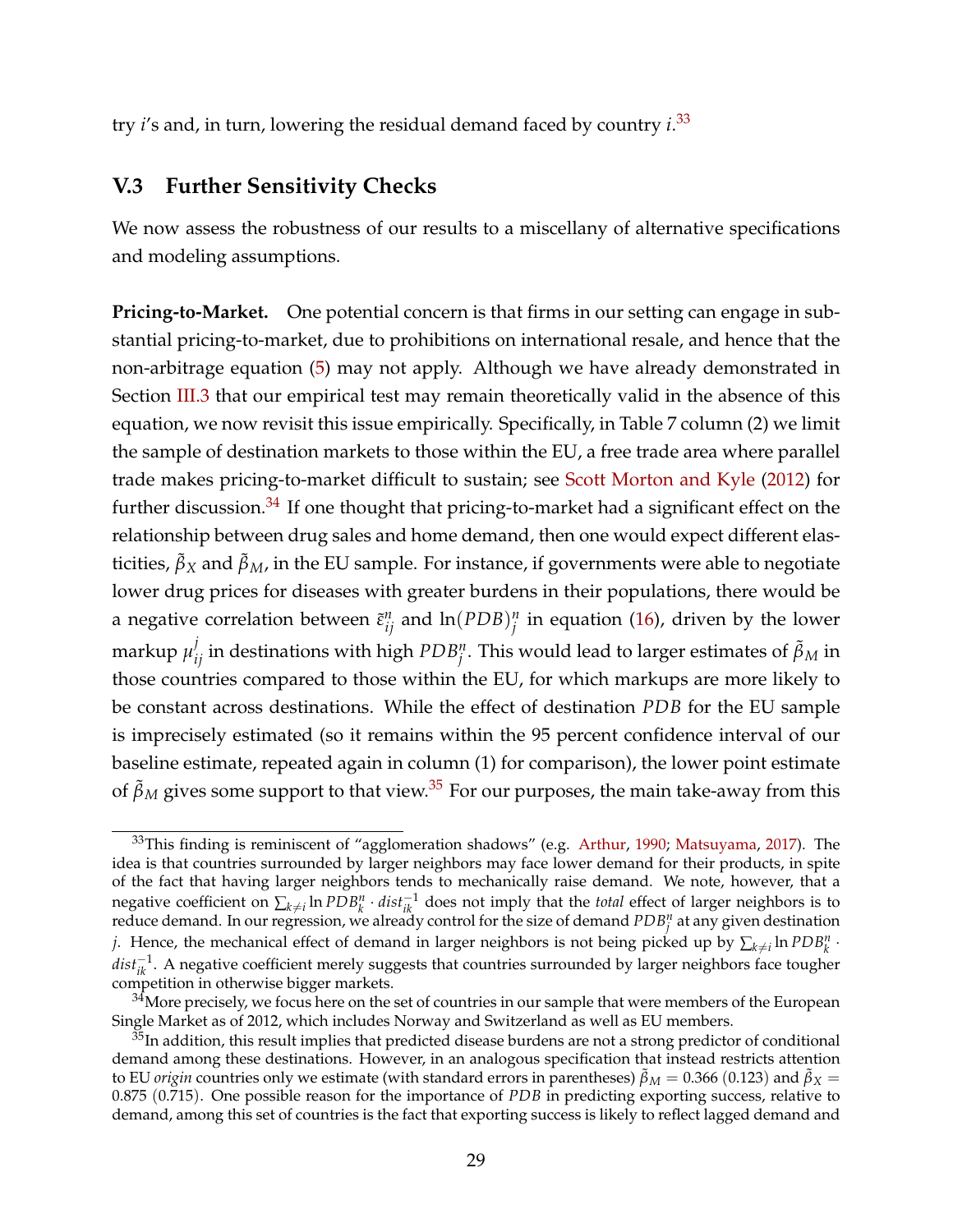sensitivity check is that the estimated value of  $\tilde{\beta}_X$  is again quite similar to that in previous specifications. Hence, the weak home-market effect remains operational within the EU sample.

**Foreign Direct Investment.** As discussed above, a limitation of the MIDAS pharmaceutical dataset used throughout our empirical analysis is that it does not provide information about where a firm's final product is made. We only know where a firm sells its products and where it is headquartered. Accordingly, the economies of scale underpinning the home-market effect that we have documented earlier could have multiple roots. For instance, it could be the case that there are local economies of scale at the production site and the headquarter location is a good proxy for the location of production sites (which would be the case if multinational production is not widespread); or there could be local economies of scale at the R&D site and the headquarter location is a good proxy for the location of R&D sites; or there may be economies of scale across affiliates from the same firm in a given headquarter country.

We are unaware of any dataset that could be used to disaggregate total sales  $x_{ij}^n$  into FDI and export sales at the country pair-disease level. But publicly available (OECD) data on international trade flows record the value of exports by country pair for the pharmaceutical sector as a whole. By comparing total OECD exports to total MIDAS foreign sales, we can therefore obtain an estimate of the importance of trade relative to FDI for a given origin country.<sup>[36](#page-30-0)</sup> Using such information, column  $(3)$  estimates our baseline specification on the subset of country pairs for which the ratio of total OECD exports to total MIDAS foreign sales is above the median. If economies of scale were primarily operating at the level of the production sites, we would expect a stronger home-market effect in this subsample since foreign sales are more likely to occur through exports from a single origin country. The stability of our estimated coefficients to this subsample is suggestive of the notion that, in our context, this type of economies of scale is unlikely to be prevalent.

intra-EU pharmaceutical resale is a relatively recent phenomenon. For example, according to the European Medicines Agency's Parallel Distributor Register, 20 licenses had been granted for the resale of 20 different drugs in 2000, but these figures had risen to 1,799 licenses for 257 drugs as of 2012.

<span id="page-30-0"></span> $36$ We draw on OECD BTDIxE data for 2012, corresponding to the industry activity category "Basic pharmaceutical products and pharmaceutical preparations" and the end use category "Total trade in goods", as reported by the importing country. It should be clear that beyond the presence of bilateral FDI, which is what we are interested in, there are multiple reasons to expect imperfect alignment of MIDAS bilateral (all-disease) foreign sales and OECD bilateral pharmaceutical export data. These include: exports occurring as platform FDI, intermediate inputs, or uncorrected re-exporting; differing pricing concepts (retail vs. border prices); differing sets of products included in pharmaceuticals (notably the OECD data's inclusion of veterinary drugs); and data reporting issues (e.g. misreporting in either dataset, miscoding of headquarter locations, timing of exporting vs. sales within the calendar year, and confidentiality restrictions in OECD data). Reassuringly, however, the correlation between the two sources is 0.595 (or 0.628 in logs).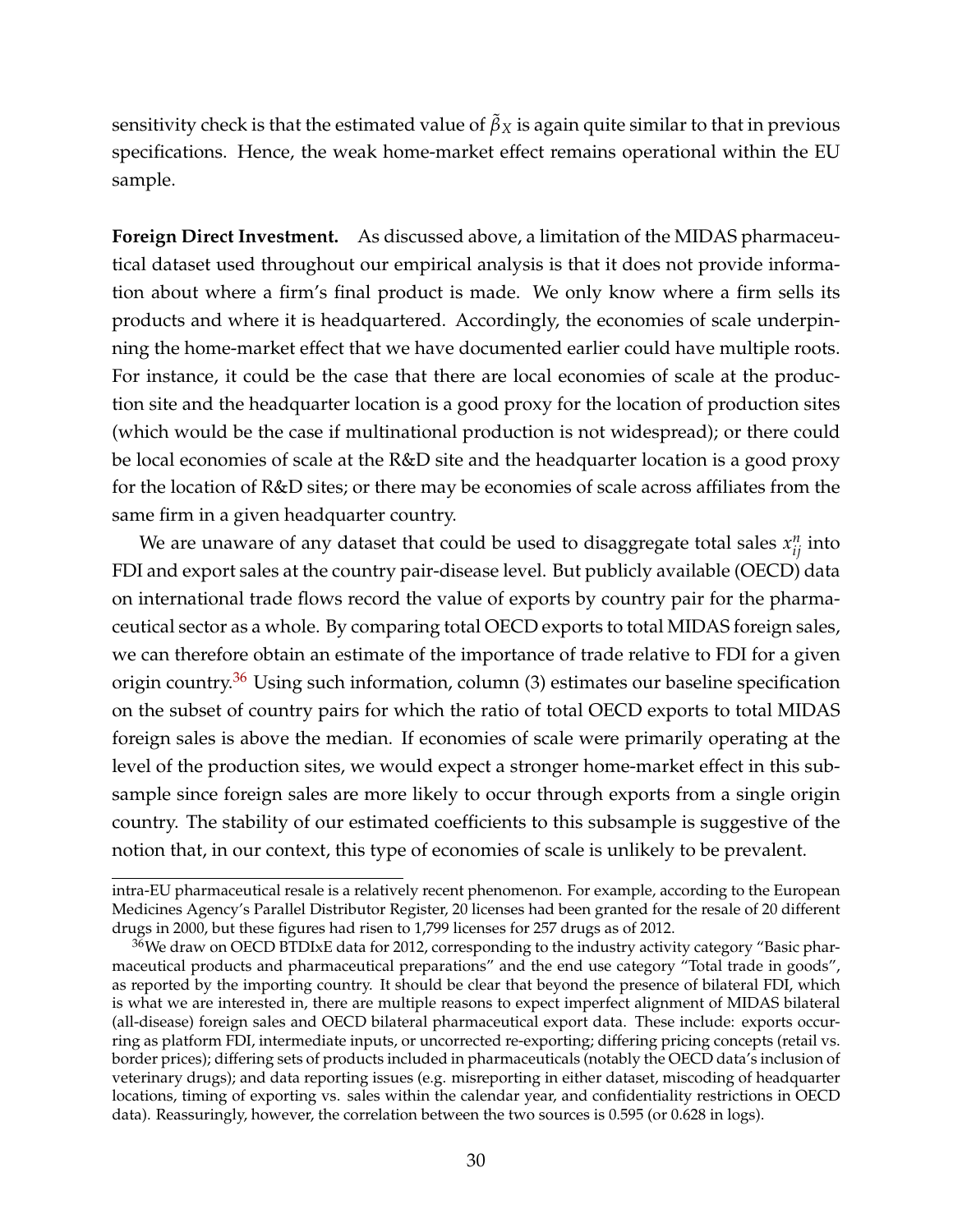**Endogenous Demographics.** Another possibility is that our baseline results are biased downwards due to the fact that a country's demographic composition could itself be shaped by its disease environment—in the extreme, if a disease were to completely eradicate a demographic group in a country then there would no longer be any demand there for drugs to treat that disease. We therefore compare the effect of constructing our predicted disease burden (*PDB*) regressors from countries' lagged demographic composition (in column (4), based on 1996 demographics) relative to our baseline estimate (column (1), based on 2012 demographics). $^{37}$  $^{37}$  $^{37}$  That the estimates of  $\tilde{\beta}_M$  and  $\tilde{\beta}_X$  are similar suggests that this extreme form of reverse causation is not quantitatively plausible in our setting.

**Estimation Sample and the Extensive Margin.** The estimates presented so far have been obtained from a sample that uses all bilateral sales observations  $x_{ij}^n$  for which  $i \neq j$ , and for which  $x_{ij}^n > 0$ . We now assess the importance of these two sample decisions.

First, column (5) of Table 7 confirms that including home sales observations (those for which  $i = j$ ) has little effect on our estimates of the home-market effect. Second, Table 8 concludes with estimates of the home-market effect along the extensive margin—that is, whether a foreign market is penetrated at all. Given that our previous results (in Tables 3-7 above) used the log of bilateral sales (*x n ij*) as the dependent variable, any country pair-disease observations with zero bilateral sales were omitted from the estimation sample. Therefore, for completeness, we present in column (2) results from Poisson Pseudo-Maximum Likelihood (PPML) estimation, a standard alternative estimation approach to gravity-like estimation in the presence of zeroes in the dependent variable (see, for example, [Head and Mayer,](#page-41-12) [2013\)](#page-41-12). While the (two-way clustered) standard errors on this estimate are larger than their OLS analogs (in column 1, our baseline estimate), we still reject the lack of a weak and a strong home-market effect (at the 1 and 10 percent levels, respectively). Columns (3) and (4) go on to estimate a specification in which the dependent variable is no longer the (log) level of *x n ij* but a dummy variable for whether bilateral sales take place (i.e.  $x_{ij}^n > 0$ ) or not. For simplicity, we estimate this as a linear probability model. There is strong support in these two sets of results—whether a full set of disease fixed-effect interactions with country living standards as in Table 4 is included or not—for the idea that home demand shocks also lead to more exports abroad along the extensive margin.

<span id="page-31-0"></span> $37$ This specification draws on demographic data (in the PDB variable) from 1996, the earliest year for which data are available on the demographic composition spanning a wide set of countries.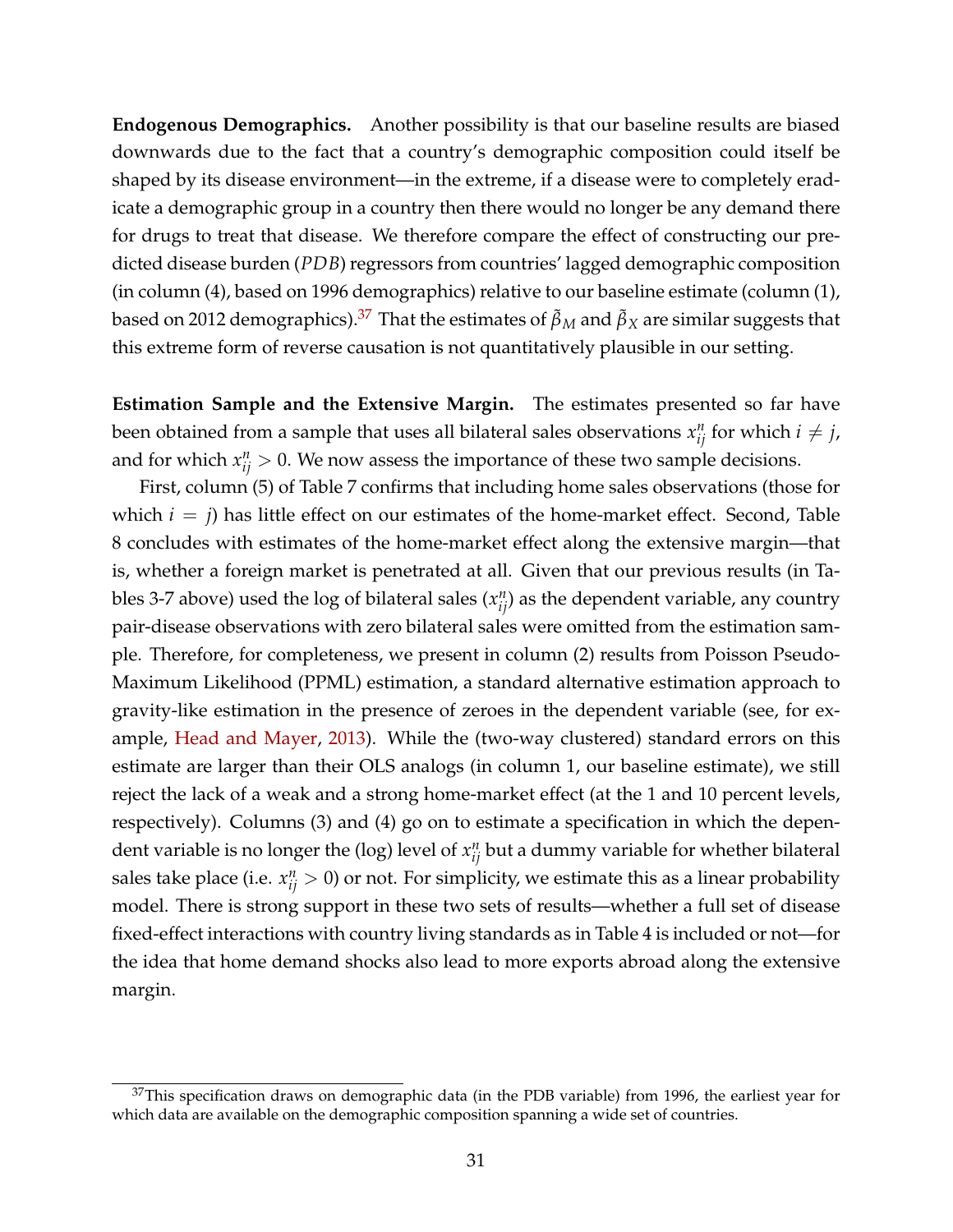## <span id="page-32-0"></span>**VI DISENTANGLING DEMAND AND SUPPLY ELASTIC-ITIES**

The results of Section [V](#page-22-0) provide firm support for the notion of a home-market effect in the global pharmaceutical sector. But, as discussed in Section [III,](#page-5-0) weak and strong homemarket effects depend both on demand and supply elasticities. Thus, the structural interpretation of the previous effect remains open. We now use price data to extend our previous analysis in order to fill this gap, first by estimating the demand elasticity  $\epsilon^x$  in Section [VI.1](#page-32-1) and then the sector-level supply elasticity  $\epsilon^s$  in Section [VI.2.](#page-34-0)

#### <span id="page-32-1"></span>**VI.1 Estimating the Elasticity of Demand**

As established in Online Appendix [A.4,](#page-0-0) around a symmetric equilibrium, the demand system of equations  $(1)-(3)$  $(1)-(3)$  $(1)-(3)$ , along with the arbitrage condition  $(5)$ , can be used to express bilateral sales, up to a first-order approximation, as

<span id="page-32-2"></span>(18) 
$$
\ln x_{ij}^{n} = \delta_{j}^{n} + (1 - \epsilon^{x}) \ln p_{i}^{n} + (1 - \epsilon^{x}) \ln \tau_{ij}^{n},
$$

where  $\delta_i^n$  $\sum_{i=1}^{n}$  is a destination-disease fixed-effect and  $p_i^n$  $\binom{n}{i}$  is the price index for varieties from origin *i*. In contrast to equation [\(7\)](#page-8-1) in Section [III.2,](#page-7-0) it is worth pointing out that equation [\(18\)](#page-32-2) is also valid, globally and without approximation, in the commonly applied case where the function  $d(\cdot)$  in equation [\(2\)](#page-6-3) is CES. Under this assumption, one can therefore dispense with the restriction that the observed equilibrium is close to a symmetric one as well as allow for differential effects of demand in third countries. In equation [\(18\)](#page-32-2), such effects are implicitly captured by the disease-destination fixed-effect, *δ n j* , and the origin price, *p n i* . [38](#page-32-3)

Our aim here is to estimate the price elasticity of exports,  $\epsilon^x$ . We begin by assuming that, up to a first-order approximation, trade costs  $\tau_{ij}^n$  can be expressed as

<span id="page-32-4"></span>(19) 
$$
\ln \tau_{ij}^{n} = \alpha \ln dist_{ij} + v_{ij}^{n},
$$

where  $dist_{ij}$  is the physical distance between country  $i$  and country  $j$  and  $\nu_{ij}^{n}$  is the component of trade costs not explained by distance. Combined with equation [\(18\)](#page-32-2) this implies

<span id="page-32-3"></span><sup>&</sup>lt;sup>38</sup>The fact that  $p_i^n$  is not itself a log-linear function of demand shocks explains why equation [\(7\)](#page-8-1) requires a log-linear approximation, even under the assumption that demand is CES.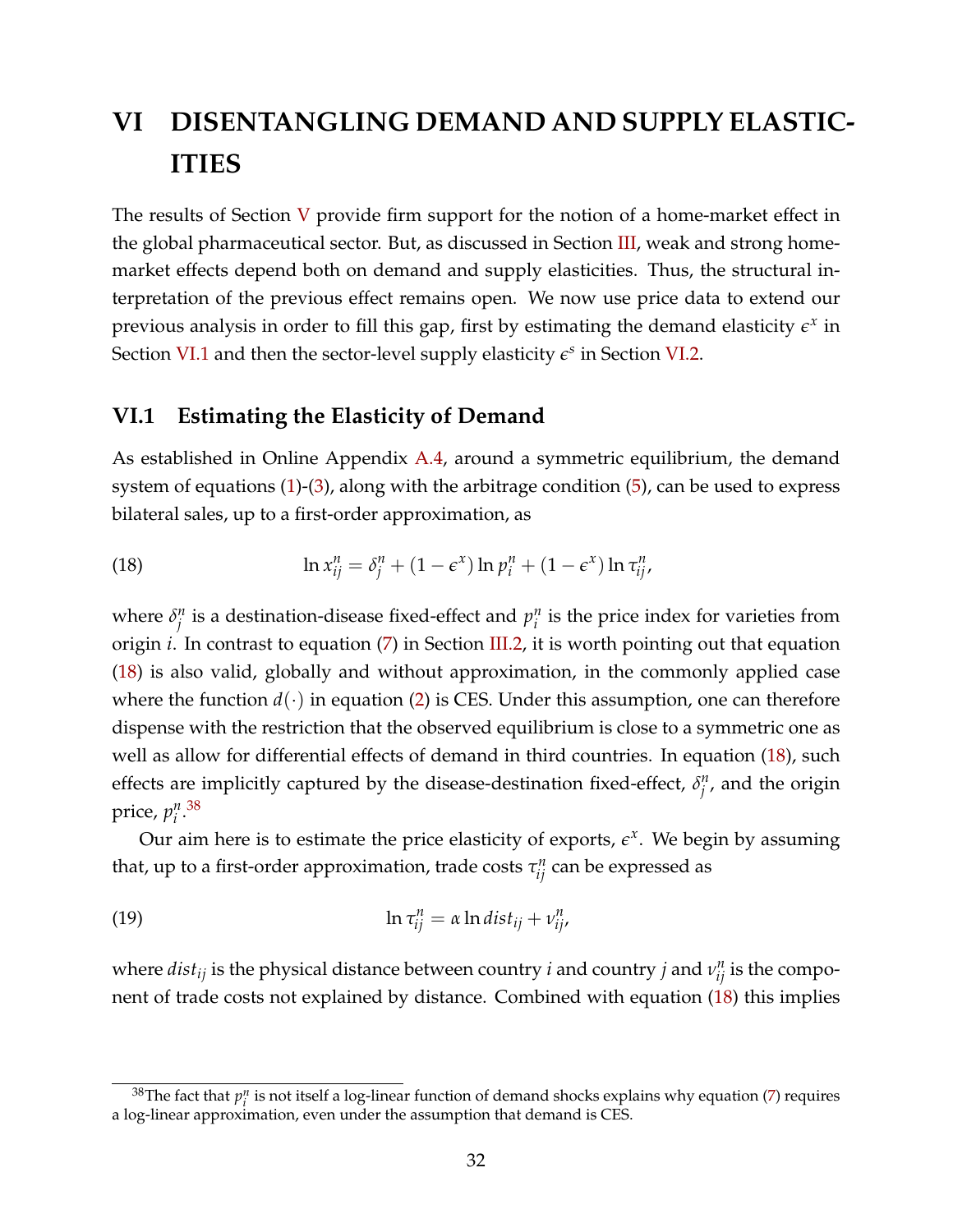the following gravity equation relationship between bilateral sales and bilateral distance

<span id="page-33-0"></span>(20) 
$$
\ln x_{ij}^n = \delta_j^n + \delta_i^n + \rho \ln dist_{ij} + \chi_{ij}^n
$$

*w*ith  $ρ \equiv (1 - ε^x)α$ ,  $χ_{ij}^n \equiv (1 - ε^x)ν_{ij}^n$ , and  $δ_i^n$  $\frac{n}{i}$  representing an origin-disease fixed-effect.

We estimate *ρ* in this equation via OLS. Our estimate of *ρ* is reported in Table 9, column (1). As is commonly found in estimates of the gravity equation [\(20\)](#page-33-0), bilateral distance has a negative and statistically significant impact on bilateral drug sales in this setting. But the estimated effect of distance on trade,  $\rho = -0.324$ , is about three times smaller (in absolute value) than typical estimates from trade data in other sectors. For example, [Head and Mayer](#page-41-12) [\(2013\)](#page-41-12) report a preferred distance elasticity of  $-0.89$ . This is perhaps to be expected, given the relatively low weight-to-value of pharmaceutical products and given that our data track total foreign sales (not just exports).

Because the parameter  $\rho$  captures a mixture of the demand elasticity  $\epsilon^x$  and the distancecost elasticity *α*, we turn to micro-data on the producer prices of individual drug varieties in order to separate the two.<sup>[39](#page-33-1)</sup> In particular, for any individual variety of a drug  $\omega$  within the class of drugs that treat disease *n*, suppose that prices satisfy the variety-level analog of the non-arbitrage condition in equation [\(5\)](#page-7-4):

(21) 
$$
p_{ij}^n(\omega) = \tau_{ij}^n p_i^n(\omega).
$$

Combined with equation [\(19\)](#page-32-4), this implies that we can obtain an unbiased estimate of *α* from the following specification

<span id="page-33-3"></span>(22) 
$$
\ln p_{ij}^n(\omega) = \alpha \ln dist_{ij} + \delta_i^n(\omega) + \delta_{ij}^n(\omega),
$$

where  $\delta_i^n$  $\int_a^n(\omega)$  is a variety fixed-effect and  $\delta_{ij}^n(\omega)$  is an error term.<sup>[40](#page-33-2)</sup> The basic idea here is that if a given variety sells in many destination countries, then the extent to which the prices of that disease vary across destinations *j* that are different distances *distij* from the producer's origin country *i* identifies *α*.

The result from estimating equation [\(22\)](#page-33-3) is reported in column (2) of Table 9. The esti-

<span id="page-33-1"></span> $39$ Producer price (ex-factory) values in the IMS MIDAS dataset correspond to the prices received by manufacturing firms, as opposed to those received by wholesalers or retailers.

<span id="page-33-2"></span> $^{40}$ By "variety" we refer, in practice, to the permutation of physiologically active molecules (since some drugs contain more than one active molecule), interacted with the disease for which the drug is intended to treat (since, in rare cases, the same molecule can be marketed in separate therapeutical classes), and interacted with the firm selling the drug.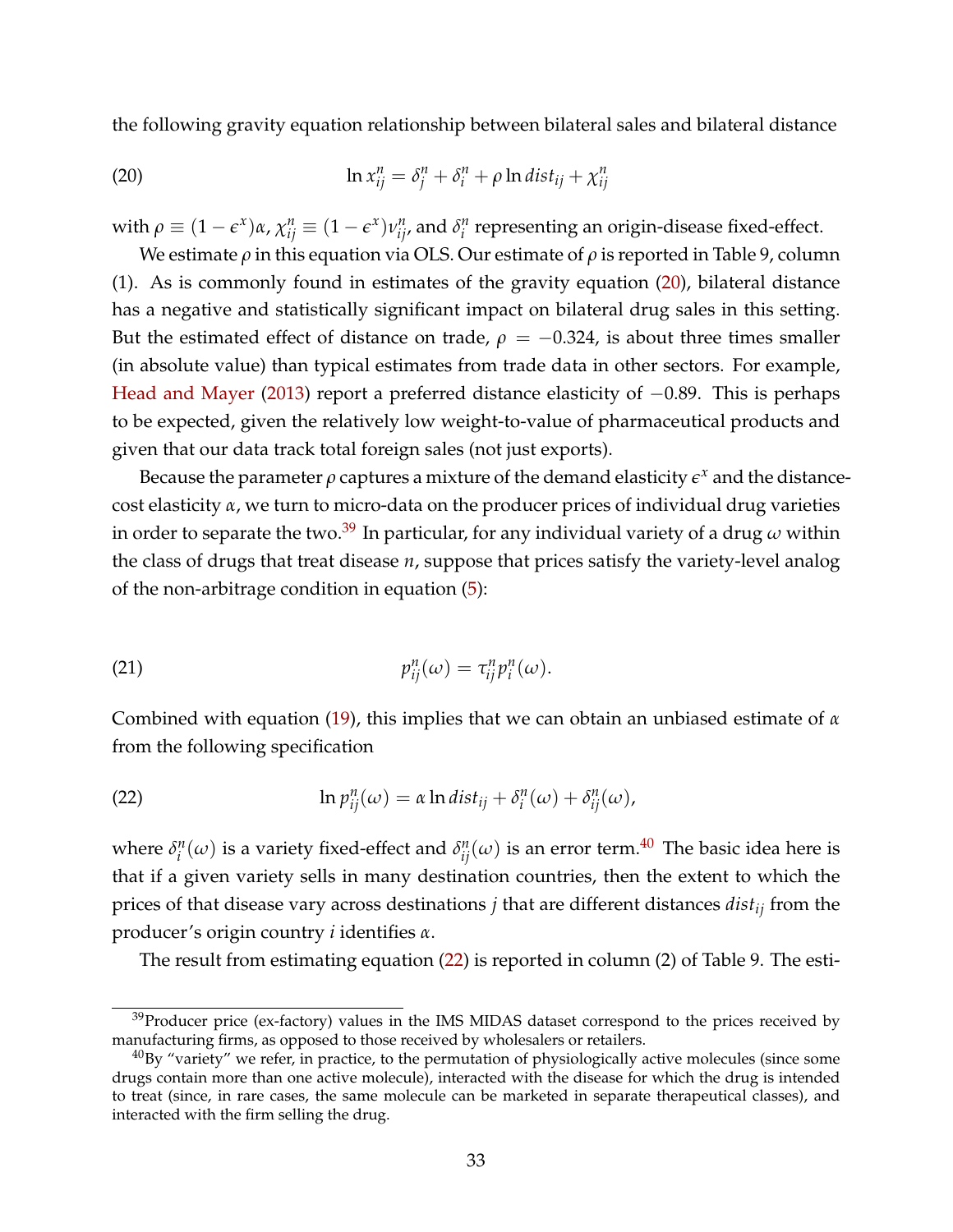mate of  $\alpha = 0.062$  implies that distance is evidently a shifter of costs at distant destination locations and is positively correlated with the producer price (for the same variety, sold from the same origin), despite the manifold reasons for producer prices to vary across consumer markets in the pharmaceutical sector.<sup>[41](#page-34-1)</sup>

Putting together the estimates in Table 9, the identity  $\rho \equiv (1 - \epsilon^x) \alpha$  implies that the demand elasticity  $\epsilon^x = 6.217$ , with a destination country block-bootstrapped 95% confidence interval of  $[2.221, 29.656]$ .<sup>[42](#page-34-2)</sup> This implies that cross-disease demand is elastic in the present setting. As per the discussion in Section [III.2,](#page-7-0) this then implies that, at least for a small open economy, the tests for the weak and strong home-market effects reported in Section [V.1](#page-22-3) provide bounds on economies of scale. For example: we know that the evidence for the weak home-market effect reported in Table 3 implies that industry-level (positive) economies of scale are at work in this setting. Naturally, such a bound is of only limited use for quantitative policy questions so we turn now to a method that uses the demand elasticity estimate here in order to obtain a point estimate of the elasticity of supply.

#### <span id="page-34-0"></span>**VI.2 Estimating the Elasticity of Supply**

We now turn to a simple procedure that allows us to estimate the supply elasticity  $\epsilon^s$ . Let  $r_i^n \equiv p_i^n$  $\int_{i}^{n} S_i^n$ *i* denote the total sales of drugs targeting disease *n* by firms from country *i*. Around a symmetric equilibrium, up to a first-order approximation, the supply relation in equation [\(5\)](#page-7-4) can be written as

<span id="page-34-3"></span>
$$
\ln r_i^n = (1 + \epsilon^s) \ln p_i^n + \ln \eta_i^n.
$$

Using the previous expression to substitute for  $p_i^n$  $\binom{n}{i}$  in equation [\(18\)](#page-32-2), we obtain

(23) 
$$
\ln x_{ij}^{n} = \delta_{j}^{n} + \delta_{ij} + \left(\frac{1-\epsilon^{x}}{1+\epsilon^{s}}\right) \ln r_{i}^{n} + \phi_{ij}^{n},
$$

<span id="page-34-1"></span> $41$ We have estimated equation [\(22\)](#page-33-3) with additional controls such as a destination fixed-effect, a destination-disease fixed-effect, an indicator for whether the origin and destination countries both belong to the EU, and a measure of the absolute value of the difference in the origin and destination countries' percapita GDPs and the estimate of *α* (and its standard error) ranges from 0.028 (0.014) to 0.082 (0.030) and remains statistically significant in all cases. However, when including all of these controls simultaneously the estimate of *α* is no longer statistically significant; in particular,  $\alpha = 0.008$  (0.020) in this case.

<span id="page-34-2"></span> $42$ We are unaware of a block-bootstrap procedure that is analogous to two-way clustering. But this does not appear to be a setting where the difference between two-way clustering (on origin and destination) is substantially different from simply clustering on either origin or destination—for example, the standard error in column (2) of Table 9 is (0.053) when clustering on destination country.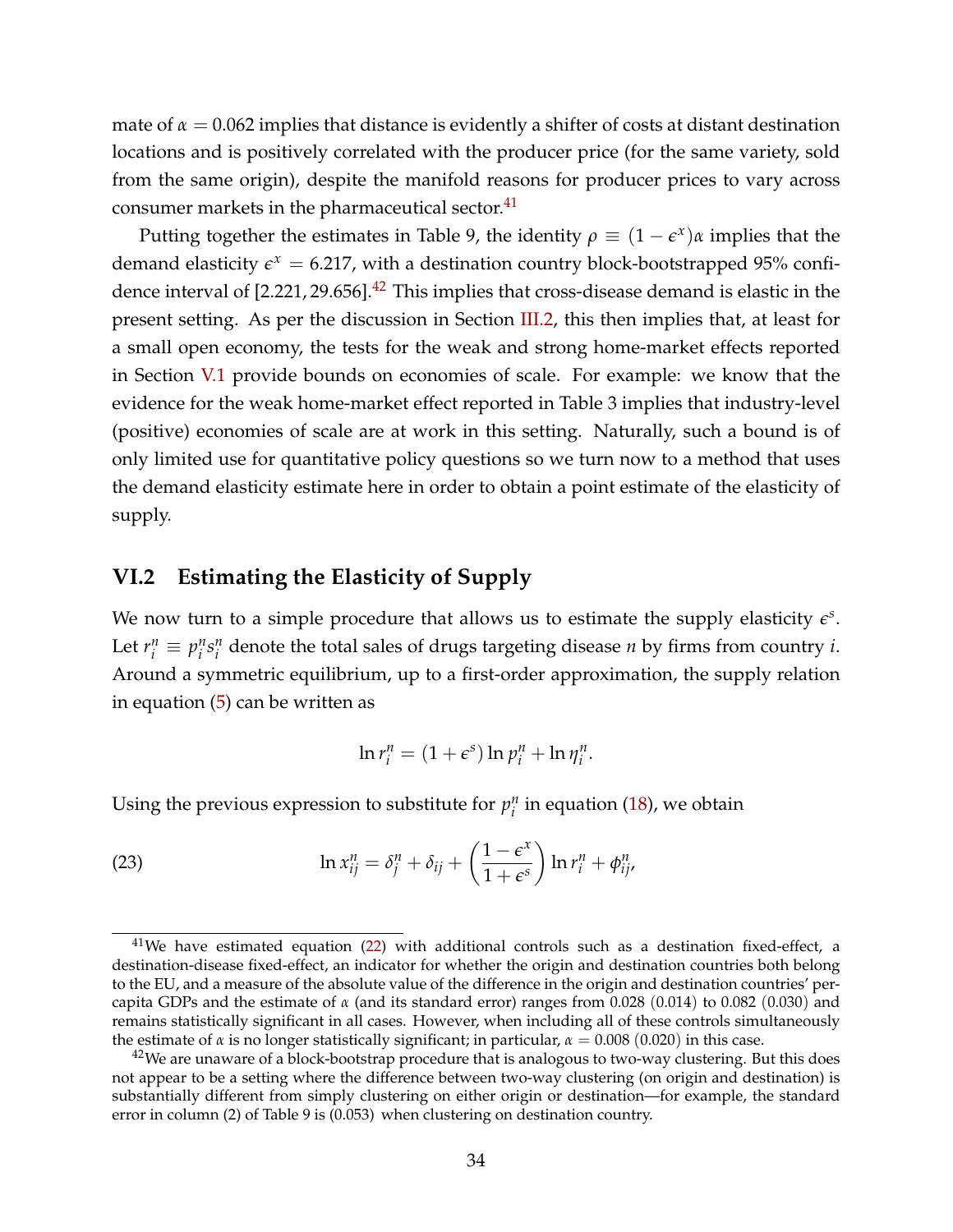with  $\delta_{ij}$  representing an origin-destination fixed-effect and  $\phi^n_{ij}\equiv \chi^n_{ij}-\bar{\chi}^n_{ij}-\left(\frac{1-e^x}{1+e^s}\right)$  $\frac{1-\epsilon^x}{1+\epsilon^s}\Big)\ln\eta_i^n$ *i* an error term. Naturally, this expression, which relates bilateral destination sales to total origin sales, involves a mixture of the demand elasticity  $\epsilon^x$  in the destination and the supply elasticity at the origin  $\epsilon^s$ . Armed with an estimate of the demand elasticity  $\epsilon^x$ from Section [VI.1,](#page-32-1) an estimate of  $\left(\frac{1-e^{x}}{1+e^{s}}\right)$  $\frac{1-\epsilon^x}{1+\epsilon^s}\Big)$  from equation [\(23\)](#page-34-3) allows us to disentangle the two.

OLS estimates of equation [\(23\)](#page-34-3) would be biased because both the supply shock *η n*  $\binom{n}{i}$  and unobserved trade costs  $\chi_{ij}^n$  in the error term  $\phi_{ij}^n$  contribute to total sales  $r_i^n$  $i^n$ . But for all destination observations  $j \neq i$ , an exogenous shifter of demand at the origin country *i* (such as the predicted disease burden variable  $PDB_i^n$  introduced in equation [14\)](#page-20-3) can be used as a valid instrumental variable for  $r_i^n$  $\int_{i}^{n}$ .<sup>[43](#page-35-0)</sup> Such an IV estimation procedure identifies  $\left(1-e^{x}\right)$  $rac{1-\epsilon^x}{1+\epsilon^s}$ .

Table 10 reports estimates from specification [\(23\)](#page-34-3). We begin in column (1) by reporting the first-stage regression of  $\ln r_i^n$  $\sum_{i=1}^{n}$  on  $\ln PDB_i^n$ , conditional on origin-destination and destination-disease fixed-effects. That predicted disease burden is strongly correlated with total sales (the F-statistic on this excluded instrument is equal to 128.4, the square of the t-statistic from column 1) should come as no surprise given the results in Table 3.[44](#page-35-1) Column (2) then reports the OLS estimate of equation [\(23\)](#page-34-3) and column (3) the corre-sponding IV estimate.<sup>[45](#page-35-2)</sup> This (statistically significant) IV estimate implies that  $\left(\frac{1-e^x}{1+e^s}\right)$  $\frac{1-\epsilon^x}{1+\epsilon^s}$  = 0.764. Given our estimate of  $\epsilon^x = 6.217$  from above, this implies that  $\epsilon^s = -7.833$  (with a destination country block-bootstrapped 95% confidence interval of [−43.744, −3.565]). As expected, given the bounds implied by the weak home-market effect discussed above, the estimated industry-level supply curve in this setting is downward-sloping, indicating the presence of increasing returns to scale.

How does this estimate of  $\epsilon^s$  compare to those in prior work? Both empirical and theoretical findings offer points of reference. From the empirical literature, one strand aims to estimate industry-level economies of scale directly, via industry-level production functions. A prominent estimate (pooled among all U.S. manufacturing sectors, so unfor-

<span id="page-35-0"></span><sup>&</sup>lt;sup>43</sup>Because  $r_i^n \equiv \sum_j x_{ij}^n$ , equation [\(23\)](#page-34-3) is a log-linear analog of the canonical peer effects regression discussed in, for example, [Manski](#page-42-11) [\(1993\)](#page-42-11)—where the regressor of interest is the sum (or mean) of the dependent variable within some peer group. As is well known, identification of such peer effects is impossible without instruments that shift the actions of an agent's peers (and hence potentially also the sum of all peers' actions) but do not affect the agent's own payoff function directly. Our instrument, *PDB<sup>n</sup> i* , plays an analogous role here (given our focus on observations for which  $j \neq i$ ).

<span id="page-35-1"></span><sup>44</sup>Indeed, the test of the weak home-market effect—specifically, column (2) in Table 3—is the reducedform associated with our IV estimation procedure.

<span id="page-35-2"></span> $45$ The fact that the OLS estimate in column (2) is smaller than the IV estimate in column (3) is consistent with downward-sloping supply curves since when  $\epsilon^s < -1$  (and given elastic demand,  $\epsilon^x > 1$ ) the error term  $\phi_{ij}^n$  in equation [\(23\)](#page-34-3) depends negatively on the supply shock  $\eta_i^n$ .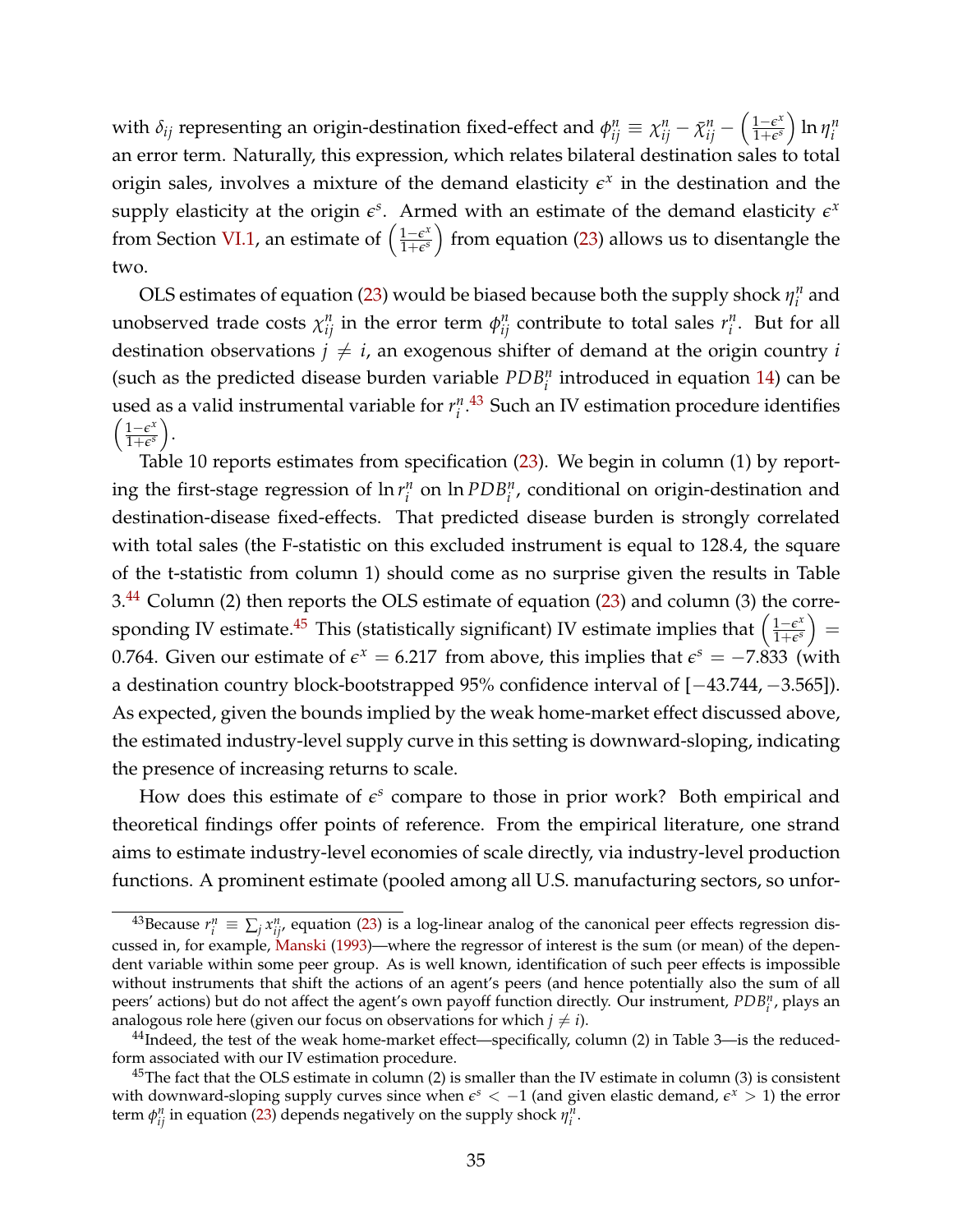tunately not available for the pharmaceutical sector alone) from [Basu and Fernald](#page-39-10) [\(1997\)](#page-39-10) estimates industry-level economies of scale that generate an industry-level supply curve with  $\epsilon^s = -4.45$ . A second strand, initiated by [Antweiler and Trefler](#page-39-11) [\(2002\)](#page-39-11), uses patterns of comparative advantage revealed in international trade data to infer relative costs for each country-industry, and then estimates the extent to which those inferred costs depend on scale. For the pharmaceutical industry [Antweiler and Trefler'](#page-39-11)s [\(2002\)](#page-39-11) estimates imply  $\varepsilon$ <sup>*s*</sup> = −4.27. Since lower supply elasticities in absolute value imply larger effects of quantity on producer prices, both of these estimates imply somewhat stronger economies of scale than found in our estimate of  $\varepsilon$ <sup>s</sup> =−7.833.<sup>[46](#page-36-0)</sup> That said, neither of these estimates is based on an empirical strategy that isolates variation that stems from the demand side alone and yet is powerful enough to circumvent weak instrument concerns.<sup>[47](#page-36-1)</sup>

The influential model of [Krugman](#page-42-1) [\(1980\)](#page-42-1) also provides a clear benchmark. As discussed in Section [III.3,](#page-12-0) this model is a special case in which there is a particularly stark connection between industry-level supply and demand elasticities:  $\epsilon^s = -\epsilon^x$ . This implies that  $\left(\frac{1-\epsilon^x}{1+\epsilon^s}\right)$  $\frac{1-\epsilon^x}{1+\epsilon^s}$ ), the coefficient reported in column (3) of Table 10, should be equal to one. Instead our IV estimate is equal to 0.764 , or about 25% smaller. While the reported p-value demonstrates that the particular parameter value assumed in [Krugman](#page-42-1) [\(1980\)](#page-42-1) is rejected at the five percent level, our estimate is certainly closer to this benchmark value than to the constant-returns extreme in which  $\epsilon^s = \infty$  (and hence the coefficient in column 3 would be equal to zero).

## **VII CONCLUDING REMARKS**

Since the home-market effect hypothesized by [Linder](#page-42-0) [\(1961\)](#page-42-0) and formalized by [Krugman](#page-42-1) [\(1980\)](#page-42-1) is about the causal effect of cross-country differences in demand on the pattern of

<span id="page-36-0"></span><sup>&</sup>lt;sup>46</sup>One possible reason for the stronger industry-level economies of scale found in these earlier studies, relative to ours, is that they are obtained from settings with more aggregate notions of an industry (a representative manufacturing sector in [Basu and Fernald,](#page-39-10) [1997](#page-39-10) or the entire pharmaceutical sector in [Antweiler](#page-39-11) [and Trefler,](#page-39-11) [2002\)](#page-39-11) than that used here (a representative disease class within the pharmaceutical sector).

<span id="page-36-1"></span> $47A$  third example of work that attempts to estimate industry-level economies of scale is due to [Shea](#page-42-12) [\(1993\)](#page-42-12), who finds that the industry-level supply curve slopes upwards in the pharmaceutical industry. This approach (when applied, for example, to the pharmaceutical sector) uses input-output table information to find a downstream sector that buys a substantial share of its inputs from the pharmaceutical sector, but which sources only a small share of its other inputs from sectors that themselves are not used substantially as inputs in the pharmaceutical sector. When estimating an inverse supply curve, output in such a downstream sector can then be employed as a demand-side instrumental variable for output in the pharmaceutical sector under the assumption that the two sectors do not face correlated demand shocks. Our finding of a downward-sloping supply curve derives from a different orthogonality condition, namely that predicted disease burden in the origin country is uncorrelated with unobserved determinants of demand in the destination, after controlling for both destination-disease and origin-destination fixed effects.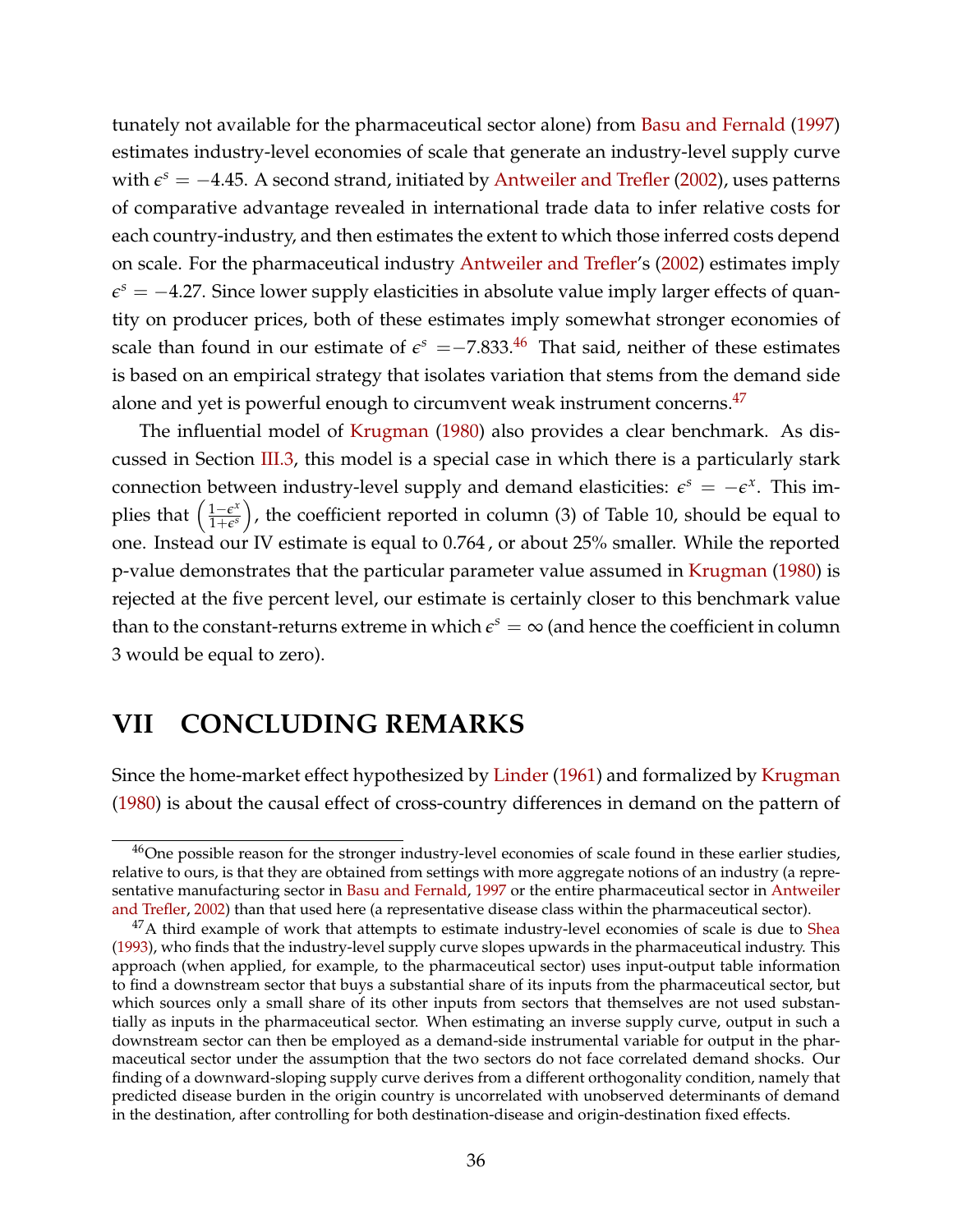international specialization, any empirical test of this phenomenon requires exogenous demand variation. In this paper, we have focused on the global pharmaceutical industry as a way to obtain such variation. Our empirical strategy builds on the basic observation that countries whose populations, because of exogenous demographic characteristics, are more likely to suffer from particular diseases are also more likely to have high demand for drugs targeting those diseases.

We have conducted tests of two different notions of the home-market effect. The first test, which is based on what we have referred to as the weak home-market effect, investigates whether countries tend to sell more abroad in sectors for which they have larger domestic markets. In the present context, this boils down to estimating whether the elasticity of a country's foreign sales with respect to its demographically predicted disease burden is positive. In line with the work of [Linder](#page-42-0) [\(1961\)](#page-42-0), the answer is a resounding yes. In short, the more we die (at home), the more we sell (abroad).

Our second test, defined by what we have referred to as the strong home-market effect, explores whether the previous effect can be important enough to turn countries with larger demand for some products into net sellers of those products, a stronger implication of [Krugman'](#page-42-1)s [\(1980\)](#page-42-1) monopolistically competitive model. Our baseline results speak in favor of the strong home-market effect taking place in the pharmaceutical sector, though, in comparison with the weak home-market effect, we are not able to reject the null of no strong home-market effect in some of our specifications.

To delve further into the economic determinants of the home-market effect, we have concluded our analysis by estimating demand and supply elasticities in the pharmaceutical industry. Our estimates point towards the home-market effect being driven by substantial economies of scale at the sector-level rather than a low elasticity of demand. Quantitatively, we have estimated a supply elasticity that is about three-quarters the size of what a monopolistically competitive model, like [Krugman](#page-42-1) [\(1980\)](#page-42-1), would predict. Recent quantitative work on international trade and economic geography has typically as-sumed, without attempting to estimate, economies of scale that are either zero, as in [Eaton](#page-40-13) [and Kortum](#page-40-13) [\(2002\)](#page-40-13), or of [Krugman'](#page-42-1)s [\(1980\)](#page-42-1) magnitude. In our context, both extremes are rejected by the data. Our analysis, however, demonstrates how a single supply-side parameter can nest these two cases, and how a plausibly exogenous demand shifter can let the data speak freely to this parameter's value.

Finally, we note that our results provide empirical support to the heterodox view that import protection may lead to export promotion, at least within the context of a specific, but important industry. Of course, whether such promotion is welfare improving or not may depend on the underlying sources of economies of scale, a matter on which our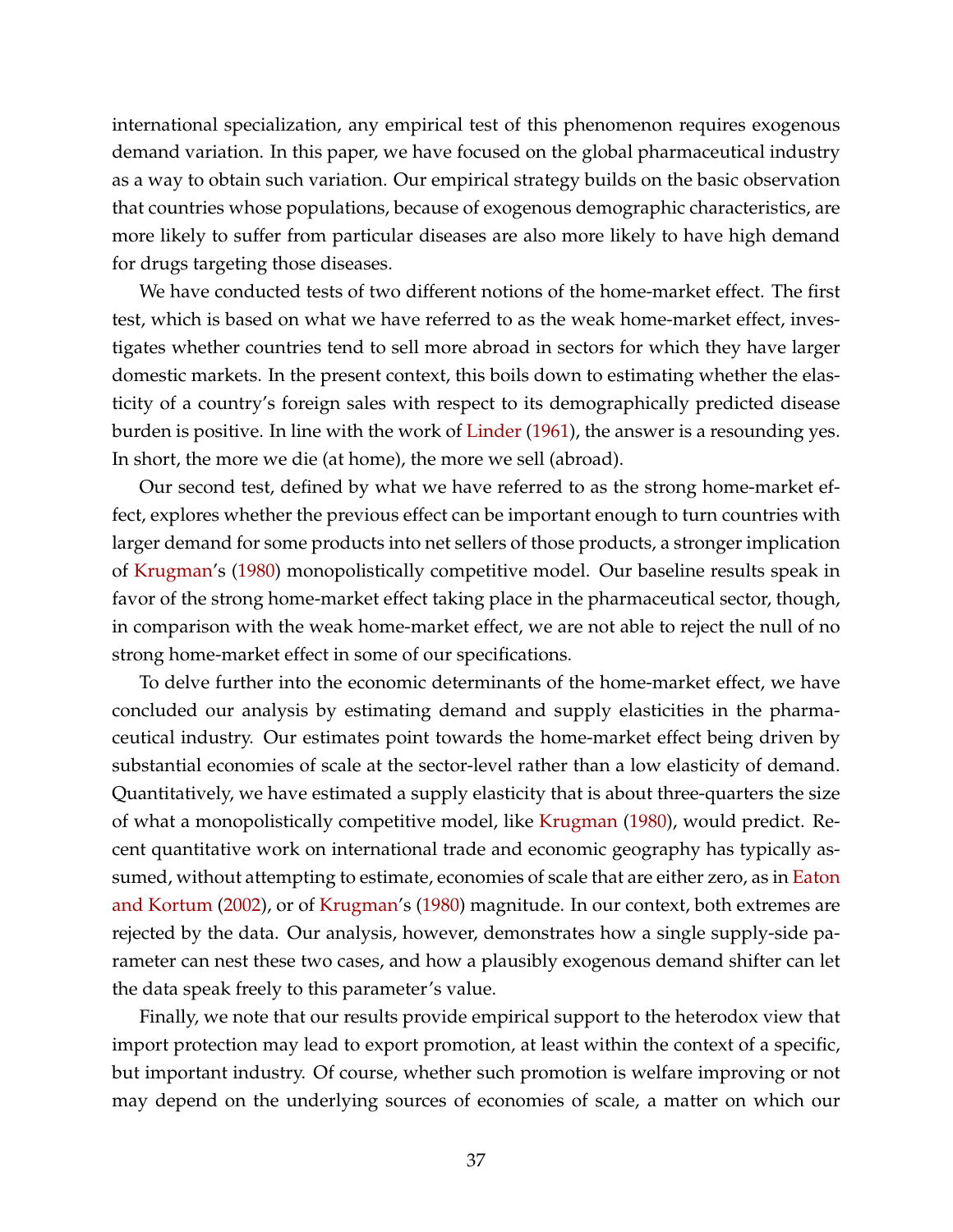analysis remains silent.

Costinot: MIT, CEPR, and NBER Donaldson: MIT, CEPR, and NBER Kyle: Mines ParisTech and CEPR Williams: MIT and NBER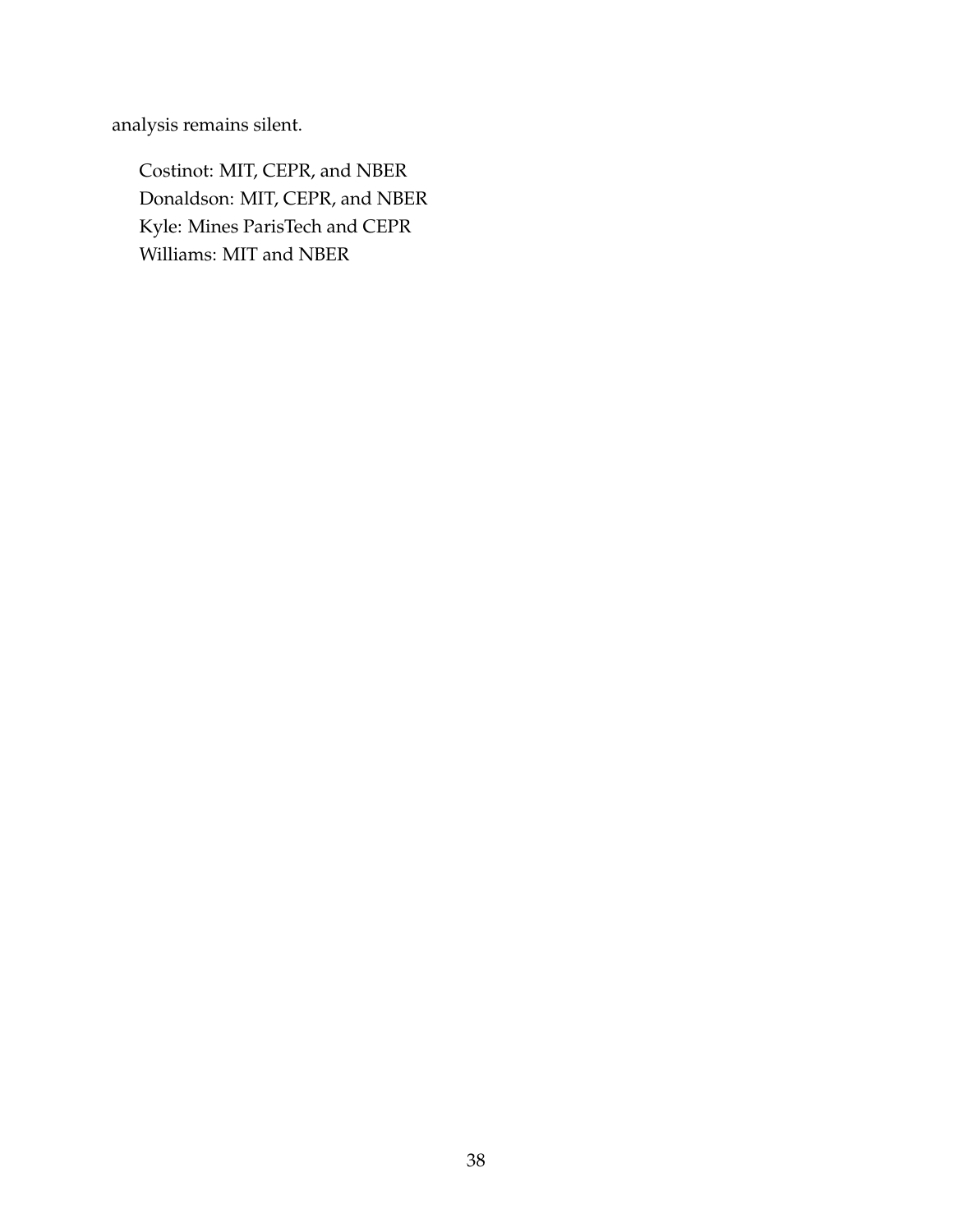## **References**

- <span id="page-39-0"></span>**Acemoglu, Daron and Joshua Linn**, "Market size in innovation: Theory and evidence from the pharmaceutical industry," *Quarterly Journal of Economics*, 2004, *119* (3), 1049– 1090.
- <span id="page-39-2"></span>**Amiti, Mary**, "Inter-industry trade in manufactures: does country size matter?," *Journal of Intermational Economics*, 1998, *44*, 231–255.
- <span id="page-39-11"></span>**Antweiler, Werner and Daniel Trefler**, "Increasing Returns and All That: A View from Trade," *American Economic Review*, 2002, *92* (1), 93–119.
- <span id="page-39-9"></span>**Arthur, Brian W.**, "Silicon Valley locational clusters: When do increasing returns imply monopoly?," *Mathematical Social Sciences*, 1990, *19*, 235–51.
- <span id="page-39-8"></span>**Azoulay, Pierre, Joshua S. Graff-Zivin, Danielle Li, and Bhaven N. Sampat**, "Public R&D Investments and Private-sector Patenting: Evidence from NIH Funding Rules," *Review of Economic Studies*, 2018, *forthcoming.*
- <span id="page-39-10"></span>**Basu, Susanto and John G. Fernald**, "Returns to Scale in U.S. Production: Estimates and Implications," *Journal of Political Economy*, 1997, *105* (2), 249–283.
- <span id="page-39-1"></span>**Behrens, Kristian, Andrea R. Lamorgese, Gianmarco Ottaviano, and Takatoshi Tabuchi**, "Beyond the home market effect: Market size and specialization in a multicountry world," *Journal of International Economics*, 2009, *79* (2), 259–265.
- <span id="page-39-5"></span>**Bilir, Kamran and Eduardo Morales**, "Innovation in the Global Firm," *NBER working paper 22160*, 2018.
- <span id="page-39-4"></span>**Brulhart, Marius and Federico Trionfetti**, "A test of trade theories when expenditure is home biased," *European Economic Review*, 2009, *53* (7), 830–845.
- <span id="page-39-7"></span>**Cameron, A. Colin, Jonah B. Gelbach, and Douglas L. Miller**, "Robust Inference With Multiway Clustering," *Journal of Business and Economic Statistics*, 2011, *29* (2), 238–249.
- <span id="page-39-3"></span>**Caron, Justin, Thibault Fally, and Ana Cecilia Fieler**, "Home-market effects on innovation," *mimeo UC Berkeley*, 2015.
- <span id="page-39-6"></span>**Chor, Davin**, "Unpacking Sources of Comparative Advantage: A Quantitative Approach," *Journal of International Economics*, 2010, *82* (2), 152–167.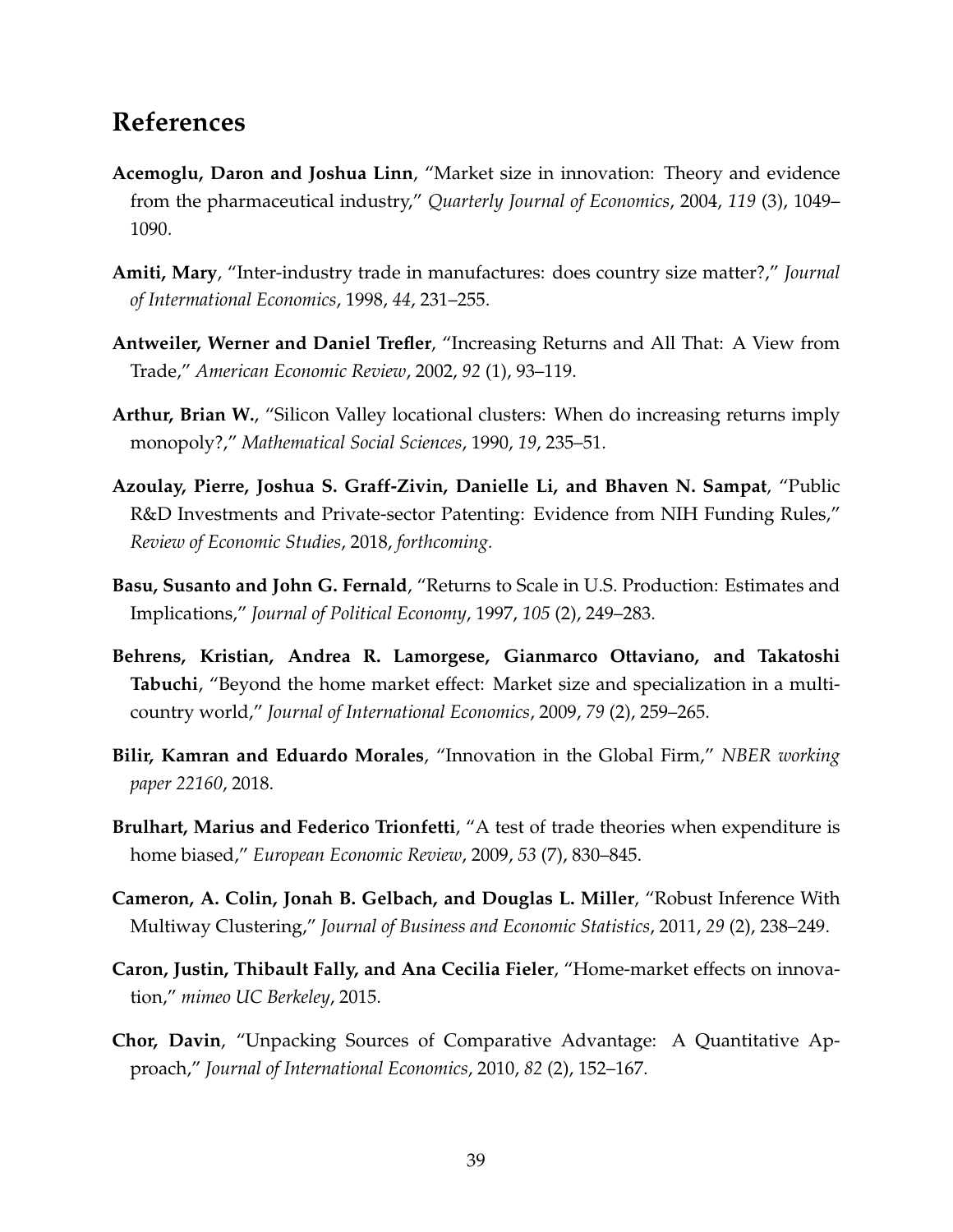- <span id="page-40-0"></span>**Cleave, TL**, *Peptic Ulcer: A New Approach to its Causation, Prevention, and Arrest, Based on Human Evolution*, Bristol: Great Britain: John Wright and Sons Ltd, 1962.
- <span id="page-40-12"></span>**Costinot, Arnaud, Dave Donaldson, and Ivana Komunjer**, "What Goods Do Countries Trade? A Quantitative Exploration of Ricardo's Ideas," *Review of Economic Studies*, 2012, *79* (2), 581–608.
- <span id="page-40-11"></span>**, , Margaret Kyle, and Heidi Williams**, "The More We Die, The More We Sell? A Simple Test of the Home-Market Effect," *mimeo MIT*, 2016.
- <span id="page-40-9"></span>**Crozet, Mathieu and Federico Trionfetti**, "Trade costs and the home market effect," *Journal of Intermational Economics*, 2008, *76*, 309–321.
- <span id="page-40-2"></span>**Davis, Donald R.**, "The home market, trade and industrial structure," *American Economic Review*, 1998, *88* (5), 1264–1276.
- <span id="page-40-6"></span>**and David Weinstein**, "Does Economic Geography Matter for International Specialization?," *NBER Working Paper 5706*, 1996.
- <span id="page-40-7"></span> $\Box$  **and**  $\Box$ , "Economic geography and regional production structure: an empirical investigation," *European Economic Review*, 1999, *43*, 379–407.
- <span id="page-40-8"></span> $\equiv$  **and**  $\equiv$  , "Market access, economic geography and comparative advantage: an empirical test," *Journal of Intermational Economics*, 2003, *59*, 1–23.
- <span id="page-40-1"></span>**DellaVigna, Stefano and Joshua M. Pollet**, "Demographics and Industry Returns," *American Economic Review*, 2007, *97* (5), 1667–1702.
- <span id="page-40-5"></span>**Dingel, Jonathan I.**, "The Determinants of Quality Specialization," *Review of Economic Studies*, 2016, *84* (4), 1551–1582.
- <span id="page-40-13"></span>**Eaton, Jonathan and Samuel Kortum**, "Technology, Geography and Trade," *Econometrica*, 2002, *70* (5), 1741–1779.
- <span id="page-40-3"></span>**Ethier, Wilfred J.**, "Decreasing Costs in International Trade and Frank Graham's Argument for Protection," *Econometrica*, 1982, *50* (5), 1243–1268.
- <span id="page-40-10"></span>**Fabrizio, Kira R. and L. G. Thomas**, "The Impact of Local Demand on Innovation in a Global Industry," *Strategic Management Journal*, 2012, *33* (1), 42–64.
- <span id="page-40-4"></span>**Fajgelbaum, Pablo, Gene M. Grossman, and Elhanan Helpman**, "Income Distribution, Product Quality, and International Trade," *Journal of Political Economy*, 2011, *119* (4), 721–765.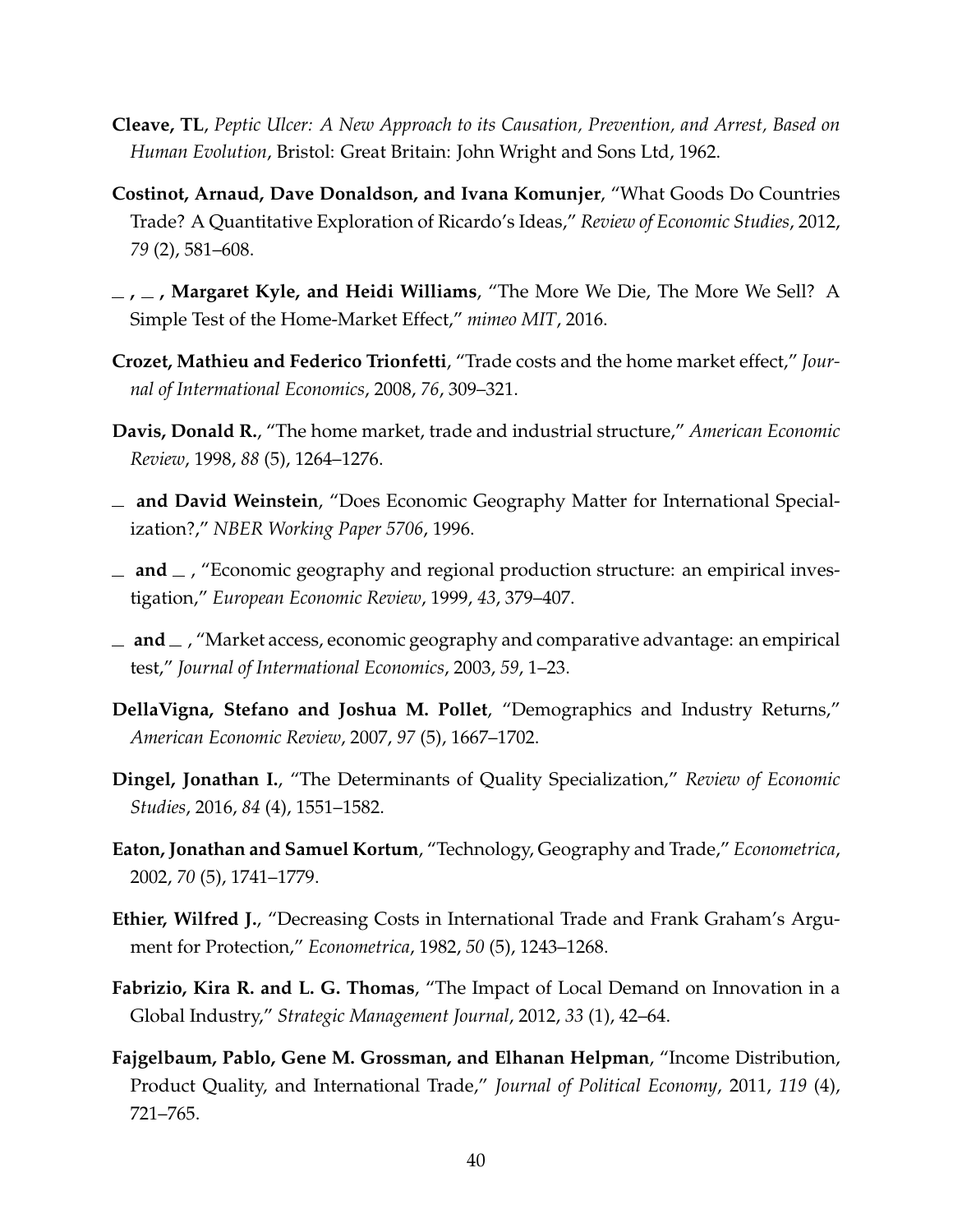- <span id="page-41-7"></span> $\mathbf{I}$ ,  $\mathbf{I}$ , **and**  $\mathbf{I}$ , "A Linder Hypothesis for Foreign Direct Investment," *Review of Economic Studies*, 2015, *82*, 83–121.
- <span id="page-41-6"></span>**Feenstra, Robert C., James R. Markusen, and Andrew K. Rose**, "Using the Gravity Equation to Differentiate among Alternative Theories of Trade," *Canadian Journal of Economics*, 2001, *34* (2), 430–447.
- <span id="page-41-2"></span>**Fujita, Masahisa, Paul R. Krugman, and Anthony Venables**, *The Spatial Economy: Cities, Regions, and International Trade*, MIT press, 2001.
- <span id="page-41-10"></span>**Gali, Jordi and Tommaso Monacelli**, "Monetary Policy and Exchange Rate Volatility in a Small Open Economy," *Review of Economic Studies*, 2005, *72*, 707–734.
- <span id="page-41-5"></span>**Hanson, Gordon H. and Chong Xiang**, "The home market effect and bilateral trade patterns," *American Economic Review*, 2004, *94* (4), 1108–1129.
- <span id="page-41-3"></span>**Hara, Takuji**, *Innovation in the Pharmaceutical Industry: The Process of Drug Discovery and Development*, Cheltenham: UK: Edward Elgar, 2003.
- <span id="page-41-8"></span>**Head, Keith and John Ries**, "Increasing Returns versus National Product Differentiation as an Explanation for the Pattern of U.S.-Canada Trade," *American Economic Review*, 2001, *91* (4), 858–876.
- <span id="page-41-9"></span>**and Thierry Mayer**, "The Empirics of Agglomeration and Trade," in J.V. Henderson and J.F. Thisse, eds., *Handbook of Regional and Urban Economic*, Vol. 4, Amsterdam: Holland: Elsevier, 2004.
- <span id="page-41-11"></span> $\Box$  **and**  $\Box$ , "The erosion of colonial trade linkages after independence," *Journal of International Economics*, 2010, *81* (1), 1–14.
- <span id="page-41-12"></span> $\equiv$  **and**  $\equiv$ , "Gravity Equations: Toolkit, Cookbook, Workhorse," in Gita Gopinath, Elhanan Helpman, and Kenneth Rogoff, eds., *Handbook of International Economics*, Vol. 4, Elsevier, 2013.
- <span id="page-41-4"></span>**, , and John Ries**, "On the Pervasiveness of Home Market Effects," *Economica*, 2002, *69*, 371–390.
- <span id="page-41-0"></span>**Helpman, Elhanan and Paul R. Krugman**, *Market Structure and Foreign Trade: Increasing Returns, Imperfect Competition, and the International Economy*, Cambridge, Massachusetts: MIT Press, 1985.
- <span id="page-41-1"></span>**and** , *Trade Policy and Market Structure*, Cambridge, Massachussetts: MIT Press, 1989.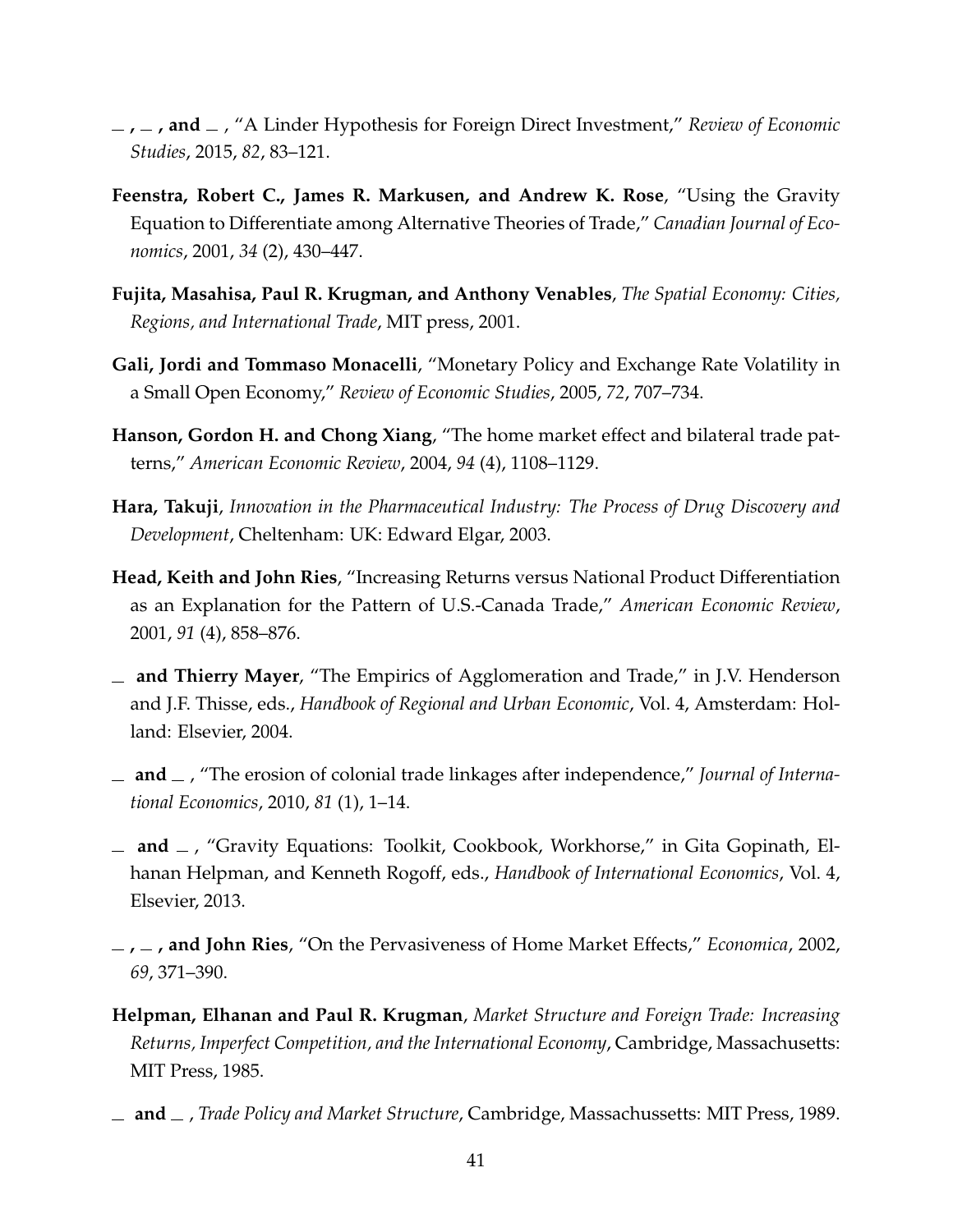- <span id="page-42-4"></span>**Holmes, Thomas J. and John J. Stevens**, "Does home market size matter for the pattern of trade?," *Journal of International Economics*, 2005, *65*, 489–505.
- <span id="page-42-3"></span>**Jaravel, Xavier**, "The Unequal Gains from Product Innovations: Evidence from the U.S. Retail Sector," *Quarterly Journal of Economics*, 2018, *forthcoming.*
- <span id="page-42-1"></span>**Krugman, Paul R.**, "Scale Economies, Product Differentiation, and the Pattern of Trade," *The American Economic Review*, 1980, *70* (5), 950–959.
- <span id="page-42-2"></span> $\sim$  , "Import protection as export promotion: international competition in the presence of oligopoly and economies of scale," in Henryk Kierzkowski, ed., *Monopolistic competition in international trade*, Oxford University Press, 1984.
- <span id="page-42-8"></span>**Lichtenberg, Frank R.**, "The Allocation of Publicly Funded Biomedical Research," in David M. Cutler and Ernst R. Berndt, eds., *Medical Care Output and Productivity*, University of Chicago Press, 2001, pp. 565–590.
- <span id="page-42-0"></span>**Linder, Staffan B.**, *An Essay on Trade and Transformation*, Uppsala: Almqvist and Wiksells, 1961.
- <span id="page-42-6"></span>**Lundback, Erik J. and Johan Torstensson**, "Demand, comparative advantage and economic geography in international trade: Evidence from the OECD," *Review of World Economics*, 1998, *134* (2), 230–249.
- <span id="page-42-11"></span>**Manski, Charles F.**, "Identification of Endogenous Social Effects: The Reflection Problem," *Review of Economic Studies*, 1993, *60* (3), 531–542.
- <span id="page-42-5"></span>**Matsuyama, Kiminori**, "The Home Market Effect and the Pattern of Trade Between Rich and Poor Countries," *mimeo Northwestern University*, 2015.
- <span id="page-42-10"></span>, "Geographical Advantage: Home Market Effect in a Multi-Region World," *Research in Economics*, 2017, *71* (4), 740–758.
- <span id="page-42-7"></span>**Ramondo, Natalia and Andres Rodríguez-Clare**, "Trade, Multinational Production, and the Gains from Openness," *Journal of Political Economy*, 2013, *121* (2), 273–322.
- <span id="page-42-9"></span>**Scott Morton, Fiona and Margaret Kyle**, "Markets for Pharmaceutical Products," in Thomas G. Mcguire Mark V. Pauly and Pedro P. Barros, eds., *Handbook of Health Economics*, Vol. 2, Elsevier, 2012.
- <span id="page-42-12"></span>**Shea, John**, "Do Supply Curves Slope Up?," *Quarterly Journal of Economics*, 1993, *108* (1), 1–32.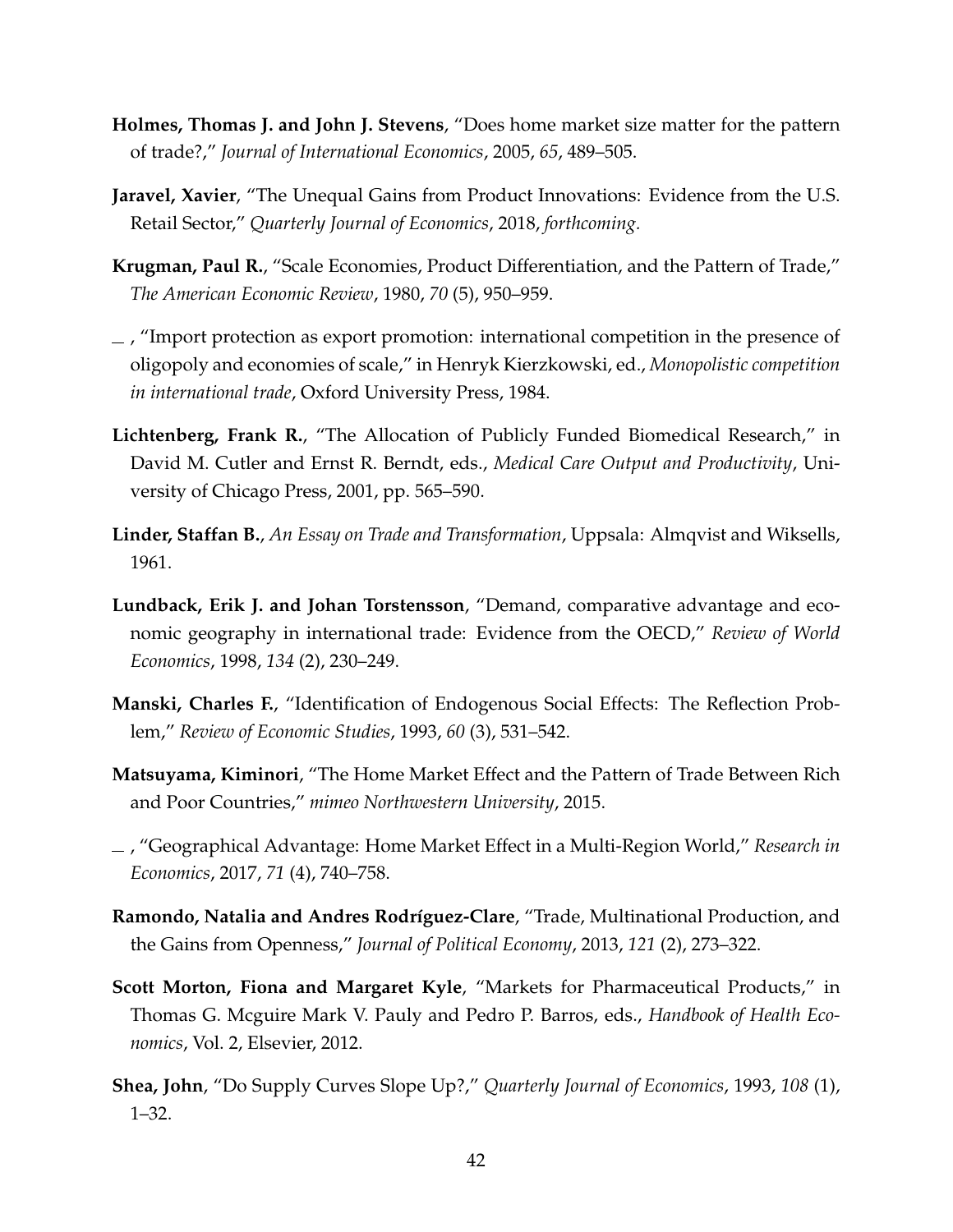- <span id="page-43-2"></span>**Thomas, Lacy Glenn**, "Implicit Industrial Policy: The Triumph of Britain and the Failure of France in Global Pharmaceuticals," *Industrial and Corporate Change*, 1994, *3* (2), 451– 489.
- <span id="page-43-0"></span>**Trionfetti, Federico**, "Using Home-Biased Demand to Test Trade Theories," *Review of World Economics*, 2001, *137* (3), 404–426.
- <span id="page-43-3"></span>**Vernon, Raymond**, "International Investment and International Trade in the Product Cycle," *Quarterly Journal of Economics*, 1966, *80* (2), 190–207.
- <span id="page-43-1"></span>**Weder, Rolf**, "Comparative home-market advantage: An empirical analysis of British and American exports," *Review of World Economics*, 2003, *139* (2), 220–247.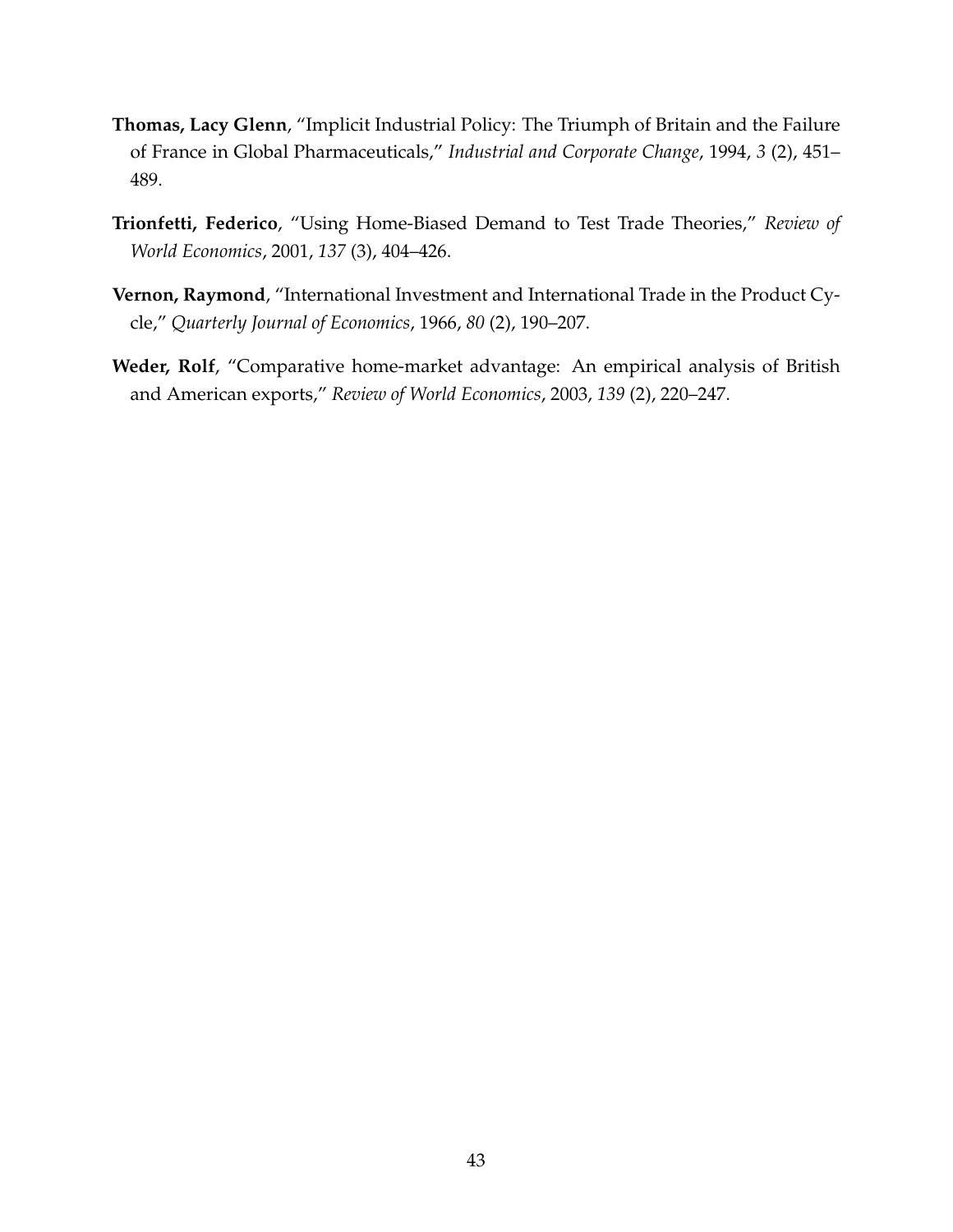|                 | Share of<br>world sales $(\% )$ | Share of world<br>expenditures $(\% )$ | Number of firms<br>headquartered |
|-----------------|---------------------------------|----------------------------------------|----------------------------------|
| Country         | $\left( 1\right)$               | $\left( 2\right)$                      | (3)                              |
| <b>USA</b>      | 37.12                           | 42.10                                  | 356                              |
| Switzerland     | 12.68                           | 0.61                                   | 35                               |
| Japan           | 11.62                           | 12.67                                  | 53                               |
| United Kingdom  | 10.67                           | 2.67                                   | 80                               |
| Germany         | 6.77                            | 4.68                                   | 94                               |
| France          | 6.51                            | 4.34                                   | 58                               |
| India           | 2.29                            | 1.61                                   | 292                              |
| China, Mainland | 2.18                            | 3.74                                   | 524                              |
| Canada          | 1.36                            | 2.57                                   | 46                               |
| Italy           | 1.35                            | 3.35                                   | 68                               |
|                 |                                 |                                        |                                  |

## **Table I: Top 10 Countries in Terms of Sales**

### **Table II: Top 10 Diseases in Terms of Sales**

|                                     | Share of<br>world<br>sales $(\% )$ | Number of<br>origin<br>countries | Average<br>Herfindahl<br>index across<br>destinations |
|-------------------------------------|------------------------------------|----------------------------------|-------------------------------------------------------|
| Disease class (WHO system)          | (1)                                | (2)                              | (3)                                                   |
| Other infectious diseases           | 8.62                               | 55                               | 0.08                                                  |
| Hypertensive heart disease          | 6.56                               | 55                               | 0.10                                                  |
| Other cardiovascular diseases       | 6.30                               | 55                               | 0.13                                                  |
| Ischaemic heart disease             | 5.99                               | 54                               | 0.14                                                  |
| Other neoplasms                     | 5.80                               | 52                               | 0.12                                                  |
| Diabetes mellitus                   | 4.75                               | 54                               | 0.15                                                  |
| Rheumatoid arthritis                | 4.55                               | 49                               | 0.23                                                  |
| Other genitourinary system diseases | 3.97                               | 52                               | 0.14                                                  |
| Chronic obstructive pulmonary dis.  | 3.50                               | 49                               | 0.27                                                  |
| Schizophrenia                       | 3.27                               | 52                               | 0.17                                                  |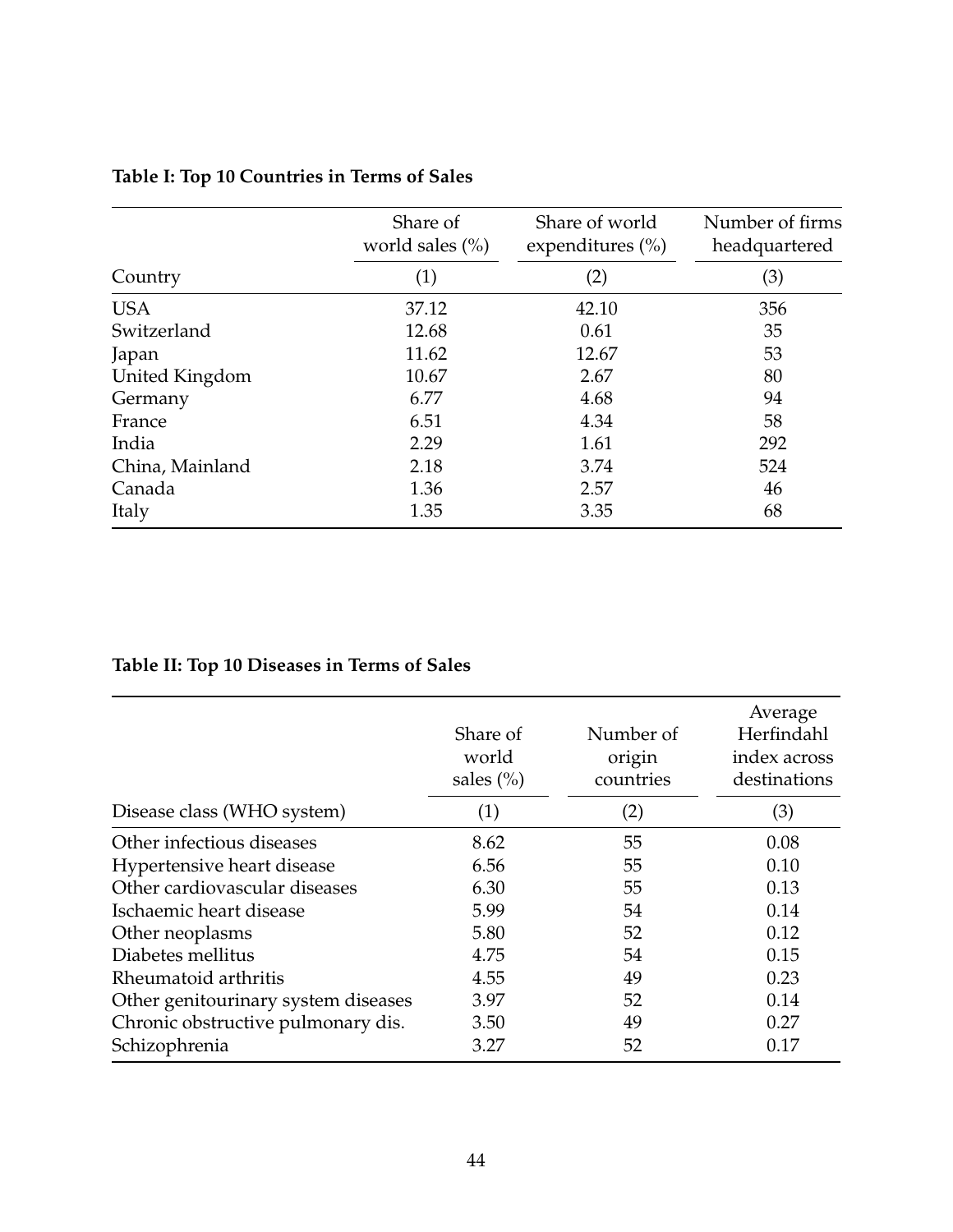|                                                                                                      | log (bilateral sales) |                  |                         |
|------------------------------------------------------------------------------------------------------|-----------------------|------------------|-------------------------|
|                                                                                                      | (1)                   | (2)              | (3)                     |
| log (PDB, destination)                                                                               | 0.520<br>(0.097)      |                  | 0.545<br>(0.107)        |
| log (PDB, origin)                                                                                    |                       | 0.947<br>(0.174) | 0.928<br>(0.123)        |
| p-value for $H_0: \tilde{\beta}_X \leq 0$<br>p-value for $H_0: \tilde{\beta}_X \leq \tilde{\beta}_M$ |                       | $0.000***$       | $0.000***$<br>$0.018**$ |
| Origin $\times$ disease FE<br>Destination $\times$ disease FE<br>Disease FE                          | ✓                     |                  |                         |
| Adjusted $R^2$<br>Observations                                                                       | 0.630<br>18,756       | 0.563<br>18,905  | 0.540<br>19,150         |

#### **Table III: Test of the Home-Market Effect (Baseline)**

*Notes:* OLS estimates of equation (16). Predicted disease burden (*PDB<sup>n</sup> i* ) is constructed from an interaction between the global (leaving out country *i*) disease burden by demographic group in disease *n*, and the size of each demographic group in country *i*. All regressions omit the bilateral sales observation for home sales (i.e. where  $i = j$ ) and control for origin-times-destination fixed-effects. The number of observations differs across columns due to omission of observations that are completely accounted for by the included fixed-effects. Standard errors in parentheses are two-way clustered at origin and destination country levels. p-values are based on F-test of the stated *H*0. \*\*\* p<0.01, \*\* p<0.05. A p-value of "0.000" refers to one below 0.0005.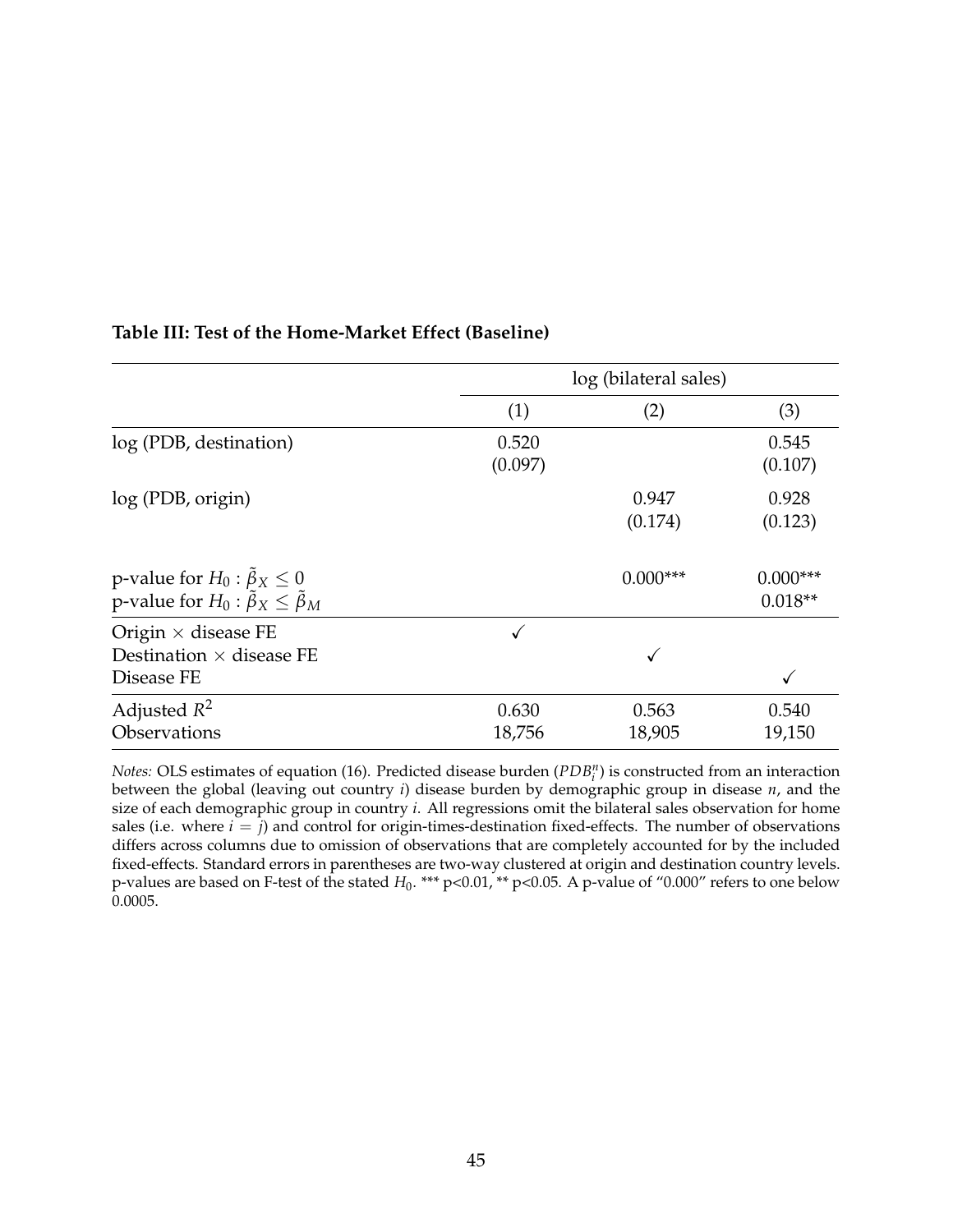|                                                                                                                                                    | log (bilateral sales) |            |            |
|----------------------------------------------------------------------------------------------------------------------------------------------------|-----------------------|------------|------------|
|                                                                                                                                                    | (1)                   | (2)        | (3)        |
| log (PDB, destination)                                                                                                                             | 0.545                 | 0.533      | 0.405      |
|                                                                                                                                                    | (0.107)               | (0.102)    | (0.099)    |
| log (PDB, origin)                                                                                                                                  | 0.928                 | 0.740      | 0.865      |
|                                                                                                                                                    | (0.123)               | (0.166)    | (0.113)    |
| p-value for $H_0: \tilde{\beta}_X \leq 0$                                                                                                          | $0.000***$            | $0.000***$ | $0.000***$ |
| p-value for $H_0: \tilde{\beta}_X \leq \tilde{\beta}_M$                                                                                            | $0.018**$             | 0.122      | $0.003***$ |
| Disease $FE \times$ origin p.c. GDP<br>Disease $FE \times dest. p.c. GDP$<br>Origin $FE \times$ disease decile<br>Dest. FE $\times$ disease decile |                       |            |            |
| Adjusted $R^2$                                                                                                                                     | 0.540                 | 0.555      | 0.560      |
| Observations                                                                                                                                       | 19,150                | 19,150     | 19,105     |

#### **Table IV: Test of the Home-Market Effect (Sensitivity Analysis I)**

*Notes:* OLS estimates of equation (16). All specifications control for origin-destination fixed-effects and disease fixed-effects. "Disease decile" in column (3) represents the decile, of the worldwide distribution based on total disease burden, in which a given disease falls. See Table 3 for details on construction of variables, sample restrictions, and calculation of standard errors (reported in parentheses) and p-values. \*\*\*  $p<0.01$ ,\*\*  $p<0.05$ .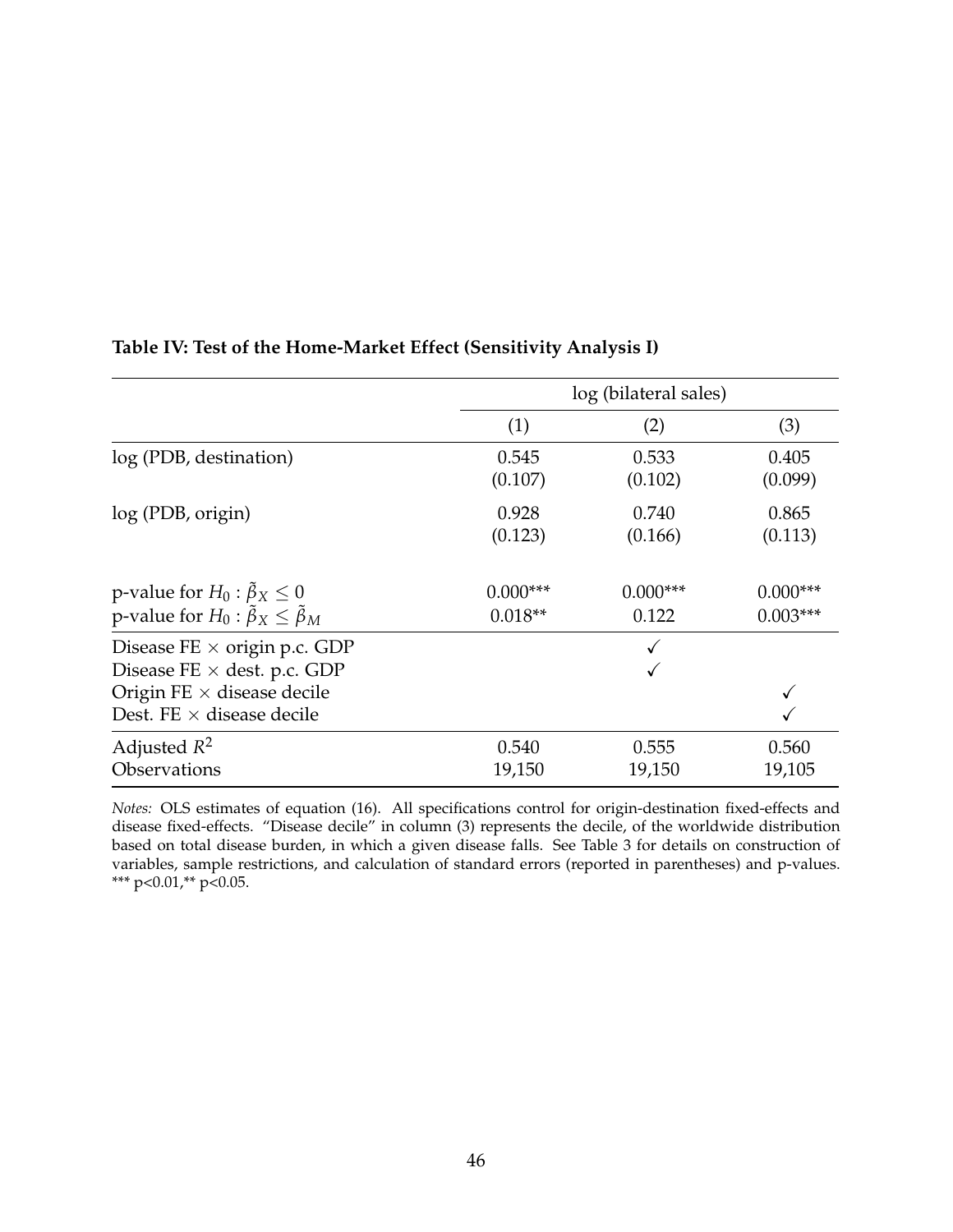|                                                                                                  |            | log (bilateral sales) |            |            |            |
|--------------------------------------------------------------------------------------------------|------------|-----------------------|------------|------------|------------|
|                                                                                                  | (1)        | (2)                   | (3)        | (4)        | (5)        |
| log (PDB, destination)                                                                           | 0.545      | 0.361                 | 0.346      | 0.510      | 0.671      |
|                                                                                                  | (0.107)    | (0.187)               | (0.183)    | (0.217)    | (0.234)    |
| log (PDB, origin)                                                                                | 0.928      | 1.056                 | 1.018      | 0.398      | 0.638      |
|                                                                                                  | (0.123)    | (0.185)               | (0.197)    | (0.144)    | (0.161)    |
| p-value for $H_0: \tilde{\beta}_X \leq 0$                                                        | $0.000***$ | $0.000***$            | $0.000***$ | $0.004***$ | $0.000***$ |
| p-value for $H_0: \tilde{\beta}_X \leq \tilde{\beta}_M$                                          | $0.018**$  | $0.033**$             | $0.040**$  | 0.668      | 0.542      |
| USA only origin<br>Control for NIH subsidies<br>Generic drugs only<br>Drop richest $1/3$ origins |            | ✓                     |            | ✓          |            |
| Adjusted $R^2$                                                                                   | 0.540      | 0.778                 | 0.778      | 0.472      | 0.446      |
| Observations                                                                                     | 19,150     | 597                   | 597        | 8,700      | 5,461      |

#### **Table V: Test of the Home-Market Effect (Sensitivity Analysis II)**

*Notes:* OLS estimates of equation (16). Columns (1), (4), and (5) control for origin-destination fixed-effects and disease fixed-effects. Columns (2) and (3) use only the USA as an origin country, aggregate diseaselevel variation to the NIH institute level, and control for destination fixed-effects. Column (3) additionally controls for the log of the value of NIH subsidies within each NIH institute. See Table 3 for details on construction of variables, sample restrictions, and calculation of standard errors (reported in parentheses) and p-values. \*\*\* p<0.01,\*\* p<0.05.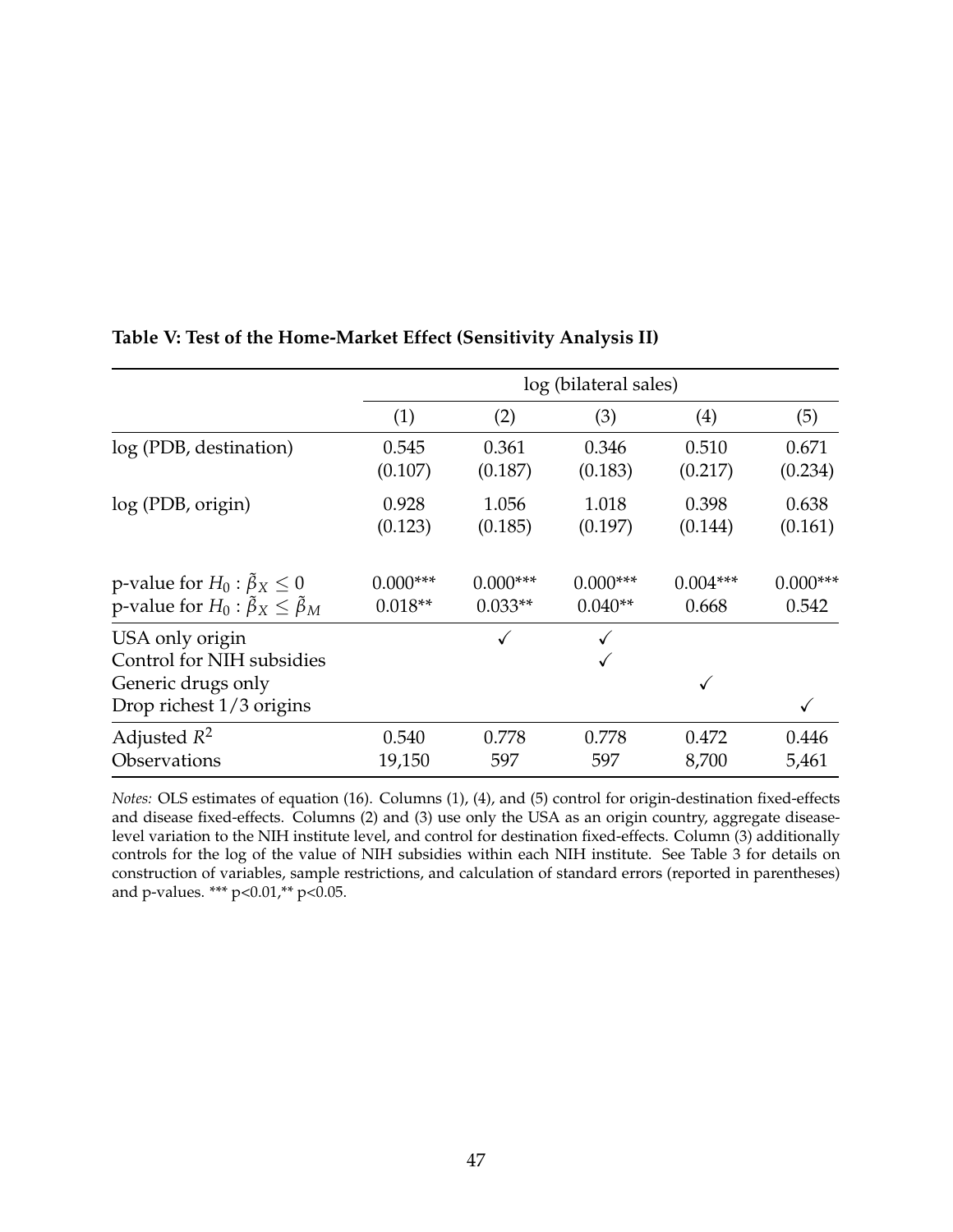|                                                                                                                      | log (bilateral sales) |            |            |            |
|----------------------------------------------------------------------------------------------------------------------|-----------------------|------------|------------|------------|
|                                                                                                                      | (1)                   | (2)        | (3)        | (4)        |
| log (PDB, destination)                                                                                               | 0.545                 | 0.537      | 0.610      | 0.542      |
|                                                                                                                      | (0.107)               | (0.115)    | (0.087)    | (0.107)    |
| log (PDB, origin)                                                                                                    | 0.928                 | 0.941      | 0.843      | 0.928      |
|                                                                                                                      | (0.123)               | (0.147)    | (0.166)    | (0.127)    |
| p-value for $H_0: \tilde{\beta}_X \leq 0$                                                                            | $0.000***$            | $0.000***$ | $0.000***$ | $0.000***$ |
| p-value for $H_0: \tilde{\beta}_X \leq \tilde{\beta}_M$                                                              | $0.018**$             | $0.033**$  | 0.134      | $0.019**$  |
| Sample of only <i>ij</i> obs. with $dist_{ij} \geq$<br>Control for $\sum_{k\neq j} \ln PDB_k^n \cdot dist_{ki}^{-1}$ |                       | 1,000 km   | 2,000 km   |            |
| Control for $\sum_{k\neq i} \ln PDB_k^n \cdot dist_{ik}^{-1}$                                                        |                       |            |            |            |
| Adjusted $R^2$                                                                                                       | 0.540                 | 0.540      | 0.551      | 0.540      |
| Observations                                                                                                         | 19,150                | 16,405     | 13,141     | 19,150     |

#### **Table VI: Test of the Home-Market Effect (Sensitivity Analysis III)**

*Notes:* OLS estimates of equation (16). All specifications control for origin-destination fixed-effects and disease fixed-effects. See Table 3 for details on construction of variables, sample restrictions, and calculation of standard errors (reported in parentheses) and p-values. \*\*\* p<0.01,\*\* p<0.05.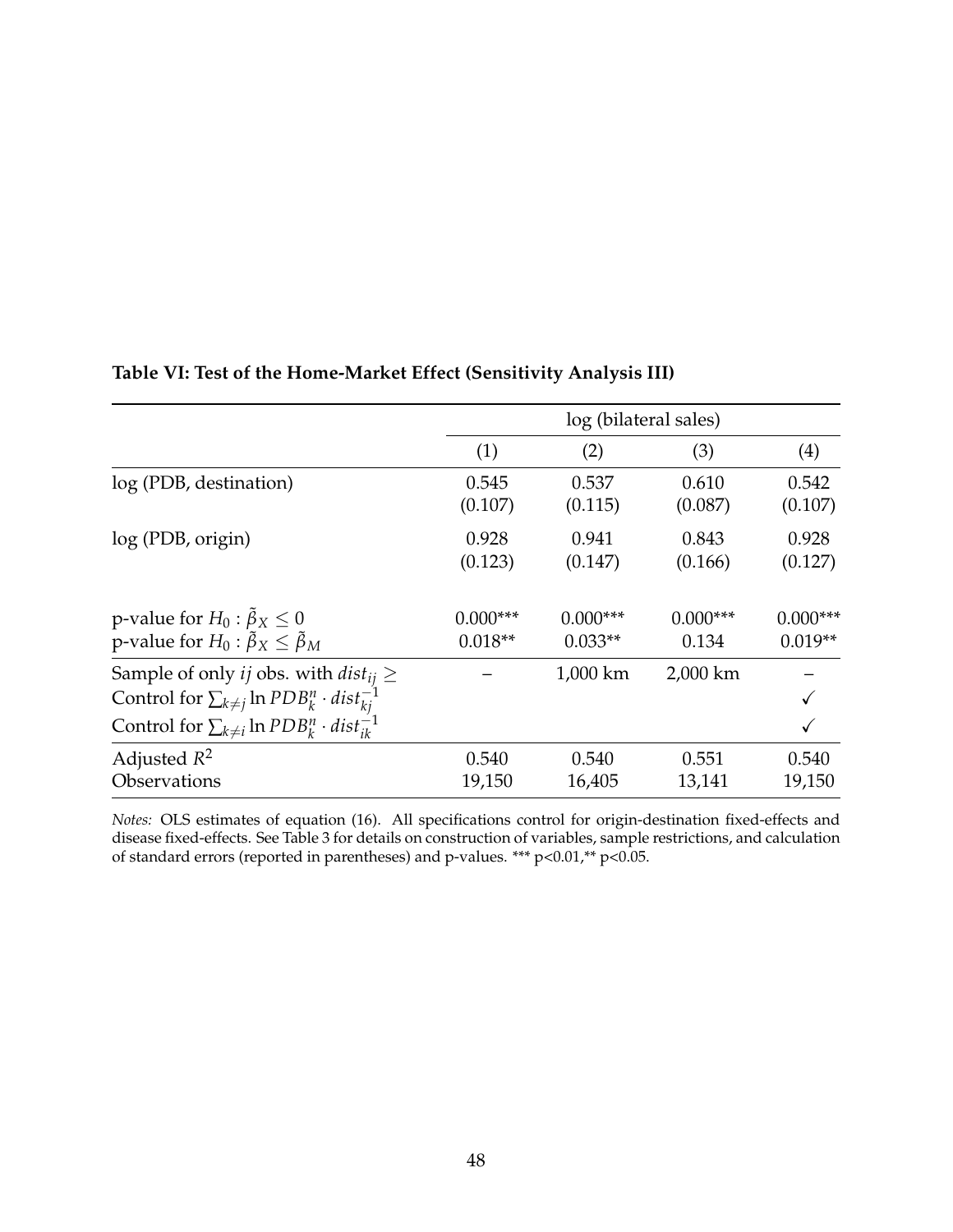|                                                                                                                    |            | log (bilateral sales) |            |            |            |  |
|--------------------------------------------------------------------------------------------------------------------|------------|-----------------------|------------|------------|------------|--|
|                                                                                                                    | (1)        | (2)                   | (3)        | (4)        | (5)        |  |
| log (PDB, destination)                                                                                             | 0.545      | $-0.007$              | 0.573      | 0.547      | 0.514      |  |
|                                                                                                                    | (0.107)    | (0.460)               | (0.265)    | (0.102)    | (0.104)    |  |
| log (PDB, origin)                                                                                                  | 0.928      | 0.726                 | 0.823      | 0.785      | 0.843      |  |
|                                                                                                                    | (0.123)    | (0.285)               | (0.201)    | (0.104)    | (0.098)    |  |
| p-value for $H_0: \tilde{\beta}_X \leq 0$                                                                          | $0.000***$ | $0.010**$             | $0.000***$ | $0.000***$ | $0.000***$ |  |
| p-value for $H_0: \tilde{\beta}_X \leq \tilde{\beta}_M$                                                            | $0.018**$  | $0.098*$              | 0.198      | $0.061*$   | $0.023**$  |  |
| EU destinations only<br>Below median FDI share<br>PDB with 1996 demographics<br>Home sales $(X_{ii}^n)$ obs. incl. |            | ✓                     | ✓          | √          |            |  |
| Adjusted $R^2$                                                                                                     | 0.540      | 0.538                 | 0.459      | 0.539      | 0.563      |  |
| Observations                                                                                                       | 19,150     | 7,223                 | 5,081      | 19,150     | 21,291     |  |

#### **Table VII: Test of the Home-Market Effect (Sensitivity Analysis IV)**

*Notes:* OLS estimates of equation (16). All specifications control for origin-destination fixed-effects and disease fixed-effects. See Table 3 for details on construction of variables, sample restrictions, and calculations of standard errors (reported in parentheses) and p-values. \*\*\*  $p<0.01$ , \*\*  $p<0.05$ , \*  $p<0.1$ .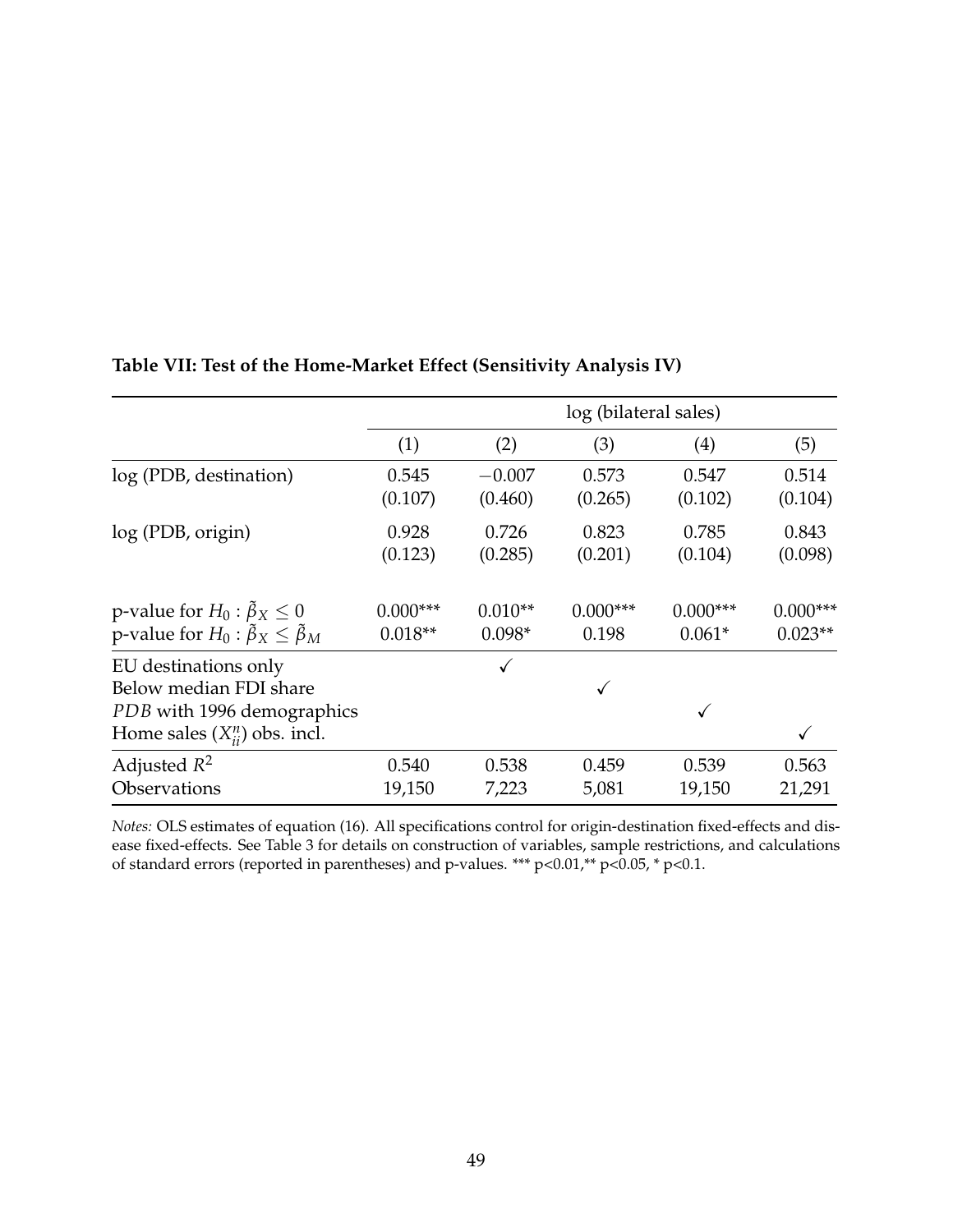|                                                                                                         | log (bilateral<br>sales) | bilateral<br>sales | 1(bilateral sales>0) |            |
|---------------------------------------------------------------------------------------------------------|--------------------------|--------------------|----------------------|------------|
|                                                                                                         | (1)                      | (2)                | (3)                  | (4)        |
| log (PDB, destination)                                                                                  | 0.545                    | 0.382              | 0.009                | 0.009      |
|                                                                                                         | (0.107)                  | (0.148)            | (0.004)              | (0.004)    |
| log (PDB, origin)                                                                                       | 0.928                    | 1.300              | 0.054                | 0.061      |
|                                                                                                         | (0.123)                  | (0.534)            | (0.013)              | (0.013)    |
| p-value for $H_0: \tilde{\beta}_X \leq 0$                                                               | $0.000***$               | $0.008***$         | $0.000***$           | $0.000***$ |
| p-value for $H_0: \tilde{\beta}_X \leq \tilde{\beta}_M$                                                 | $0.018**$                | $0.066*$           | $0.001***$           | $0.000***$ |
| <b>PPML</b> estimator<br>Disease $FE \times$ origin GDP/capita<br>Disease $FE \times dest$ . GDP/capita |                          | ✓                  |                      |            |
| Adjusted $R^2$                                                                                          | 0.540                    | 0.598              | 0.486                | 0.499      |
| Observations                                                                                            | 19,150                   | 64,728             | 178,640              | 178,640    |

#### **Table VIII: Test of the Home-Market Effect (Extensive Margin)**

*Notes:* Column (1) reports OLS estimates, column (2) Poisson Psuedo-Maximum Likelihood (PPML) estimates, and columns (3) and (4) linear probability model estimates, based on equation (16). Pseudo-R<sup>2</sup> reported in column (2). All specifications control for origin-destination fixed-effects and disease fixed-effects. See Table 3 for details on construction of variables, sample restrictions, and calculations of standard errors (reported in parentheses) and p-values. \*\*\*  $p<0.01$ ,\*\*  $p<0.05$ ,\*  $p<0.1$ .

#### **Table IX: Demand Elasticity Estimates**

|                                 | log (bilateral sales) | log (price) |
|---------------------------------|-----------------------|-------------|
|                                 | (1)                   | (2)         |
| log (bilateral distance)        | $-0.324$              | 0.062       |
|                                 | (0.075)               | (0.031)     |
| Origin $\times$ disease FE      |                       |             |
| Destination $\times$ disease FE |                       |             |
| Variety FE                      |                       |             |
| Adjusted $R^2$                  | 0.578                 | 0.881       |
| Observations                    | 18,638                | 64,396      |

*Notes:* Column (1) reports OLS estimates of equation (20). Standard errors in parentheses are two-way clustered at origin and destination country levels. Column (2) reports OLS estimates of equation (22); variety fixed-effects control for interactions between all combinations of active molecules, corporations, and disease classes; standard errors (in parentheses) clustered by destination country; sample is based on all MIDAS observations for which prices are reported. All regressions omit the bilateral sales observation for home sales (i.e where  $i = j$ ).